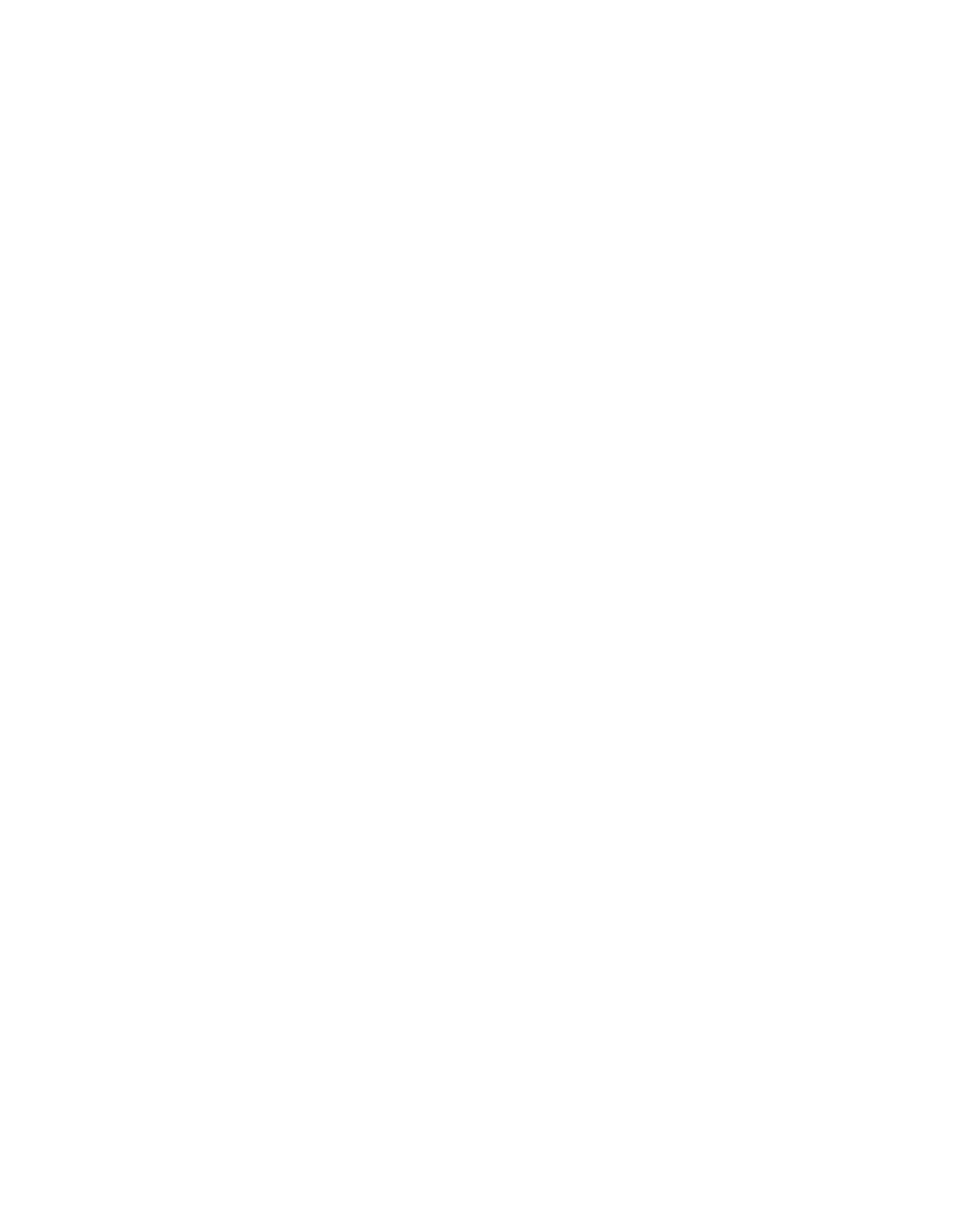January 17, 2020

Second Regular Session of the 121st General Assembly (2020)

PRINTING CODE. Amendments: Whenever an existing statute (or a section of the Indiana Constitution) is being amended, the text of the existing provision will appear in this style type, additions will appear in **this style type**, and deletions will appear in this style type.

Additions: Whenever a new statutory provision is being enacted (or a new constitutional provision adopted), the text of the new provision will appear in **this style type**. Also, the word **NEW** will appear in that style type in the introductory clause of each SECTION that adds a new provision to the Indiana Code or the Indiana Constitution.

Conflict reconciliation: Text in a statute in *this style type* or *this style type* reconciles conflicts between statutes enacted by the 2019 Regular Session of the General Assembly.

## **HOUSE BILL No. 1119**

A BILL FOR AN ACT to amend the Indiana Code concerning agriculture and animals.

*Be it enacted by the General Assembly of the State of Indiana:*

| 1              | SECTION 1. IC 15-16-4-3.5 IS ADDED TO THE INDIANA CODE                   |
|----------------|--------------------------------------------------------------------------|
| $\overline{2}$ | AS A NEW SECTION TO READ AS FOLLOWS [EFFECTIVE JULY                      |
| 3              | 1, 2020]: Sec. 3.5. As used in this chapter, "adverse effect" has the    |
| 4              | meaning set forth in IC 15-16-5-0.5.                                     |
| 5              | SECTION 2. IC 15-16-4-3, AS ADDED BY P.L.2-2008, SECTION                 |
| 6              | 7, IS AMENDED TO READ AS FOLLOWS [EFFECTIVE JULY 1,                      |
| 7              | 2020]: Sec. 3. As used in this chapter, "adulterated" refers to a        |
| 8              | pesticide or pesticide product if:                                       |
| 9              | (1) the strength or purity of the pesticide $\frac{f}{f}$ below does not |
| 10             | meet the professed standard or quality as expressed on its labeling      |
| 11             | under which it is sold;                                                  |
| 12             | (2) any substance has been substituted wholly or in part for the         |
| 13             | pesticide product; or                                                    |
| 14             | (3) any valuable constituent of the pesticide product has been           |
| 15             | wholly or in part removed.                                               |
| 16             | SECTION 3. IC 15-16-4-10, AS ADDED BY P.L.2-2008,                        |
| 17             | SECTION 7, IS AMENDED TO READ AS FOLLOWS [EFFECTIVE                      |

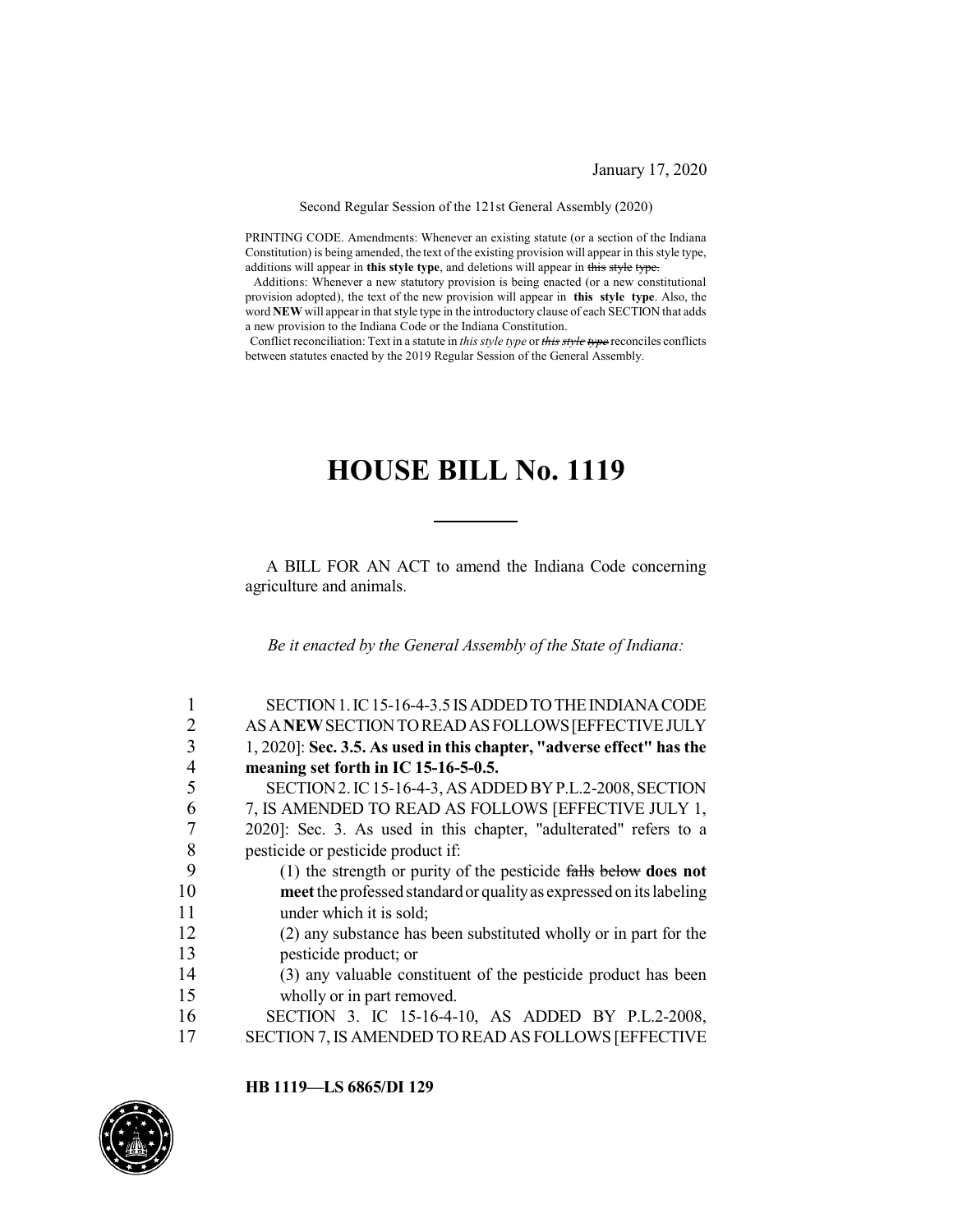| $\mathbf{1}$                     | JULY 1, 2020]: Sec. 10. As used in this chapter, "device" means any                                                                                 |
|----------------------------------|-----------------------------------------------------------------------------------------------------------------------------------------------------|
| $\overline{c}$<br>$\overline{3}$ | instrument or contrivance intended for trapping, destroying, repelling,<br>or mitigating insects or rodents or destroying, repelling, or mitigating |
| $\overline{4}$                   | any pest. The term does not include:                                                                                                                |
| 5                                | (1) equipment used for the application of pesticides when sold                                                                                      |
| 6                                | separately from the pesticides;                                                                                                                     |
| 7                                | $(2)$ firearms; or                                                                                                                                  |
| 8                                | (3) simple mechanical devices, including barriers, traps, or                                                                                        |
| 9                                | adhesives, or other simple contrivances that are not subject to this                                                                                |
| 10                               | chapter as determined by the pesticide review board.                                                                                                |
| 11                               | SECTION 4. IC 15-16-4-14, AS ADDED BY P.L.2-2008,                                                                                                   |
| 12                               | SECTION 7, IS AMENDED TO READ AS FOLLOWS [EFFECTIVE                                                                                                 |
| 13                               | JULY 1, 2020]: Sec. 14. As used in this chapter, "fungi" means all                                                                                  |
| 14                               | nonchlorophyll-bearing thallophytes (all nonchlorophyll-bearing plants                                                                              |
| 15                               | of a lower order than mosses and liverworts), including:                                                                                            |
| 16                               | $(1)$ rusts;                                                                                                                                        |
| 17                               | $(2)$ smuts;                                                                                                                                        |
| 18                               | $(3)$ mildews;                                                                                                                                      |
| 19                               | $(4)$ molds;                                                                                                                                        |
| 20                               | $(5)$ yeasts;                                                                                                                                       |
| 21                               | $(6)$ bacteria; and                                                                                                                                 |
| 22                               | $(7)$ viruses;                                                                                                                                      |
| 23                               | except those on or in a living human or other animal. "fungus" has the                                                                              |
| 24                               | meaning set forth in IC 15-16-5-14.                                                                                                                 |
| 25                               | SECTION 5. IC 15-16-4-18, AS ADDED BY P.L.2-2008,                                                                                                   |
| 26                               | SECTION 7, IS AMENDED TO READ AS FOLLOWS [EFFECTIVE                                                                                                 |
| 27                               | JULY 1, 2020]: Sec. 18. As used in this chapter, "immediate container"                                                                              |
| 28                               | means the part of a container that is in direct contact with a pesticide.                                                                           |
| 29                               | product. In the case of a pesticide product that is a device, the term                                                                              |
| 30                               | includes the device itself.                                                                                                                         |
| 31                               | SECTION 6. IC 15-16-4-34, AS ADDED BY P.L.2-2008,                                                                                                   |
| 32                               | SECTION 7, IS AMENDED TO READ AS FOLLOWS [EFFECTIVE                                                                                                 |
| 33                               | JULY 1, 2020]: Sec. 34. As used in this chapter, "plant regulator"                                                                                  |
| 34                               | means any substance or mixture of substances, intended through                                                                                      |
| 35                               | physiological action, for:                                                                                                                          |
| 36                               | (1) accelerating or retarding the rate of growth or rate of                                                                                         |
| 37                               | maturation; or                                                                                                                                      |
| 38                               | (2) altering the behavior of ornamental or crop plants or the                                                                                       |
| 39                               | produce of ornamental or crop plants.                                                                                                               |
| 40                               | The term does not include substances to the extent they that are                                                                                    |
| 41                               | intended solely as plant nutrients, trace elements, nutritional chemicals,                                                                          |
| 42                               | plant inoculants, and soil amendments.                                                                                                              |

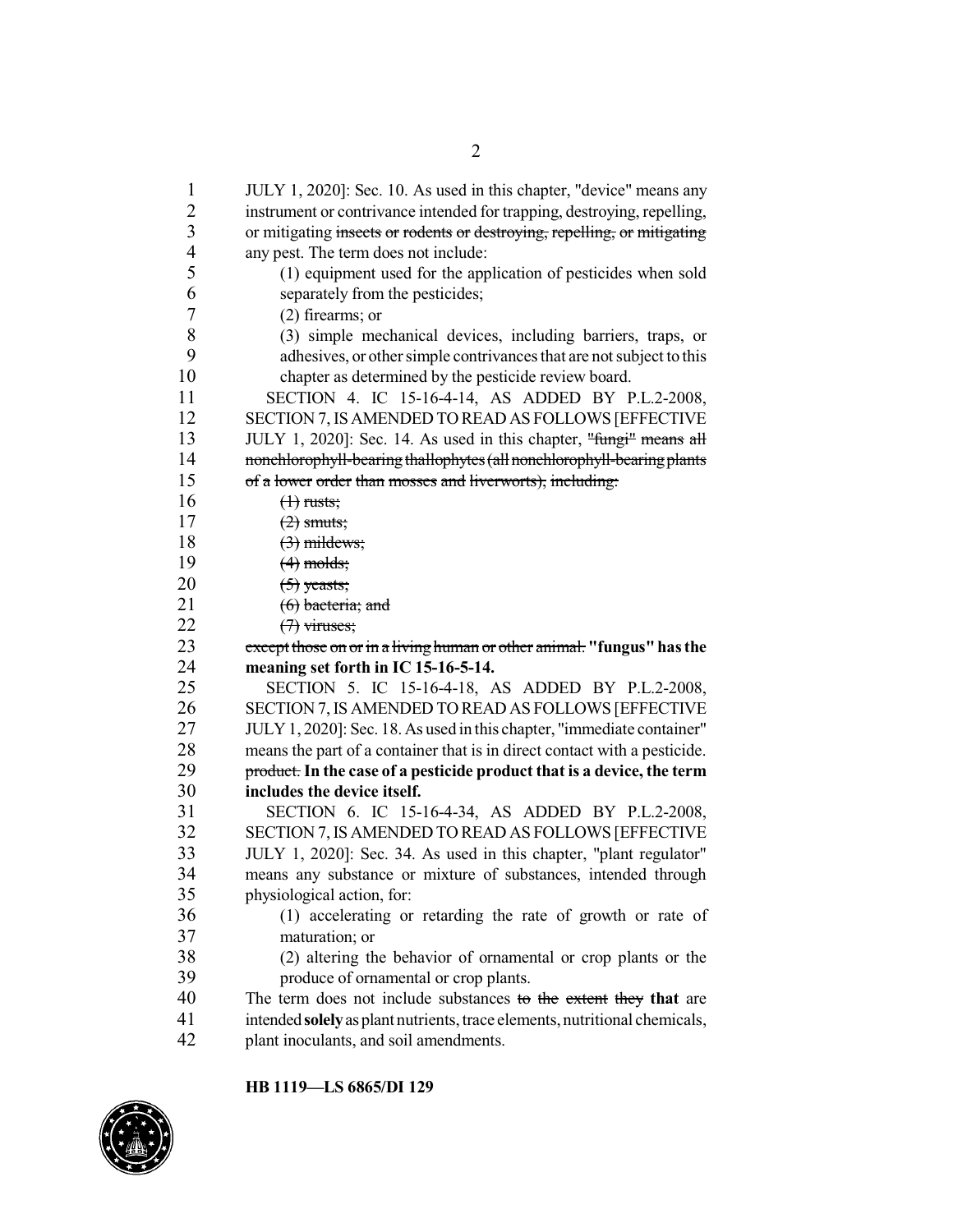| $\mathbf{1}$   | SECTION 7. IC 15-16-4-56, AS ADDED BY P.L.2-2008,                        |
|----------------|--------------------------------------------------------------------------|
| $\overline{2}$ | SECTION 7, IS AMENDED TO READ AS FOLLOWS [EFFECTIVE                      |
| $\mathfrak{Z}$ | JULY 1, 2020]: Sec. 56. For more than one (1) pesticide product to be    |
| $\overline{4}$ | considered the same pesticide product, each pesticide product must       |
| 5              | exhibit the same:                                                        |
| 6              | (1) product name;                                                        |
| 7              | (2) registrant name;                                                     |
| 8              | (3) United States Environmental Protection Agency registration           |
| 9              | number, if applicable; and                                               |
| 10             | (4) labeling, claims, and branding; and                                  |
| 11             | (5) ingredient statement.                                                |
| 12             | SECTION 8. IC 15-16-4-61, AS ADDED BY P.L.2-2008,                        |
| 13             | SECTION 7, IS AMENDED TO READ AS FOLLOWS [EFFECTIVE                      |
| 14             | JULY 1, 2020]: Sec. 61. (a) Each pesticide product that is:              |
| 15             | (1) produced, distributed, sold, displayed, or offered for sale          |
| 16             | within Indiana; or                                                       |
| 17             | (2) delivered for transportation or transported:                         |
| 18             | (A) in intrastate commerce; or                                           |
| 19             | (B) between points within Indiana through any point outside              |
| 20             | Indiana;                                                                 |
| 21             | must be registered in the office of the state chemist.                   |
| 22             | (b) The application for registration must be made on a form              |
| 23             | provided by the state chemist that includes the following information:   |
| 24             | (1) The name and address of the:                                         |
| 25             | (A) applicant; and                                                       |
| 26             | (B) person whose name will appear on the label, if a person              |
| 27             | other than the applicant.                                                |
| 28             | (2) The complete brand name of the pesticide <b>product.</b>             |
| 29             | (3) A complete copy of the labeling accompanying the pesticide           |
| 30             | product.                                                                 |
| 31             | $(4)$ A statement of all claims to be made for it, including             |
| 32             | directions for use.                                                      |
| 33             | $(5)$ If requested by the state chemist, a full description of the tests |
| 34             | made and the results of the tests upon which the claims are based.       |
| 35             | In the case of renewal of registration, a statement shall be             |
| 36             | required only with respect to information that is different from         |
| 37             | that furnished when the pesticide was registered or last                 |
| 38             | reregistered.                                                            |
| 39             | SECTION 9. IC 15-16-4-62, AS AMENDED BY P.L.99-2012,                     |
| 40             | SECTION 12, IS AMENDED TO READ AS FOLLOWS [EFFECTIVE                     |
| 41             | JULY 1, 2020]: Sec. 62. (a) Each registrant shall pay an annual,         |
| 42             | nonrefundable application fee of one hundred seventy dollars (\$170)     |

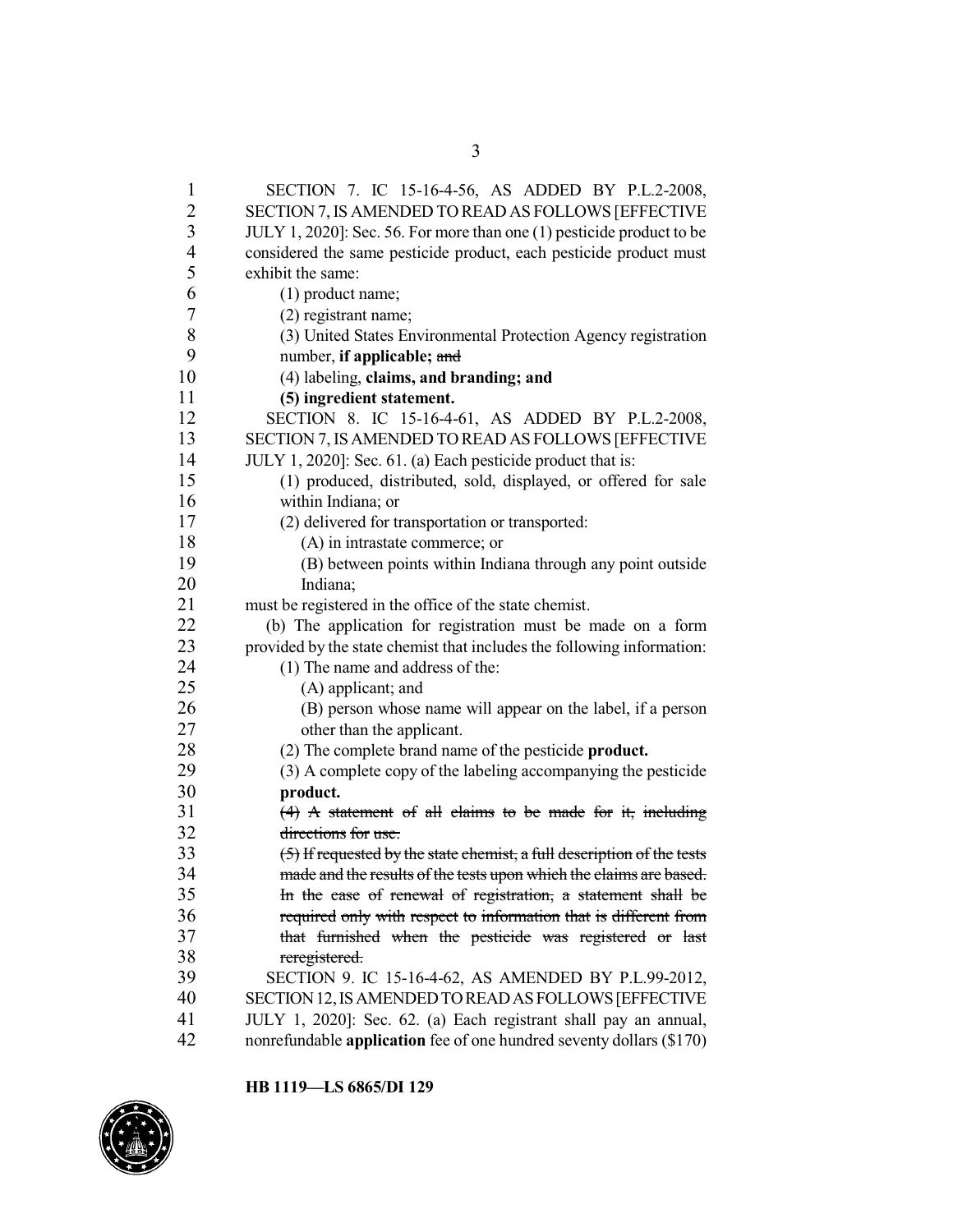for each application for each pesticide product submitted for registration **or reregistration.** (b) Each registration expires January 1 of each year. (c) Allfees collected bythe state chemist under this chapter shall be paid to the treasurer of Purdue University, who shall deposit the fees in a special restricted account designated by the treasurer of the board of trustees of Purdue University. 8 (d) From the account described in subsection (c), the treasurer shall<br>9  $\mu$  and subsection administering this chapter including pay all expenses incurred in administering this chapter, including expenses for the following: (1) The employment of: 12 (A) inspectors; (B) investigators; 14 (C) researchers;<br>15 (D) analysts: (D) analysts; (E) administrators; and (F) clerical and service staff. (2) Expenses in procuring samples and printing results of inspections. (3) Purchasing: 21 (A) supplies; (B) equipment; and 23 (C) services. 24 (4) Necessary remodeling. (5) Other expenses of the office of the state chemist. (6) The transfer of ten dollars (\$10) from each fee paid under subsection (a) on an annual basis to the office of Purdue pesticide programs to provide education about the safe and effective use of pesticides. The treasurer is not required to use any other funds, except those collected as registration fees, to pay any expenses incurred in the administration of this chapter. The dean of agriculture shall make an 33 annual financial report to the governor showing total receipts and expenditures of all fees received under this chapter. 34 expenditures of all fees received under this chapter.<br>35 (e) A registrant who registers or pays an annual fe (e) A registrant who registers or pays an annual fee after December 31 of any year shall pay a late fee of one hundred seventy dollars (\$170) as well as the annual fee. 38 (f) Excess funds from the collection of fees under this chapter are<br>39 subject to IC 15-16-2-36. subject to IC  $15-16-2-36$ . SECTION 10. IC 15-16-4-64, AS ADDED BY P.L.120-2008, SECTION69,ISAMENDEDTOREADASFOLLOWS[EFFECTIVE

JULY 1, 2020]: Sec. 64. (a) The state chemist shall **may** require the

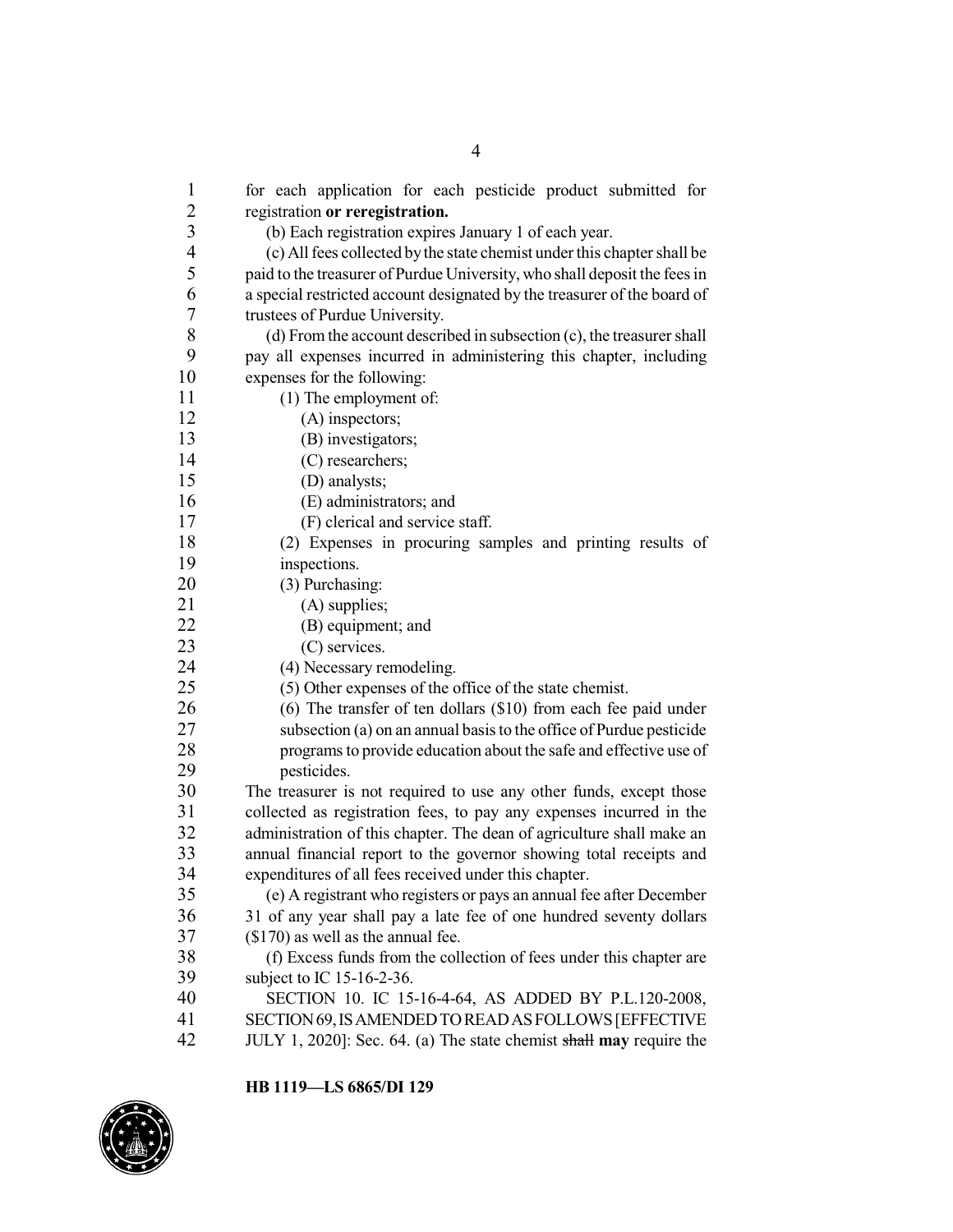| $\mathbf{1}$             | submission of the complete formula of any pesticide product, including      |
|--------------------------|-----------------------------------------------------------------------------|
| $\overline{c}$           | the:                                                                        |
| $\overline{3}$           | (1) confidential statement of formula;                                      |
| $\overline{\mathcal{L}}$ | (2) analytical methods for the analysis of the pesticide                    |
| 5                        | formulation and the analysis of residues of the pesticide product           |
| 6                        | in environmental media; and                                                 |
| $\overline{7}$           | (3) analytical standards of the pesticide product;                          |
| 8                        | (4) safety data sheet;                                                      |
| 9                        | (5) physical sample of the pesticide product; and                           |
| 10                       | (6) a statement of all claims to be made for the pesticide                  |
| 11                       | product, including a full description of the tests made and the             |
| 12                       | results of the tests upon which the claims are based.                       |
| 13                       | In the case of a federally registered product, this requirement may be      |
| 14                       | waived.                                                                     |
| 15                       | (b) The state chemist shall register a pesticide product if:                |
| 16                       | (1) the state chemist determines that the composition of the                |
| 17                       | pesticide product warrants the proposed claims for the pesticide            |
| 18                       | product;                                                                    |
| 19                       | (2) the pesticide product, its labeling, and other material required        |
| 20                       | to be submitted comply with the requirements of section 61 of this          |
| 21                       | chapter; and                                                                |
| 22                       | (3) the state chemist determines that the person submitting the             |
| 23                       | application for registration has complied with the requirements of          |
| 24                       | this chapter, including satisfying all outstanding judgments                |
| 25                       | resulting from a violation of this chapter, after any action has            |
| 26                       | been finalized under section 64.5 of this chapter.                          |
| 27                       | (c) The state chemist shall notify the applicant that the pesticide         |
| 28                       | product, labeling, or other material required to be submitted fails to      |
| 29                       | comply with the law if the state chemist determines:                        |
| 30                       | (1) that the proposed claims for the pesticide product; or                  |
| 31                       | (2) the pesticide product, its labeling, and other material required        |
| 32                       | to be submitted;                                                            |
| 33                       | does not comply with this chapter, including satisfying all                 |
| 34                       | outstanding judgments resulting from a violation of this chapter,           |
| 35                       | after any action has been finalized under section 64.5 of this              |
| 36                       | chapter.                                                                    |
| 37                       | (d) If the state chemist notifies an applicant under subsection $(c)$ , the |
| 38                       | state chemist shall give the applicant an opportunity to make the           |
| 39                       | necessary corrections. If upon receipt of notice, the applicant does not    |
| 40                       | make the corrections, the state chemist may refuse to register the          |
| 41                       | pesticide product.                                                          |
| 42                       | (e) The state chemist, in accordance with the procedures specified          |
|                          |                                                                             |

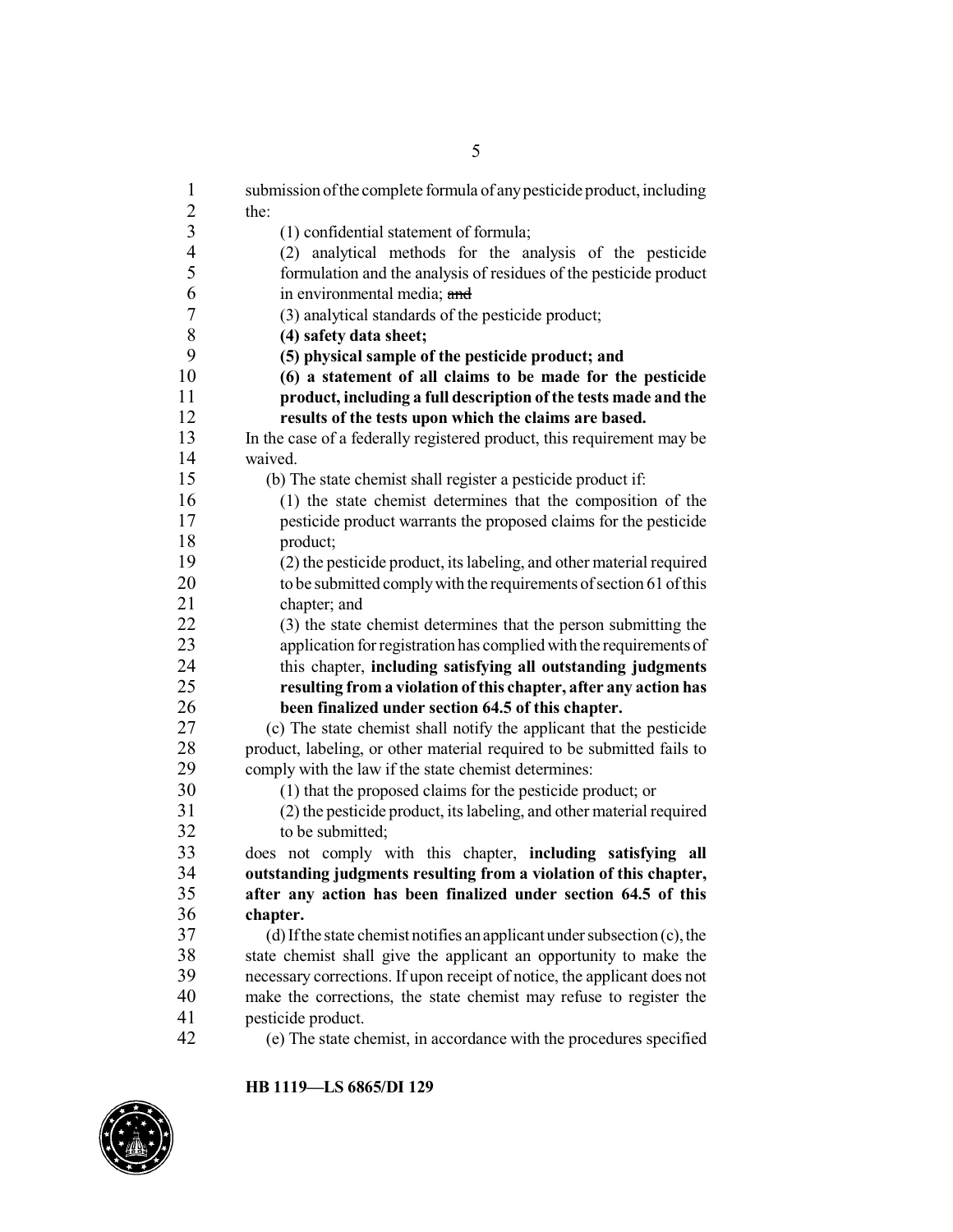1 in this section, may deny, suspend, or cancel the registration of a pesticide whenever the state chemist determines that: (1) the pesticide product; (2) the pesticide product's labeling; or 5 (3) the person submitting the application for registration of the pesticide product: pesticide product; does not comply with this chapter, **including satisfying all outstanding judgments resulting from a violation of this chapter, after any action has been finalized under section 64.5 of this chapter.** (f) If: 12 (1) an application for registration is refused; or<br>13 (2) the state chemist proposes to deny, suspending (2) the state chemist proposes to deny, suspend, or cancel a 14 registration;<br>15 notice of the action notice of the action and information concerning the person's right to obtain a review under section 64.5 of this chapter must be given to the applicant or registrant. SECTION 11. IC 15-16-4-69, AS ADDED BY P.L.2-2008, 19 SECTION 7, IS AMENDED TO READ AS FOLLOWS [EFFECTIVE<br>20 JULY 1. 20201: Sec. 69. (a) Subject to this section, if a person violates JULY 1, 2020]: Sec. 69. (a) Subject to this section, if a person violates 21 this chapter or a rule adopted under this chapter, the state chemist under IC 4-21.5-3-6 may warn, cite, or impose a civil penalty on the person or: (1) deny; (2) suspend; (3) revoke; or (4) amend; 28 the person's registration under this chapter.<br>29 (b) The state chemist may impose civil per 29 (b) The state chemist may impose civil penalties **under this section**<br>30 only in accordance with the schedule of civil penalties adopted by the only in accordance with the schedule of civil penalties adopted by the board. The board shall establish a schedule of the civil penalties that 32 may be imposed under subsection (a) by rule adopted under IC4-22-2. 33 The rule adopted under this subsection may not provide for a civil<br>34 penalty that exceeds the following: penalty that exceeds the following: (1) Two hundred fifty **Five hundred** dollars (\$250) **(\$500)** for a person's first violation. (2) Five hundred **One thousand** dollars (\$500) **(\$1,000)** for a 38 person's second violation.<br>39  $(3) \theta$  me Two thousand five (3) One**Two** thousand **fivehundred**dollars (\$1,000)**(\$2,500)**for a person's third violation and each subsequent violation. (c) If a violation is of a continuing nature, the state chemist may impose a civil penalty for each day that the violation occurred.

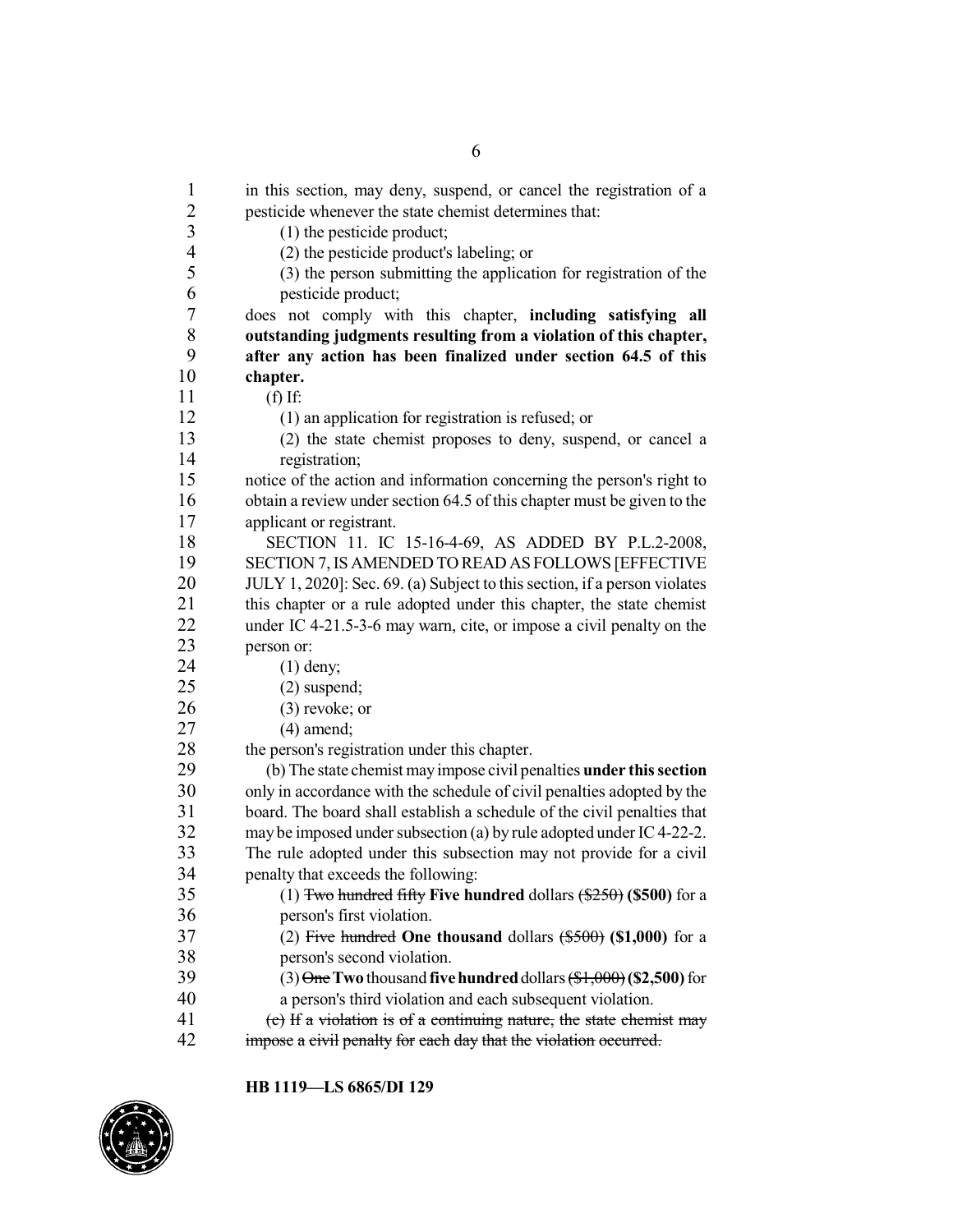| $\mathbf{1}$            | (d) (c) A proceeding under IC 4-21.5-3 that involves the imposition      |
|-------------------------|--------------------------------------------------------------------------|
| $\overline{\mathbf{c}}$ | of a civil penalty may be consolidated with any other proceeding         |
| $\overline{\mathbf{3}}$ | commenced under IC 4-21.5 to enforce this chapter or the rules           |
| $\overline{4}$          | adopted under this chapter.                                              |
| 5                       | $(e)$ (d) Money collected for civil penalties imposed under this         |
| 6                       | section shall be credited to the office of Purdue pesticide programs.    |
| 7                       | The money may be used only to provide education about pesticides.        |
| 8                       | SECTION 12. IC 15-16-4-73, AS ADDED BY P.L.120-2008,                     |
| 9                       | SECTION 72, IS AMENDED TO READ AS FOLLOWS [EFFECTIVE                     |
| 10                      | JULY 1, 2020]: Sec. 73. (a) Except as provided in subsection (f), if the |
| 11                      | state chemist:                                                           |
| 12                      | (1) finds any pesticide product:                                         |
| 13                      | (A) upon any premises; or                                                |
| 14                      | (B) in any means of conveyance;                                          |
| 15                      | where it is held for purposes of, or during or after, distribution or    |
| 16                      | sale; and                                                                |
| 17                      | (2) determines that the pesticide product:                               |
| 18                      | (A) is in violation of this chapter; or                                  |
| 19                      | (B) has been or is intended to be:                                       |
| 20                      | (i) distributed;                                                         |
| 21                      | (ii) sold; or                                                            |
| 22                      | (iii) used;                                                              |
| 23                      | in violation of this chapter;                                            |
| 24                      | the state chemist may issue an order under subsection (b).               |
| 25                      | (b) The state chemist may issue a written or printed:                    |
| 26                      | $(1)$ stop sale;                                                         |
| 27                      | $(2)$ use; or                                                            |
| 28                      | $(3)$ removal;                                                           |
| 29                      | order to the owner or custodian of a pesticide product.                  |
| 30                      | (c) Except as provided in subsection (d), after receiving an order       |
| 31                      | under subsection (b), the owner or custodian of a pesticide product may  |
| 32                      | not:                                                                     |
| 33                      | $(1)$ sell;                                                              |
| 34                      | $(2)$ use; or                                                            |
| 35                      | $(3)$ remove;                                                            |
| 36                      | the pesticide product described in the order.                            |
| 37                      | (d) The owner or custodian of a pesticide product who receives an        |
| 38                      | order under subsection (b) may:                                          |
| 39                      | $(1)$ sell;                                                              |
| 40                      | $(2)$ use; or                                                            |
| 41                      | $(3)$ remove;                                                            |
| 42                      | the pesticide product only in accordance with the order or until the     |

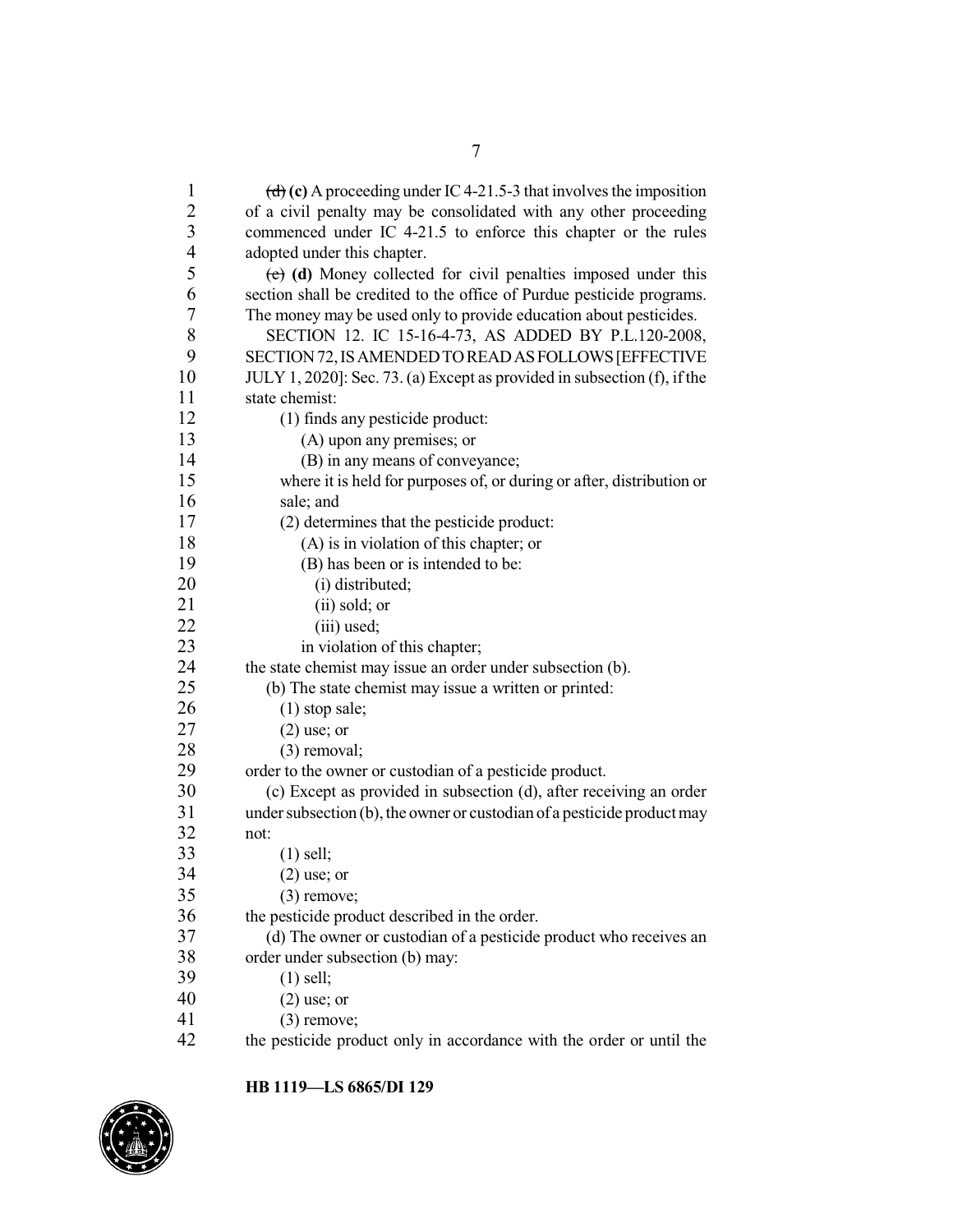| $\mathbf{1}$   | pesticide product is released in writing by the state chemist or by order  |
|----------------|----------------------------------------------------------------------------|
| $\overline{c}$ | of a court.                                                                |
| $\overline{3}$ | (e) When a stop sale order is issued under subsection (b), the state       |
| $\overline{4}$ | chemist shall immediately issue a notification to the dealer or registrant |
| 5              | of the pesticide product within thirty (30) days that states the           |
| 6              | following:                                                                 |
| $\tau$         | (1) A stop sale order has been issued on the pesticide product.            |
| $8\,$          | (2) A reference to the specific language of the law or rule that is        |
| 9              | believed to have been violated.                                            |
| 10             | (f) Labels of pesticide devices may be submitted to the state chemist      |
| 11             | for approval evaluation of the need for registration under this            |
| 12             | chapter before the sale of the pesticide device.                           |
| 13             | SECTION 13. IC 15-16-5-0.5 IS ADDED TO THE INDIANA                         |
| 14             | CODE AS A NEW SECTION TO READ AS FOLLOWS                                   |
| 15             | [EFFECTIVE JULY 1, 2020]: Sec. 0.5. As used in this chapter,               |
| 16             | "adverse effect" means a pesticide exposure to a nontarget site that       |
| 17             | results in:                                                                |
| 18             | (1) pesticide residues in excess of established food or feed               |
| 19             | tolerances established by the United States Environmental                  |
| 20             | <b>Protection Agency;</b>                                                  |
| 21             | (2) environmental media standards or benchmarks for                        |
| 22             | pesticides established by a federal or state agency; or                    |
| 23             | (3) visible, measureable, or documented:                                   |
| 24             | $(A)$ death;                                                               |
| 25             | (B) illness;                                                               |
| 26             | (C) stunting;                                                              |
| 27             | (D) deformation;                                                           |
| 28             | (E) discoloration; or                                                      |
| 29             | (F) other effects;                                                         |
| 30             | that are detrimental to the nontarget site.                                |
| 31             | SECTION 14. IC 15-16-5-7, AS ADDED BY P.L.2-2008,                          |
| 32             | SECTION 7, IS AMENDED TO READ AS FOLLOWS [EFFECTIVE                        |
| 33             | JULY 1, 2020]: Sec. 7. As used in this chapter, "commercial                |
| 34             | applicator" means a certified applicator, whether or not a private         |
| 35             | applicator with respect to some uses, who uses or supervises the use of    |
| 36             | pesticides pesticide products for any purpose or on any property other     |
| 37             | than as provided by section 30 of this chapter.                            |
| 38             | SECTION 15. IC 15-16-5-10, AS ADDED BY P.L.2-2008,                         |
| 39             | SECTION 7, IS AMENDED TO READ AS FOLLOWS [EFFECTIVE                        |
| 40             | JULY 1, 2020]: Sec. 10. As used in this chapter, "device" means any        |
| 41             | instrument or contrivance, other than a firearm, that is intended for      |
| 42             |                                                                            |
|                | trapping, destroying, repelling, or mitigating any pest or any other form  |

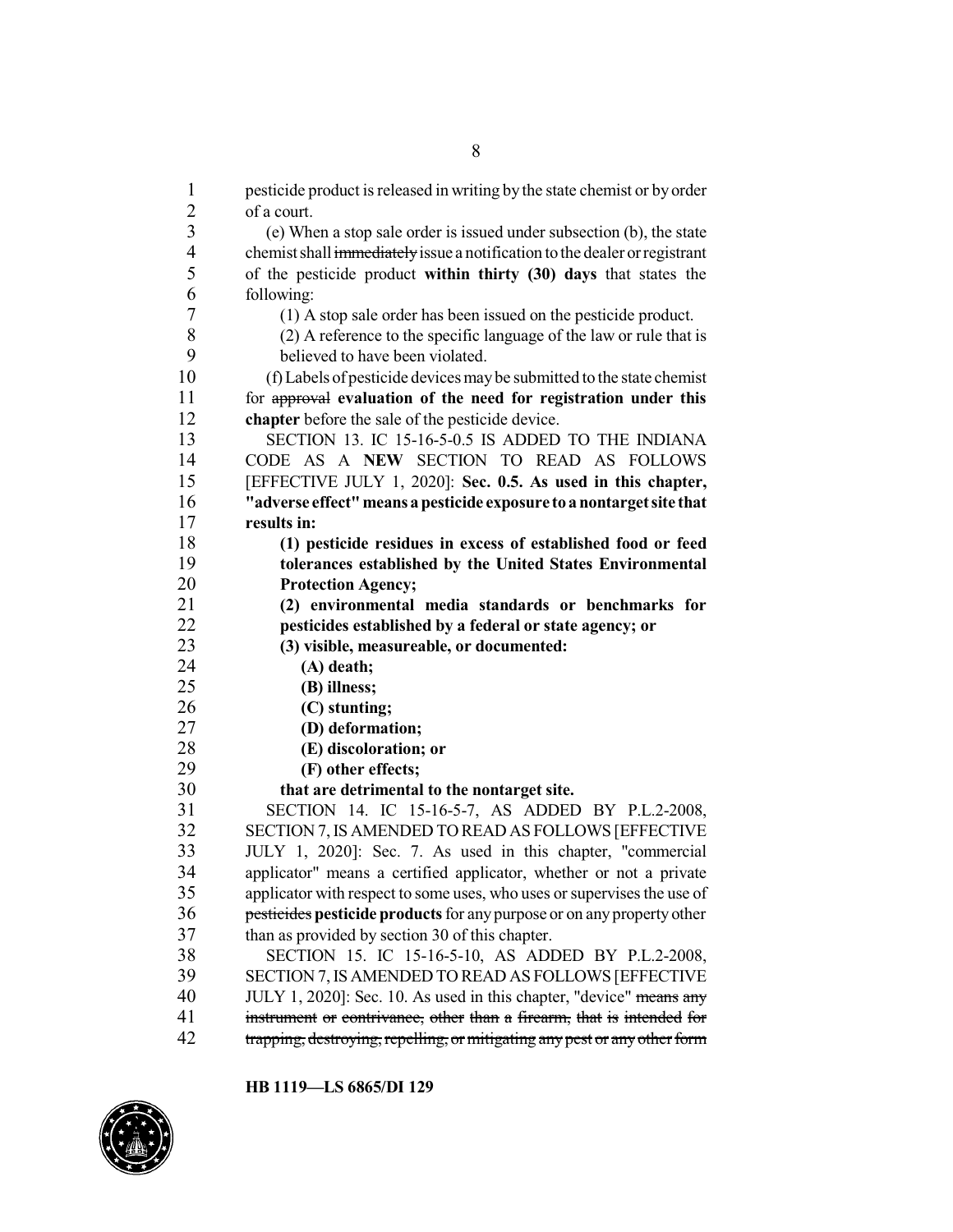of plant or animal life other than bacteria, viruses, or other 2 microorganisms on or in living humans or other living animals. The term does not include equipment used for the application of pesticides when sold separately from the pesticides. **has the meaning set forth in IC 15-16-4-10.**

 SECTION 16. IC 15-16-5-14.7 IS ADDED TO THE INDIANA CODE AS A **NEW** SECTION TO READ AS FOLLOWS [EFFECTIVE JULY 1, 2020]: **Sec. 14.7. As used in this chapter, "immediate container"hasthe meaning set forth inIC15-16-4-18.** SECTION 17. IC 15-16-5-15.5 IS ADDED TO THE INDIANA CODE AS A **NEW** SECTION TO READ AS FOLLOWS [EFFECTIVE JULY 1, 2020]: **Sec. 15.5. As used in this chapter, "label" has the meaning set forth in IC 15-16-4-23.**

14 SECTION 18. IC 15-16-5-16, AS ADDED BY P.L.2-2008,<br>15 SECTION 7. IS AMENDED TO READ AS FOLLOWS JEFFECTIVE SECTION 7, IS AMENDED TO READ AS FOLLOWS [EFFECTIVE JULY 1, 2020]: Sec. 16. As used in this chapter, "licensed applicator for hire" means any licensed certified commercial applicator who is employed bya licensed pesticide businessto use or to supervise the use of any pesticide **product** on the property of another and who has assumed direct responsibility for the use or supervision of the use of pesticides **pesticide products** by the business.

 SECTION 19. IC 15-16-5-19, AS ADDED BY P.L.2-2008, 23 SECTION 7, IS AMENDED TO READ AS FOLLOWS [EFFECTIVE<br>24 HH Y 1 2020l: Sec. 19 As used in this chapter "licensed pesticide JULY 1, 2020]: Sec. 19. As used in this chapter, "licensed pesticide business" means any licensed person that owns, operates, or manages a business that is engaged in or professes to be engaged in:

 (1) using any pesticide **product,** including restricted use 28 pesticides; or<br>29 (2) making

 (2) making diagnostic inspections or reports to determine infestations of wood destroying pests.

 SECTION 20. IC 15-16-5-29, AS ADDED BY P.L.2-2008, SECTION 7,IS AMENDED TO READ AS FOLLOWS [EFFECTIVE JULY 1, 2020]: Sec. 29. As used in this chapter, "plant regulator" means any substance or mixture of substances intended, through physiological action, for:

 (1) accelerating or retarding the rate of growth or rate of maturation; or

(2) altering the behavior of plants or the produce of plants.

 The termdoes not include substancesto the extent they are intended as plant nutrients, trace elements, nutritional chemicals, plant inoculants,

or soil amendments. **has the meaning set forth in IC 15-16-4-34.**

SECTION 21. IC 15-16-5-34, AS ADDED BY P.L.2-2008,

**HB 1119—LS 6865/DI 129**

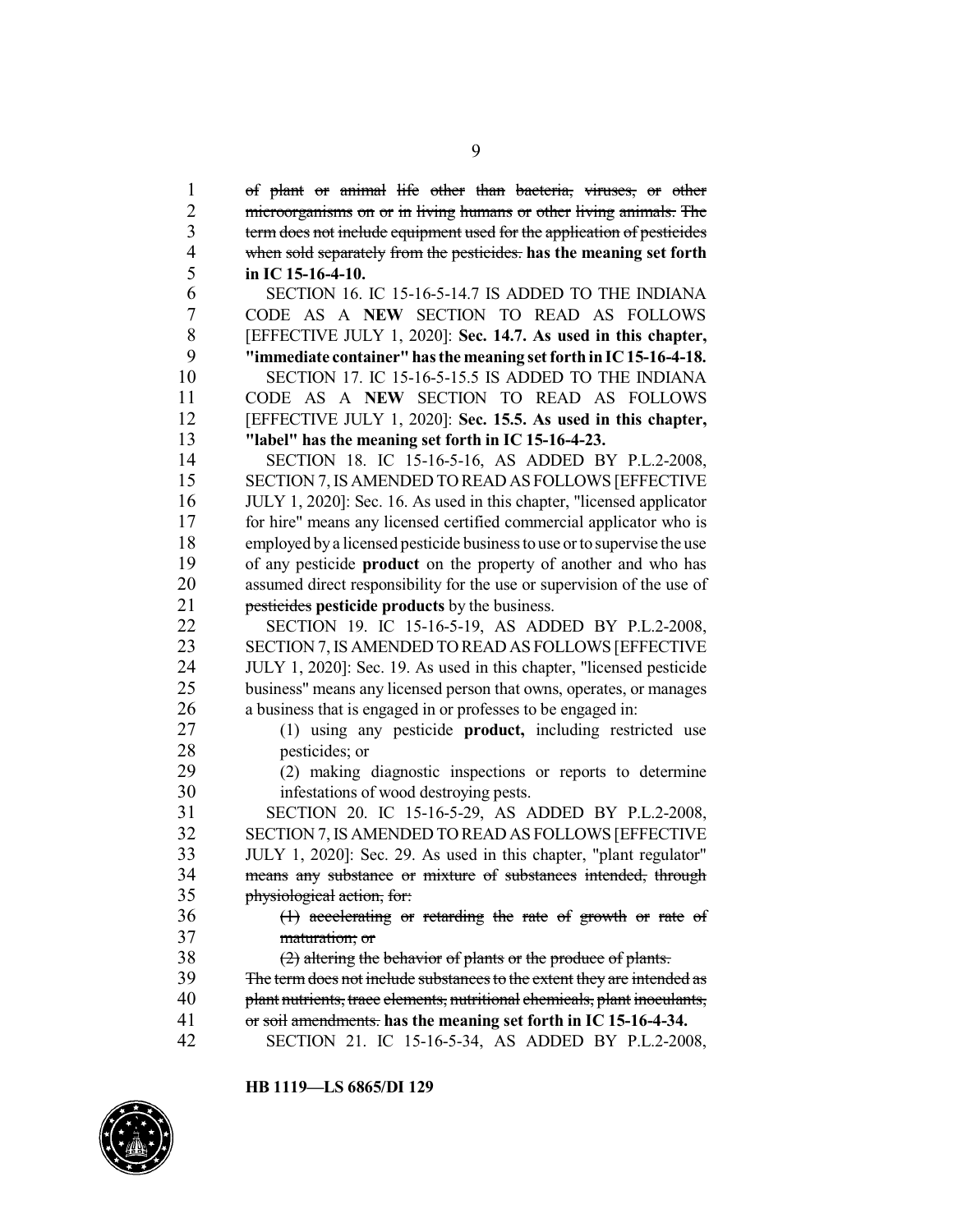1 SECTION 7,IS AMENDED TO READ AS FOLLOWS [EFFECTIVE 2 JULY 1, 2020]: Sec. 34. As used in this chapter, "restricted use 3 pesticide" means: 4 (1) any pesticide classified as restricted by the administrator of 5 the United States Environmental Protection Agency; or<br>6 (2) a pesticide that the board has determined to be  $(2)$  a pesticide that the board has determined to be unduly 7 hazardous to persons, animals, plants, wildlife, waters, or lands<br>8 other than the pests the pesticide is intended to prevent, destroy, 8 other than the pests the pesticide is intended to prevent, destroy,<br>9 control or mitigate 9 control, or mitigate.<br>10 has the meaning set fort 10 **has the meaning set forth in IC 15-16-4-37.** 11 SECTION 22. IC 15-16-5-45, AS ADDED BY P.L.2-2008, 12 SECTION 7, IS AMENDED TO READ AS FOLLOWS [EFFECTIVE<br>13 JULY 1, 2020]: Sec. 45, (a) The state chemist shall adopt rules to 13 JULY 1, 2020]: Sec. 45. (a) The state chemist shall adopt rules to 14 establish categories and qualificationsto certify and license personsto 15 use pesticides and tomake diagnostic inspections and reports for wood 16 destroyingpests under this chapter.Each categoryissubject toseparate 17 testing procedures and requirements. Aperson is not required to payan 18 additional license fee if the person desires to be licensed in more than 19 one (1) of the license categories provided for by the state chemist under<br>20 this section. this section. 21 (b) The state chemist, in adopting rules under this section, shall<br>22 establish **examination content and** standards for the certification of establish **examination content and** standards for the certification of 23 persons who use pesticides or who make diagnostic inspections and 24 reports for wood destroying pests. The **examination content and** 25 standards must relate to **the following:** 26 **(1) The hazards involved in** the use and handling of pesticides, 27 or to the use and handling of the pesticide or class of pesticides 28 covered by the individual's certification. 29 **(2) The job responsibilities of the individual using pesticides** 30 **that are covered by the individual's certification.** 31 **(3) Any relevant information addressed in 40 CFR Part 171.** and must be relative to the hazards involved. In determining standards, 33 the state chemist shall consider the characteristics of the pesticide<br>34 formulation: including the acute dermal and inhalation toxicity; the 34 formulation, including the acute dermal and inhalation toxicity, the<br>35 mersistence mobility and susceptibility to biological concentration, the persistence, mobility, and susceptibility to biological concentration, the 36 use experience that may reflect an inherent misuse or an unexpected 37 good safety record that does not always follow laboratory toxicological 38 information, the relative hazards of patterns of use, including granular<br>39 soil applications, ultra-low volume or dust aerial applications, or air soil applications, ultra-low volume or dust aerial applications, or air 40 blast sprayer applications, and the extent of the intended use. The state 41 chemist shall observe the relevant regulations of Section 4 of the 42 Federal Insecticide, Fungicide, and Rodenticide Act (7 U.S.C. 135 et

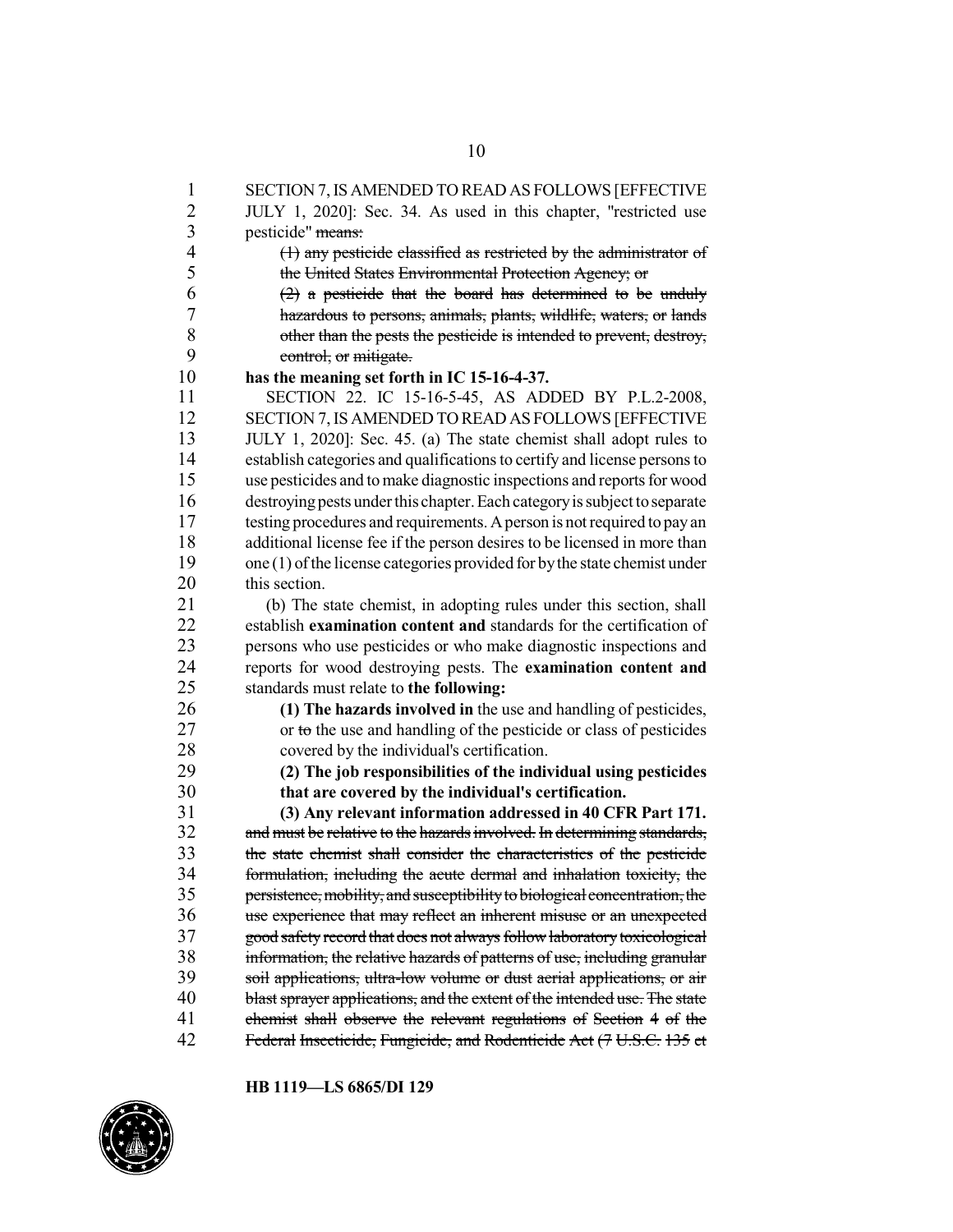seq.).

 (c) The state chemist may require a person certified under this chapter as a commercial applicator or a private applicator to renew the person's certification, under requirements and standards established by the state chemist, to assure that the person maintains a level of competence and ability to use pesticides safely and properly.

 **(d) An individual who is certified and licensed under this chapter must be at least eighteen (18) years of age, as proven by a valid government issued identification or an equivalent form of identification.**

 SECTION 23. IC 15-16-5-47, AS ADDED BY P.L.2-2008, SECTION 7,IS AMENDED TO READ AS FOLLOWS [EFFECTIVE JULY 1, 2020]: Sec. 47. (a) A license issued under this chapter is not 14 transferable except in the event of disability or death of the licensee.<br>15 The state chemist may transfer a license to an individual who is a The state chemist may transfer a license **to an individual who is a certified applicator** by issuing a temporary permit to provide for the operation of the business until the expiration of the permanent license.

 (b) A certificate **certification** issued under this chapter is not 19 transferable.<br>20 SECTION

 SECTION 24. IC 15-16-5-48, AS ADDED BY P.L.120-2008, 21 SECTION 75, IS AMENDED TO READ AS FOLLOWS [EFFECTIVE<br>22 JULY 1, 20201: Sec. 48, (a) Subject to section 55 of this chanter, a JULY 1, 2020]: Sec. 48. (a) Subject to section 55 of this chapter, a person may not engage in or profess to engage in the business of:

(1) using a pesticide; or

 (2) making diagnostic inspections or reports to determine infestations of wood destroying pests;

 on the property of another for hire at any time without a pesticide 28 business license issued by the state chemist. The state chemist shall<br>29 require an annual license fee of forty-five dollars (\$45) for each require an annual license fee of forty-five dollars (\$45) for each pesticide business license that is issued.

 (b) A pesticide business license must be obtained for each **unique** business location **or business name** from which pesticide use or 33 application is conducted.<br>34 (c) The application for

34 (c) The application for a license must be on a form provided by the state chemist. Each application must contain information necessary for state chemist. Each application must contain information necessary for the administration of this chapter.

 (d) The state chemist maynot issue a pesticide businesslicense until 38 the applicant or a pesticide applicator in the applicant's hire who uses<br>39 or supervises the use of a pesticide on the property of another is or supervises the use of a pesticide on the property of another is certified by passing an examination to demonstrate to the state chemist the applicant's or applicator's knowledge of the:

(1) use of pesticides under the category for which the applicant or

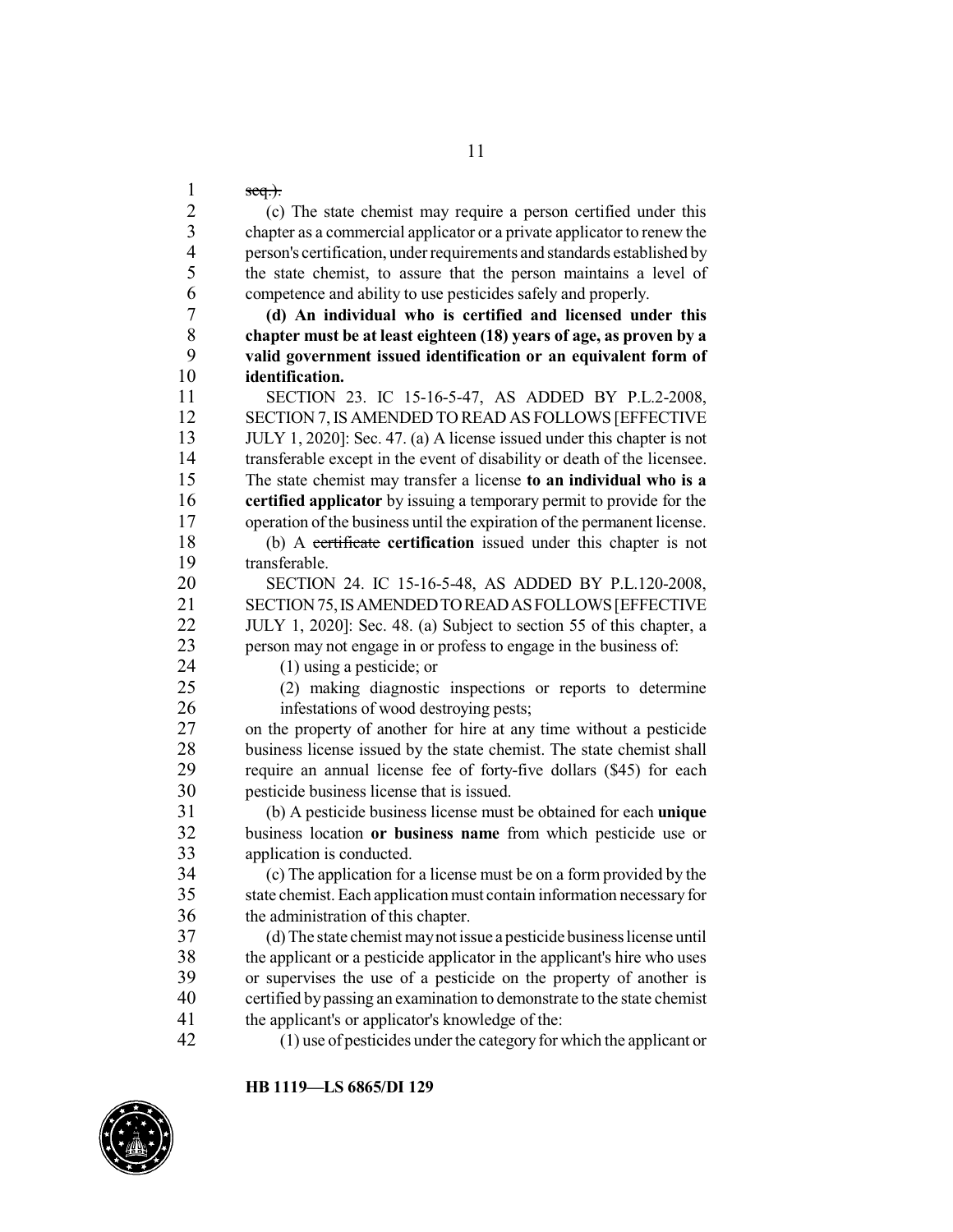| $\mathbf{1}$   | applicator has applied; and                                                   |
|----------------|-------------------------------------------------------------------------------|
|                | (2) nature and effect of pesticides the applicant or applicator may           |
| $\frac{2}{3}$  | apply under the categories.                                                   |
| $\overline{4}$ | At least one (1) licensed applicator for hire must be associated with         |
| 5              | each location from which pesticides are used for hire.                        |
| 6              | (e) The state chemist may renew any pesticide business license.               |
| 7              | (f) Subject to subsections (a), (b), (c), and (d) and section 65 of this      |
| 8              | chapter, if:                                                                  |
| 9              | (1) the state chemist finds the applicant qualified to engage in the          |
| 10             | business of using pesticides or making diagnostic inspections or              |
| 11             | reports to determine infestations of wood destroying pests on the             |
| 12             | property of another;                                                          |
| 13             | (2) the applicant files evidence of financial responsibility required         |
| 14             | under section 58 of this chapter; and                                         |
| 15             | (3) the applicant applying for a license involving aerial                     |
| 16             | application of pesticides has met all of the requirements of:                 |
| 17             | (A) the Federal Aviation Administration;                                      |
| 18             | (B) the Indiana department of transportation; and                             |
| 19             | (C) any other applicable federal or state statutes or regulations             |
| 20             | to operate the equipment described in the application;                        |
| 21             | the state chemist may issue a pesticide business license limited to the       |
| 22             | categories for which the applicant or a pesticide applicator in the           |
| 23             | applicant's hire is qualified. The license expires January 1 of the year      |
| 24             | following issue unless it has been invalidated, revoked, or suspended         |
| 25             | earlier by the state chemist. A surety bond or certificate of liability       |
| 26             | insurance in force or certificate of financial responsibility required        |
| 27             | under section 58 of this chapter must be maintained and in effect on a        |
| 28             | continuing basis.                                                             |
| 29             | (g) The state chemist may limit a license or the operation of a               |
| 30             | business to the use of certain pesticides, or to certain areas, or to certain |
| 31             | types of equipment if the applicant is only so qualified.                     |
| 32             | (h) If a license is not issued as applied for, the state chemist shall        |
| 33             | inform the applicant in writing of the reasons the license was not            |
| 34             | issued.                                                                       |
| 35             | SECTION 25. IC 15-16-5-52, AS AMENDED BY P.L.99-2012,                         |
| 36             | SECTION 15, IS AMENDED TO READ AS FOLLOWS [EFFECTIVE                          |
| 37             | JULY 1, 2020]: Sec. 52. (a) A person applying for a license described         |
| 38             | under section 49, 50, or 51 of this chapter must:                             |
| 39             | (1) submit an application to the state chemist on a form provided             |
| 40             | by the state chemist;                                                         |
| 41             | (2) pass the appropriate examination provided under section 45 of             |
| 42             | this chapter;                                                                 |

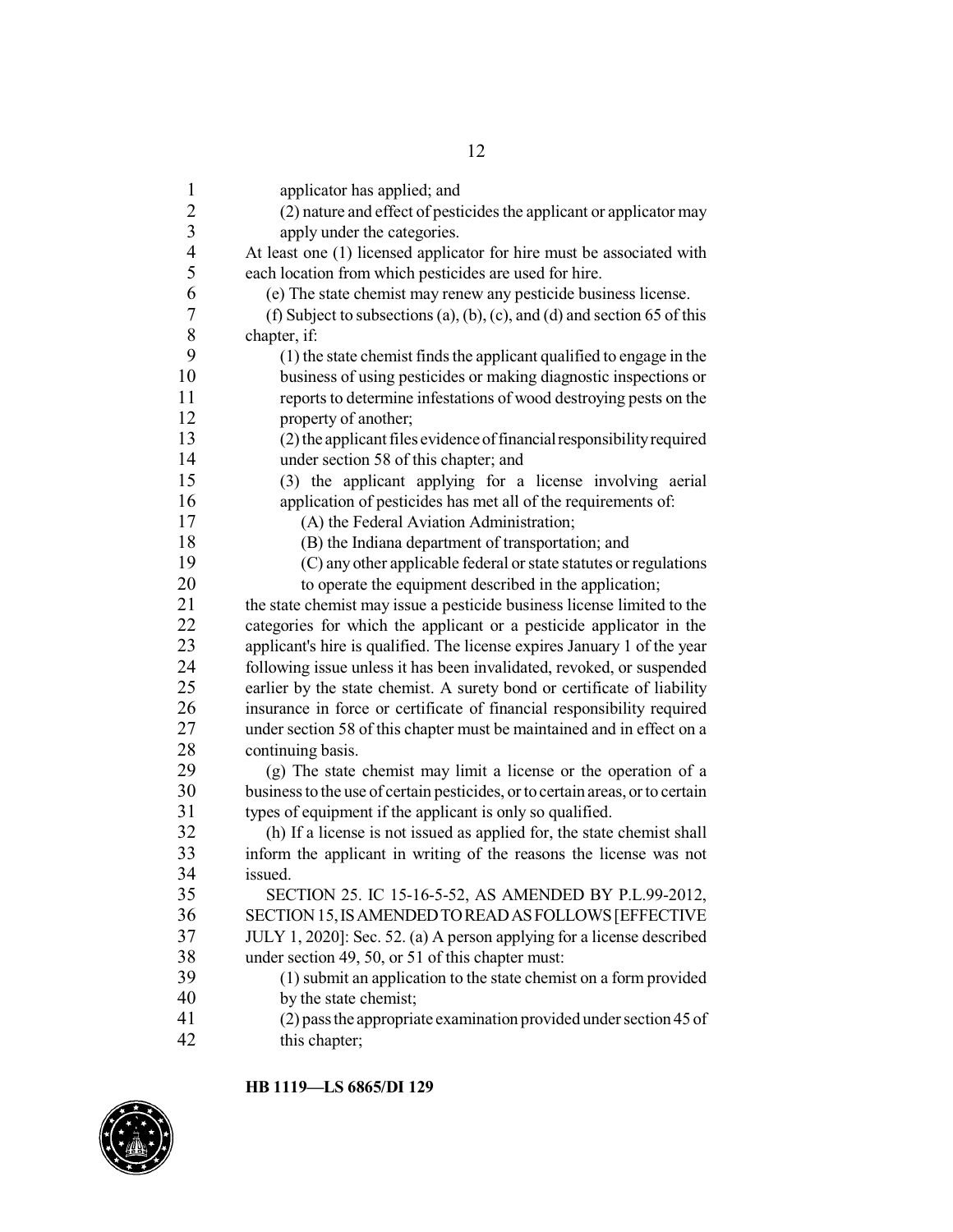(3) except for a person who is: (A) applying for a licensed public applicator's license; or (B) an employee of a nonprofit organization; submit a fee of forty-five dollars (\$45) to the state chemist; and (4) ifthe person will engage in the aerial application of pesticides, submit proof to the state chemist that the person has satisfied aerial application requirements under applicable state and federal  $\begin{array}{ccc} 8 & \text{laws.} \\ 9 & \text{(b) Sub.} \end{array}$  (b) Subject to section 65 of this chapter, if a person meets the requirements under subsection (a), the state chemist shall issue the appropriate license to the person,**including satisfying all outstanding judgments resulting from a violation of this chapter, after any action has been finalized under section 67 of this chapter.** (c) If the state chemist does not issue a license to a person who applied for a license described under subsection (a), the state chemist shall inform the person in writing of the reason the license was not issued. (d) A person who has been issued a license under subsection (b): (1) shall notify the state chemist in writing within ten (10) days 20 after a change in or termination of the person's employment as a licensed applicator for hire, a licensed applicator not for hire, or 22 a licensed public applicator; and (2) may apply to the state chemist to transfer or amend the person's license by submitting an updated application form described under subsection (a)(1). (e) A license issued under subsection (b): (1) expires January 1 of each year; and 28 (2) subject to section 65 of this chapter, may be renewed by the person holding the license if the person: person holding the license if the person: (A) submits a renewal application on a form provided by the state chemist; and 32 (B) except for a person renewing a licensed public applicator's 33 license or an employee of a nonprofit organization, pays a<br>34 forty-five dollar (\$45) renewal fee: forty-five dollar (\$45) renewal fee; before January 1. 36 SECTION 26. IC 15-16-5-54, AS ADDED BY P.L.2-2008,<br>37 SECTION 7 IS AMENDED TO READ AS FOLLOWS JEFFECTIVE SECTION 7, IS AMENDED TO READ AS FOLLOWS [EFFECTIVE JULY 1, 2020]: Sec. 54. (a) A private applicator may not be issued a permit to use a restricted use pesticide without first: **(1)** complying with the certification requirements, including passing an examination, determined by the state chemist necessary to prevent unreasonable adverse effects on the

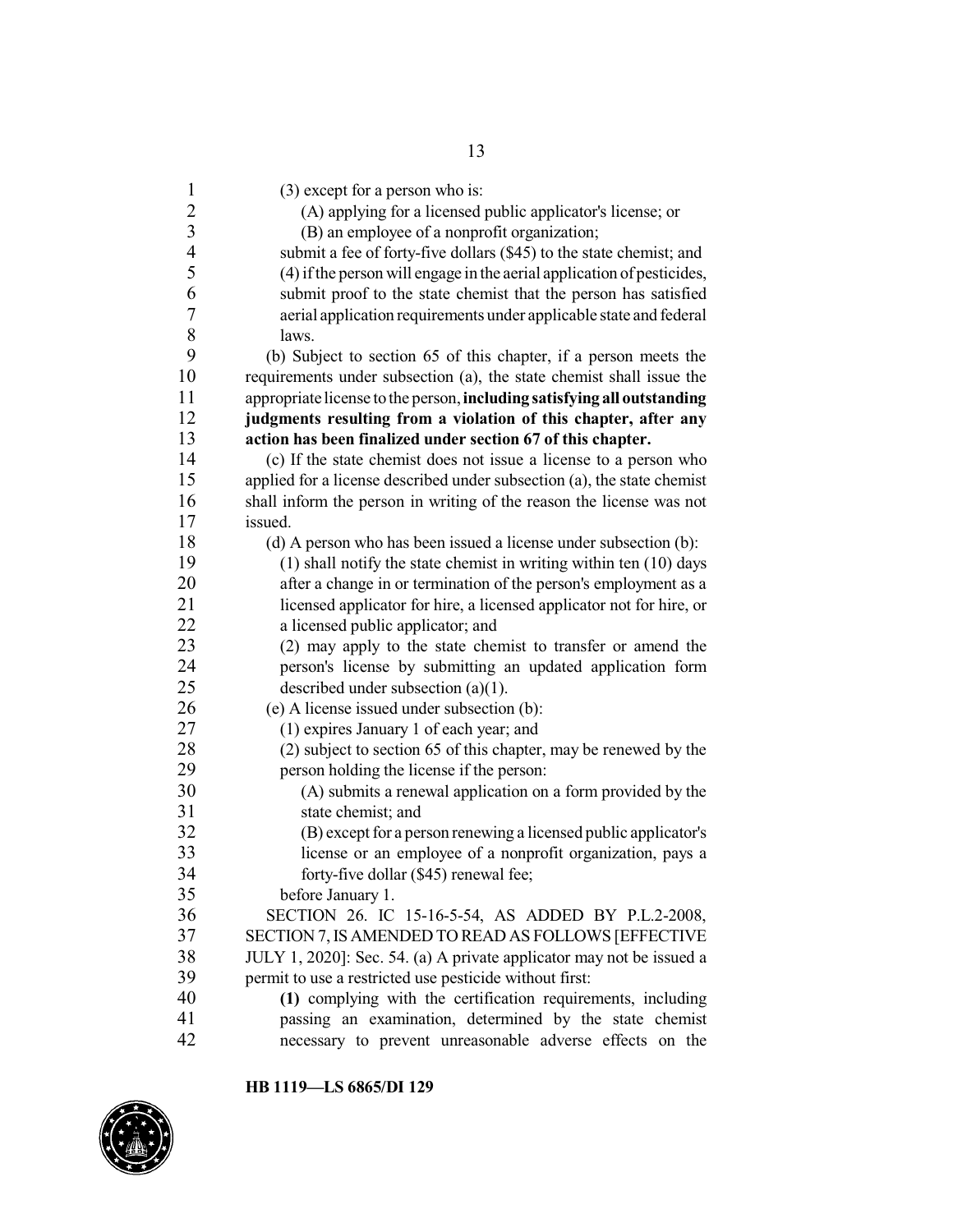| $\mathbf{1}$             | environment, including injury to the applicator or other persons;         |
|--------------------------|---------------------------------------------------------------------------|
| $\overline{c}$           | and                                                                       |
| $\overline{\mathbf{3}}$  | (2) satisfying all outstanding judgments resulting from a                 |
| $\overline{\mathcal{A}}$ | violation of this chapter, after any action has been finalized            |
| 5                        | under section 67 of this chapter.                                         |
| 6                        | (b) Certification standards to determine a person's competency with       |
| $\boldsymbol{7}$         | respect to the use and handling of the pesticide or class of pesticides   |
| 8                        | that the private applicator is to be certified to use must be relative to |
| 9                        | hazards as described in section 45 of this chapter. In determining these  |
| 10                       | standards, the state chemist shall observe those standards for private    |
| 11                       | applicator certification provided by the U.S. Environmental Protection    |
| 12                       | Agency.                                                                   |
| 13                       | (c) A fee of twenty dollars (\$20) must be paid to the state chemist      |
| 14                       | by each person applying for a certification as a private applicator under |
| 15                       | this section.                                                             |
| 16                       | (d) If the state chemist does not certify the private applicator under    |
| 17                       | this section, the state chemist shall inform the applicant of the reasons |
| 18                       | the applicant was not certified and return the applicant's application    |
| 19                       | fee.                                                                      |
| 20                       | (e) The state chemist may require additional knowledge to ensure          |
| 21                       | that applicators continue to meet the requirements of changing            |
| 22                       | technology and to assure a continuing level of competence and ability     |
| 23                       | to use pesticides safely and properly.                                    |
| 24                       | SECTION 27. IC 15-16-5-55, AS ADDED BY P.L.2-2008,                        |
| 25                       | SECTION 7, IS AMENDED TO READ AS FOLLOWS [EFFECTIVE                       |
| 26                       | JULY 1, 2020]: Sec. 55. Section 48 of this chapter relating to pesticide  |
| 27                       | business licenses and requirements for their issuance does not apply to   |
| 28                       | the following:                                                            |
| 29                       | (1) A farmer who applies pesticides for the farmer's own use or           |
| 30                       | with ground equipment or manually for the farmer's neighbors if:          |
| 31                       | (A) the farmer operates farm property and operates and                    |
| 32                       | maintains pesticide application equipment primarily for the               |
| 33                       | farmer's own use;                                                         |
| 34                       | (B) the farmer is not engaged in the business of applying                 |
| 35                       | pesticides for hire and the farmer does not publicly profess to           |
| 36                       | be a pesticide business;                                                  |
| 37                       | (C) the farmer operates the farmer's pesticide application                |
| 38                       | equipment only in the vicinity of the farmer's own property               |
| 39                       | and for the accommodation of the farmer's neighbors without               |
| 40                       | any compensation; and                                                     |
| 41                       | (D) the farmer is certified as a private applicator if the farmer         |
| 42                       | uses restricted use pesticides.                                           |

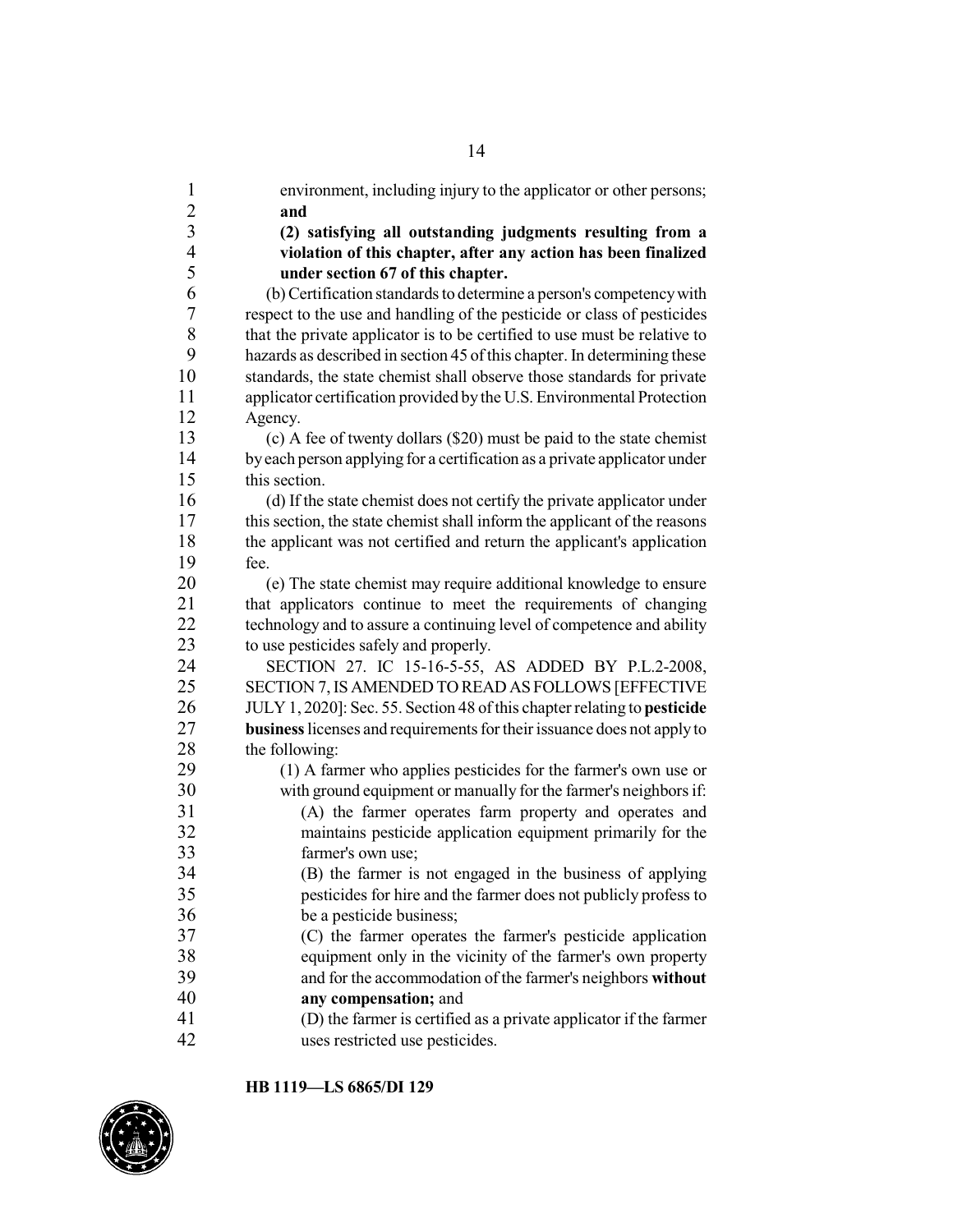| $\mathbf{1}$   | (2) A veterinarian who uses pesticides as an incidental part of the                       |
|----------------|-------------------------------------------------------------------------------------------|
| 2              | veterinarian's practice, if the veterinarian is not regularly engaged                     |
| 3              | in or does not profess to be engaged in the business of using                             |
| $\overline{4}$ | pesticides for hire.                                                                      |
| 5              | (3) Research personnel applying general use pesticides only to                            |
| 6              | bona fide experimental plots.                                                             |
| 7              | (4) A person who uses nonrestricted general use pesticides for                            |
| 8              | purposes of disinfecting or sanitizing, unless a license is                               |
| 9              | required by a rule established by the board.                                              |
| 10             | SECTION 28. IC 15-16-5-59, AS ADDED BY P.L.120-2008,                                      |
| 11             | SECTION 78, IS AMENDED TO READ AS FOLLOWS [EFFECTIVE                                      |
| 12             | JULY 1, 2020]: Sec. 59. (a) Commercial applicators, private                               |
| 13             | applicators, and licensed pest inspectors shall maintain records                          |
| 14             | concerning:                                                                               |
| 15             | (1) the application of restricted use pesticides;                                         |
| 16             | (2) the application of pesticides for hire;                                               |
| 17             | (3) the application of pesticides on golf courses;                                        |
| 18             | (4) the application of pesticides on school property;                                     |
| 19             | $(2)$ (5) diagnostic inspections to determine infestations of wood                        |
| 20             | destroying pests; and                                                                     |
| 21             | $\left(\frac{1}{2}\right)$ (6) any relevant information that the state chemist determines |
| 22             | by rule is necessary for purposes of this chapter.                                        |
| 23             | (b) The state chemist may require eertified applicators to maintain                       |
| 24             | records related to applications of state restricted pesticide uses.                       |
| 25             | $(e)$ (b) Records required under this section must be kept for:                           |
| 26             | $(1)$ two $(2)$ years after the date of the inspection or the application                 |
| 27             | of the pesticide; or                                                                      |
| 28             | (2) the time specified by rule.                                                           |
| 29             | (d) (c) The state chemist shall be provided access to the records $\frac{1}{y}$           |
| 30             | the commercial applicator or licensed pest inspector. required to be                      |
| 31             | maintained under this section.                                                            |
| 32             | SECTION 29. IC 15-16-5-65, AS AMENDED BY P.L.99-2012,                                     |
| 33             | SECTION 18, IS AMENDED TO READ AS FOLLOWS [EFFECTIVE                                      |
| 34             | JULY 1, 2020]: Sec. 65. Subject to section 66 of this chapter, the state                  |
| 35             | chemist under IC 4-21.5-3-6 may warn, cite, or impose a civil penalty                     |
| 36             | on a person for a violation under this chapter. The state chemist may                     |
| 37             | also deny, suspend, revoke, or modify any provision of any license,                       |
| 38             | permit, registration, or certification issued under this chapter if the state             |
| 39             | chemist finds that the applicant or the holder of a license, permit,                      |
| 40             | registration, or certification has committed any of the following acts,                   |
| 41             | each of which is a violation of this chapter:                                             |
| 42             | (1) Made false or fraudulent claims either verbally or through any                        |

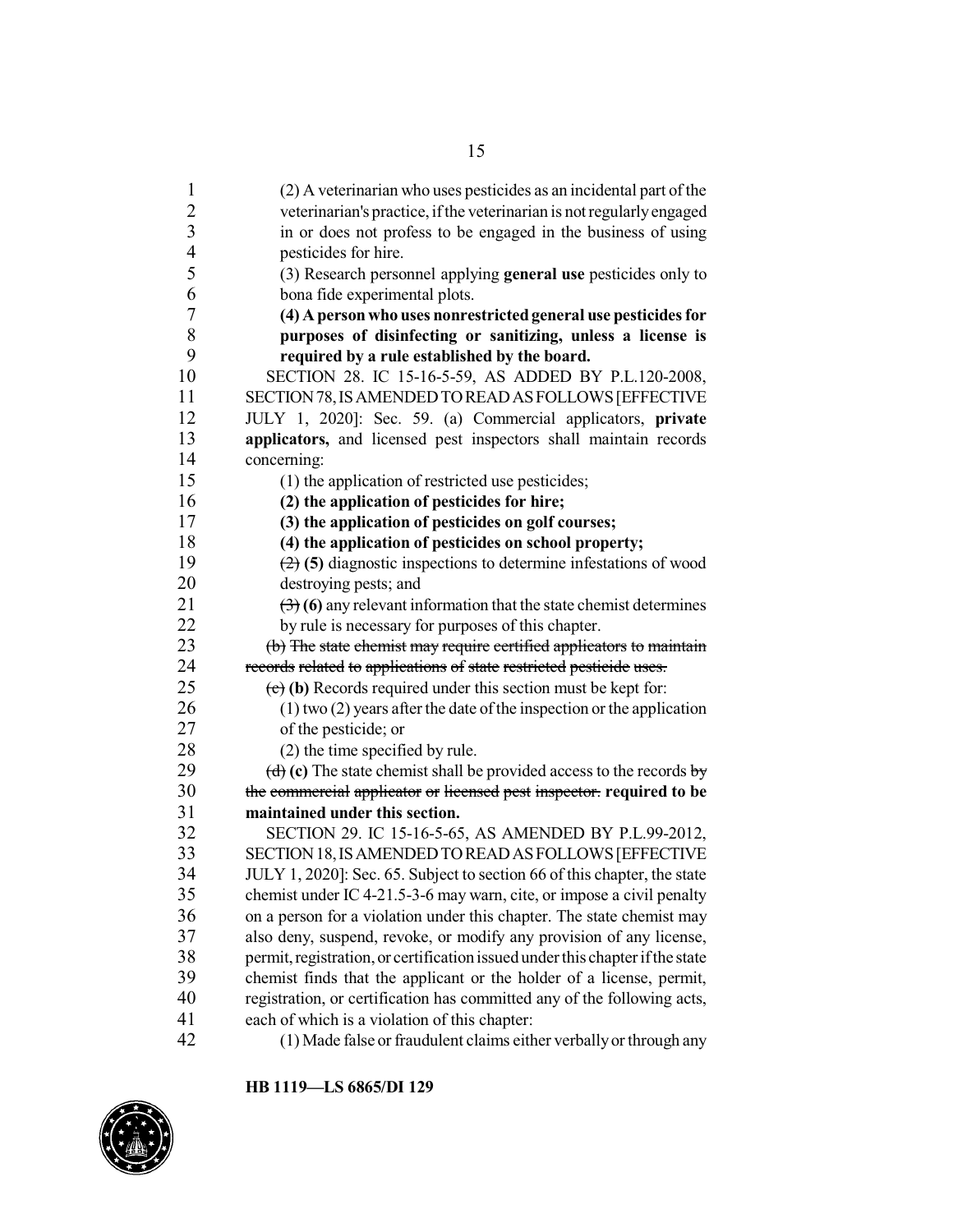| $\mathbf{1}$             | media misrepresenting the effect of pesticide products or methods     |
|--------------------------|-----------------------------------------------------------------------|
|                          | to be used.                                                           |
| $\frac{2}{3}$            | (2) Recommended, used, or supervised the use of any registered        |
| $\overline{\mathcal{A}}$ | pesticide product in a manner inconsistent with its labeling          |
| 5                        | approved by the United States Environmental Protection Agency         |
| 6                        | or Indiana state registration for that pesticide, or in violation of  |
| $\boldsymbol{7}$         | the United States Environmental Protection Agency or Indiana          |
| 8                        | state restrictions on the use of that pesticide product.              |
| 9                        | (3) Used known ineffective or improper pesticide products or          |
| 10                       | known ineffective amounts of pesticides.                              |
| 11                       | (4) Operated faulty or unsafe equipment.                              |
| 12                       | (5) Operated in a careless or negligent manner.                       |
| 13                       | (6) Neglected or, after notice, refused to comply with this chapter,  |
| 14                       | the rules adopted under this chapter, or of any lawful order of the   |
| 15                       | state chemist or the board.                                           |
| 16                       | (7) Refused or neglected to:                                          |
| 17                       | (A) keep and maintain the records required by this chapter; or        |
| 18                       | (B) make reports and supply information when required or              |
| 19                       | requested by the state chemist in the course of an investigation      |
| 20                       | or inspection.                                                        |
| 21                       | (8) Made false or fraudulent records, invoices, or reports.           |
| 22                       | (9) Engaged in or professed to be engaged in the business of:         |
| 23                       | (A) using a pesticide or any other product regulated under this       |
| 24                       | chapter or by rules adopted under this chapter; or                    |
| 25                       | (B) making a diagnostic inspection to determine infestations          |
| 26                       | of a wood destroying pest;                                            |
| 27                       | for hire on the property of another without having a business         |
| 28                       | license issued by the state chemist.                                  |
| 29                       | $(10)$ Used a restricted use or supervised the use of a pesticide     |
| 30                       | product that is required to be used under this chapter by a           |
| 31                       | person who is certified, licensed, or permitted without having        |
| 32                       | an applicator, a person who is certified, licensed, or permitted      |
| 33                       | under this chapter in direct supervision. conducting the use.         |
| 34                       | $(11)$ Used fraud or misrepresentation in making an application the   |
| 35                       | qualification or application for, or renewal of, a license, permit,   |
| 36                       | registration, or certification.                                       |
| 37                       | (12) Refused or neglected to comply with any limitations or           |
| 38                       | restrictions on or in a duly issued license, permit, registration, or |
| 39                       | certification.                                                        |
| 40                       | (13) Aided or abetted a person to evade this chapter, conspired       |
| 41                       | with a person to evade this chapter, or allowed a license, permit,    |
| 42                       | registration, or certification to be used by another person.          |

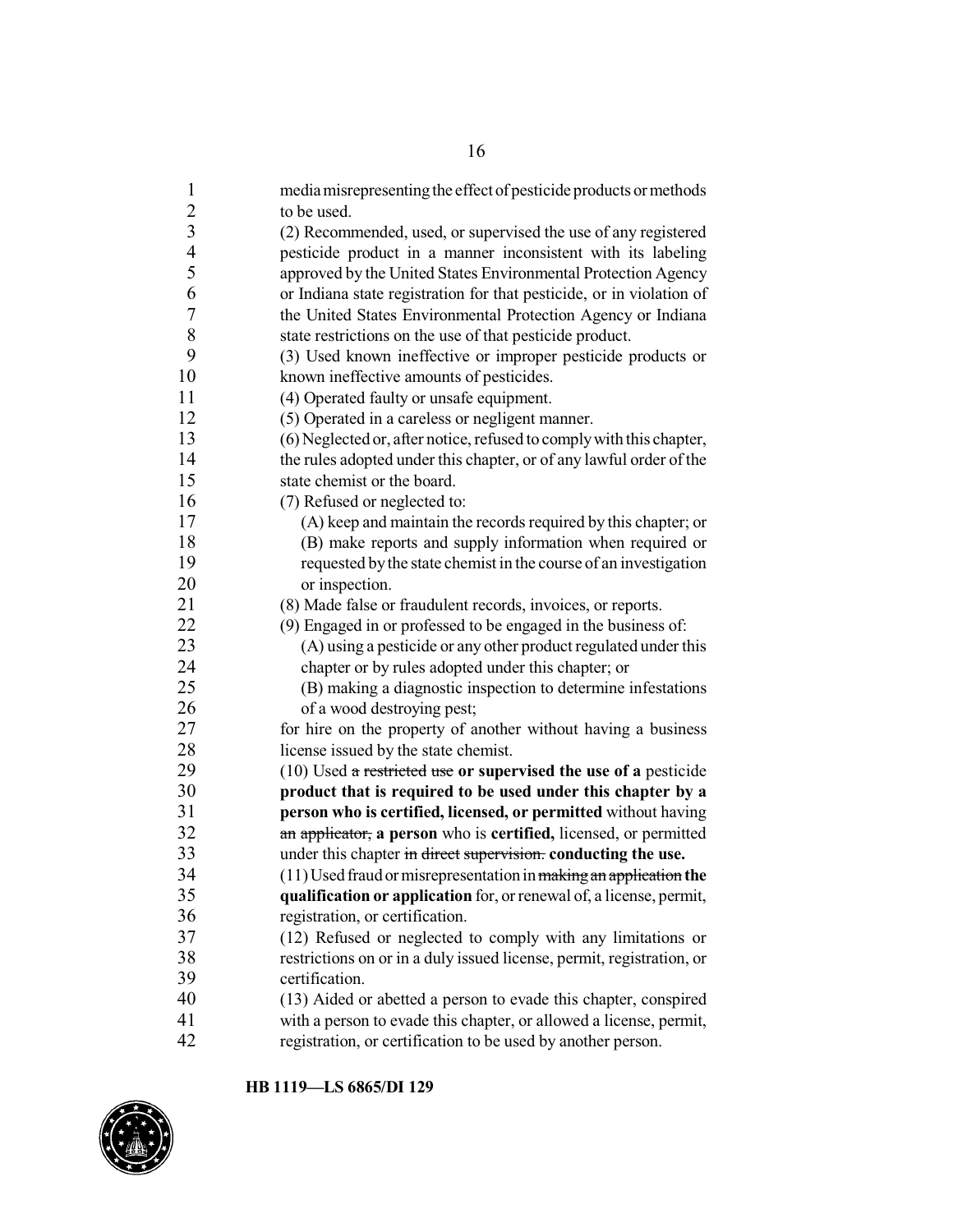| $\mathbf{1}$   | (14) Made false or misleading statements during or after an                                                    |
|----------------|----------------------------------------------------------------------------------------------------------------|
| $\overline{c}$ | inspection concerning any infestation or infection of pests.                                                   |
| $\overline{3}$ | (15) Impersonated any federal, state, county, or city inspector,                                               |
| $\overline{4}$ | investigator, or official.                                                                                     |
| 5              | (16) Knowingly purchased or used a pesticide product that was                                                  |
| 6              | not registered under IC 15-16-4.                                                                               |
| 7              | (17) Failed to continuously maintain financial responsibility                                                  |
| $\,8\,$        | required under section 58 of this chapter or to provide proof of                                               |
| 9              | financial responsibility to the state chemist when requested.                                                  |
| 10             | (18) Intentionally altered a duly issued license, permit,                                                      |
| 11             | registration, or certification.                                                                                |
| 12             | (19) Recklessly, knowingly, or intentionally impeded or prevented                                              |
| 13             | the state chemist or the state chemist's agent from performing a                                               |
| 14             | duty of the state chemist.                                                                                     |
| 15             | SECTION 30. IC 15-16-5-66, AS ADDED BY P.L.2-2008,                                                             |
| 16             | SECTION 7, IS AMENDED TO READ AS FOLLOWS [EFFECTIVE                                                            |
| 17             | JULY 1, 2020]: Sec. 66. (a) The state chemist may impose civil                                                 |
| 18             | penalties only in accordance with this chapter and the schedule of                                             |
| 19             | civil penalties adopted by the board.                                                                          |
| 20             | (b) Except for use violations subject to the criteria established                                              |
| 21             | in subsection (d), the board shall establish a schedule of civil penalties                                     |
| 22             | that may be imposed under section 65 of this chapter by rule adopted                                           |
| 23             | under IC 4-22-2. The rule adopted under this subsection may not                                                |
| 24             | provide for a civil penalty that exceeds the following:                                                        |
| 25             | $(1)$ For a violation committed by a person who is required to be                                              |
| 26             | certified as a private applicator, one hundred dollars (\$100).                                                |
| 27             | $(2)$ For a violation by a person who is not described in subdivision                                          |
| 28             | $(1)$ , the following:                                                                                         |
| 29             | $(A)$ Two (1) Five hundred fifty dollars $(\frac{250}{9})$ (\$500) for a                                       |
| 30             | person's first violation.                                                                                      |
| 31             | $\overline{AB}$ Five hundred (2) One thousand dollars $(*500)$ (\$1,000) for                                   |
| 32             | a person's second violation.                                                                                   |
| 33             | $\left(\frac{C}{C}\right)$ One (3) Two thousand dollars $\left(\frac{1000}{C}\right)$ (\$2,000) for a person's |
| 34             | third violation and each subsequent violation.                                                                 |
| 35             | (c) If a violation is of a continuing nature, the state chemist may                                            |
| 36             | impose a civil penalty for each day that the violation occurred.                                               |
| 37             | (d) The state chemist shall impose the following penalties for the                                             |
| 38             | following violations of this chapter:                                                                          |
| 39             | $(1)$ A person who:                                                                                            |
| 40             | (A) applies a pesticide without a required license,                                                            |
| 41             | registration, certification, or permit under this chapter;                                                     |
| 42             | (B) makes a misrepresentation with respect to the person's                                                     |

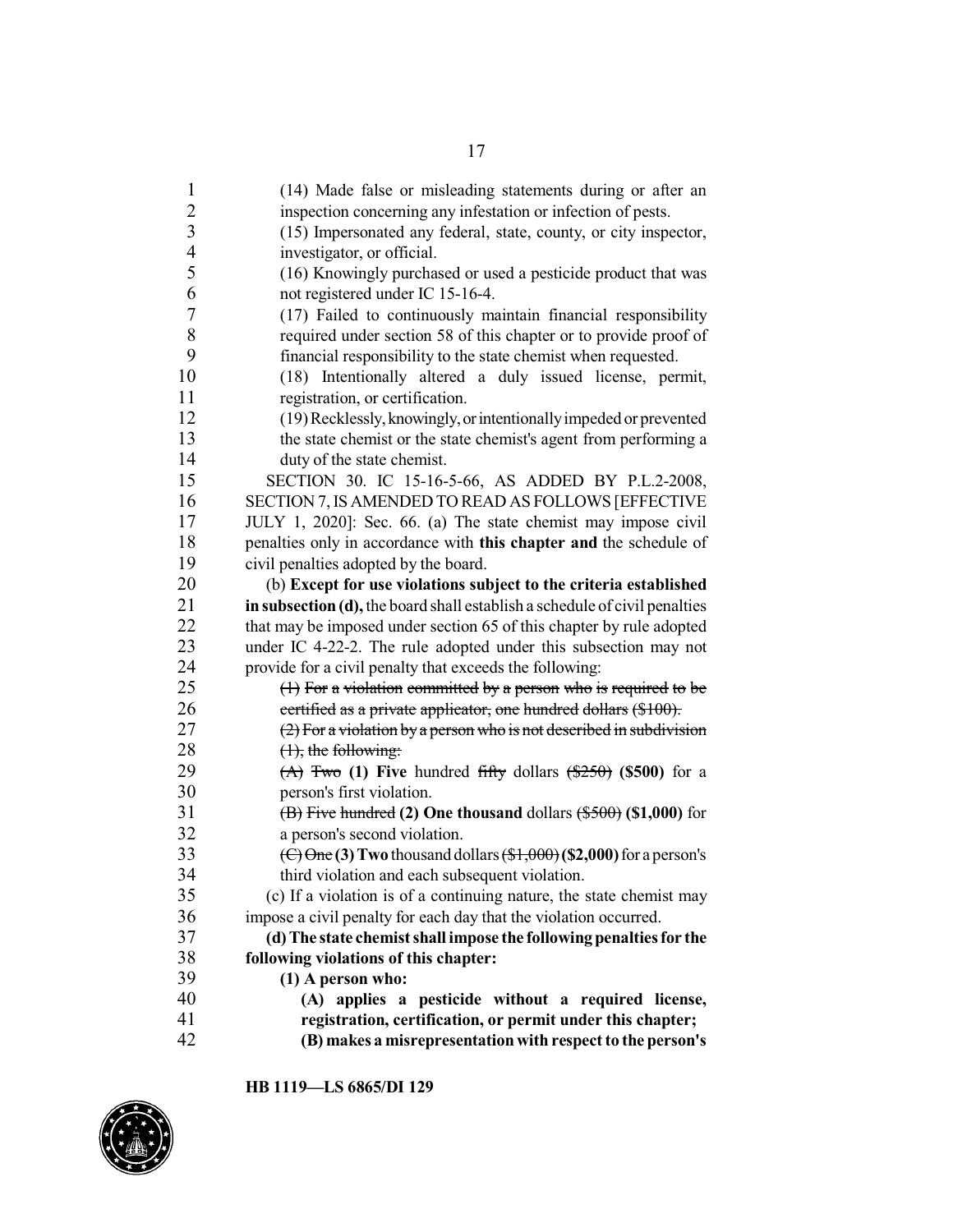| 1                        | status as the holder of a license, registration, certification,      |
|--------------------------|----------------------------------------------------------------------|
| $\overline{2}$           | or permit issued under this chapter; or                              |
| $\overline{3}$           | (C) fails to comply with any requirements applicable to a            |
| $\overline{\mathcal{A}}$ | pesticide business license;                                          |
| 5                        | shall be assessed a penalty of five hundred dollars (\$500) for      |
| 6                        | the first offense and a penalty of one thousand dollars (\$1,000)    |
| 7                        | for a subsequent offense.                                            |
| 8                        | (2) A person who sells a restricted use pesticide to an              |
| 9                        | applicator who is not licensed or certified to apply a restricted    |
| 10                       | use pesticide shall be assessed a penalty of one thousand            |
| 11                       | dollars (\$1,000).                                                   |
| 12                       | (3) A person who sells a restricted use pesticide and who fails      |
| 13                       | to register with the state chemist as a registered pesticide         |
| 14                       | dealer shall be assessed a penalty of one thousand dollars           |
| 15                       | (\$1,000).                                                           |
| 16                       | (4) A person who violates a stop sale order issued by the state      |
| 17                       | chemist shall be assessed a penalty of one thousand five             |
| 18                       | hundred dollars (\$1,500) for each pesticide product that is in      |
| 19                       | violation of the order.                                              |
| 20                       | (5) A person who violates a stop use order issued by the state       |
| 21                       | chemist shall be assessed a penalty of two thousand five             |
| 22                       | hundred dollars (\$2,500).                                           |
| 23                       | (e) Subject to the criteria established in subsection (f), for a use |
| 24                       | violation of this chapter, the state chemist shall impose the        |
| 25                       | following penalty in accordance with this subsection:                |
| 26                       | (1) For a violation that receives not more than eight (8) points,    |
| 27                       | the state chemist shall impose no civil penalty.                     |
| 28                       | (2) For a violation that receives at least nine (9) points but no    |
| 29                       | more than eleven (11) points, the state chemist shall impose a       |
| 30                       | penalty of two hundred fifty dollars (\$250) on the person.          |
| 31                       | (3) For a violation that receives at least twelve (12) points but    |
| 32                       | not more than thirteen (13) points, the state chemist shall          |
| 33                       | impose a penalty of five hundred dollars (\$500) on the person.      |
| 34                       | (4) For a violation that receives at least fourteen (14) points      |
| 35                       | but not more than sixteen (16) points, the state chemist shall       |
| 36                       | impose a penalty of seven hundred fifty dollars (\$750) on the       |
| 37                       | person.                                                              |
| 38                       | (5) For a violation that receives at least seventeen (17) points     |
| 39                       | but not more than nineteen (19) points, the state chemist shall      |
| 40                       | impose a penalty of one thousand dollars (\$1,000) on the            |
| 41                       | person.                                                              |
| 42                       | (6) For a violation that receives at least twenty (20) points but    |

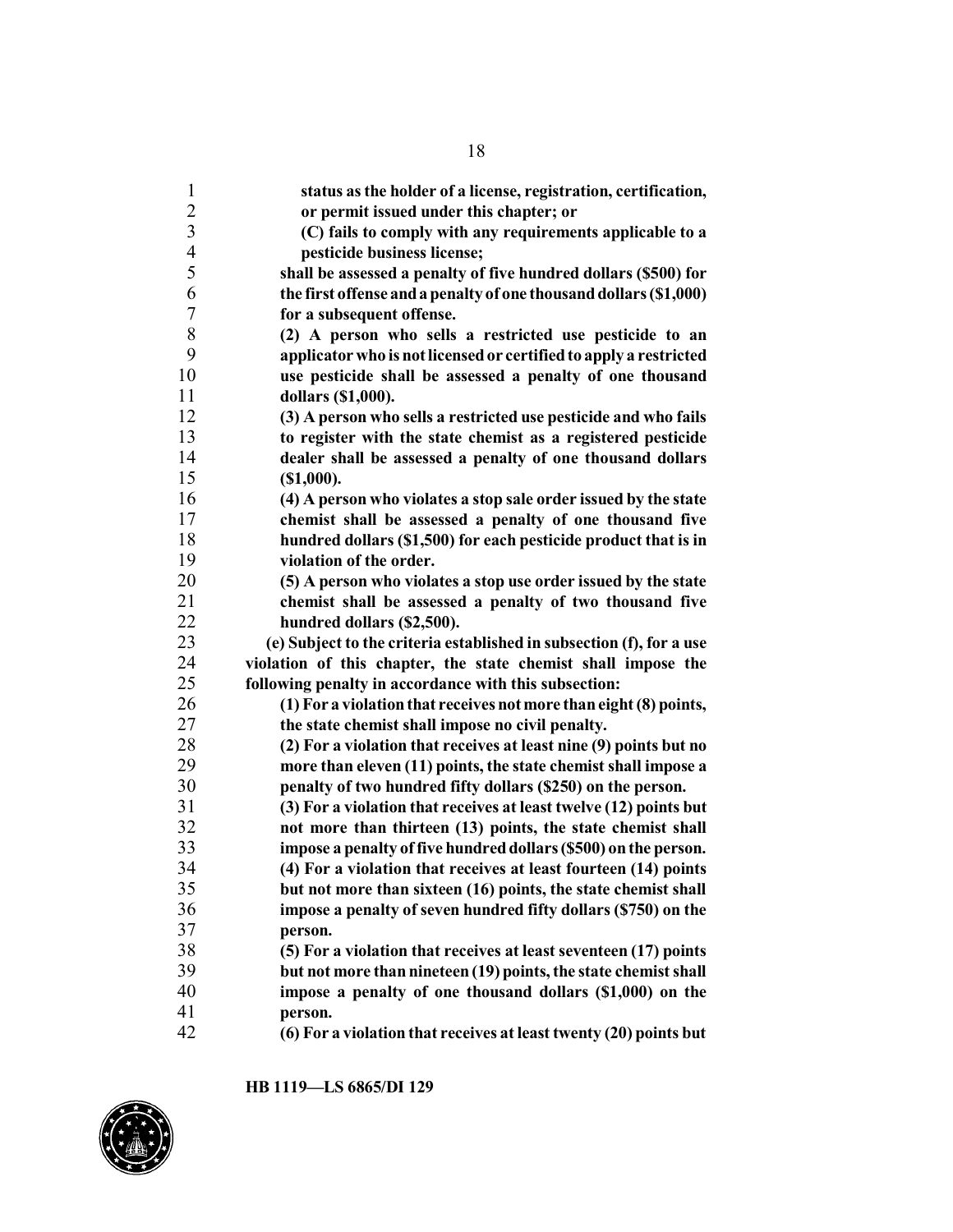| $\mathbf{1}$                     | not more than twenty-one (21) points, the state chemist shall       |
|----------------------------------|---------------------------------------------------------------------|
| $\overline{2}$                   | impose a penalty of two thousand five hundred dollars               |
| $\mathfrak{Z}$<br>$\overline{4}$ | $($2,500)$ on the person.                                           |
|                                  | (7) For a violation that receives at least twenty-two (22) points   |
| 5                                | but not more than twenty-five (25) points, the state chemist        |
| 6                                | shall impose a penalty of not more than five thousand dollars       |
| 7                                | $($5,000)$ on the person.                                           |
| 8                                | (8) For a violation that receives at least twenty-six (26) points   |
| 9                                | but not more than twenty-nine (29) points, the state chemist        |
| 10                               | shall impose a penalty of not more than seven thousand five         |
| 11                               | dollars (\$7,500) on the person.                                    |
| 12                               | (9) For a violation that receives thirty (30) points or more, the   |
| 13                               | state chemist shall impose a penalty of ten thousand dollars        |
| 14                               | $($10,000)$ on the person.                                          |
| 15                               | (f) The state chemist shall use the following criteria to establish |
| 16                               | the point value for use in computing the total number of violation  |
| 17                               | points for a penalty imposed under subsection (e):                  |
| 18                               | (1) The following point value shall be assessed based on the        |
| 19                               | adverse effect incurred:                                            |
| 20                               | (A) If the violation resulted in exposure to nontarget site or      |
| 21                               | animals with no adverse effect, the state chemist shall             |
| 22                               | assign a point value of one (1).                                    |
| 23                               | (B) If the violation resulted in exposure to humans with no         |
| 24                               | adverse effect, the state chemist shall assign a point value        |
| 25                               | of four $(4)$ .                                                     |
| 26                               | (C) If the violation resulted in exposure to nontarget site         |
| 27                               | with adverse effect, the state chemist shall assign a point         |
| 28                               | value of two (2).                                                   |
| 29                               | (D) If the violation resulted in exposure to animals with           |
| 30                               | adverse effect, the state chemist shall assign a point value        |
| 31                               | of four $(4)$ .                                                     |
| 32                               | (E) If the violation resulted in exposure to humans with            |
| 33                               | adverse effect, the state chemist shall assign a point value        |
| 34                               | of six (6).                                                         |
| 35                               | (2) The following point value shall be assessed based on the        |
| 36                               | category of product used:                                           |
| 37                               | (A) If the product is general use, the state chemist shall          |
| 38                               | assign a point value of one (1).                                    |
| 39                               | (B) If the product is restricted use, the state chemist shall       |
| 40                               | assign a point value of four (4).                                   |
| 41                               | (3) The following point value shall be assessed based upon the      |
| 42                               | following degrees of responsibility involved in the violation:      |
|                                  |                                                                     |

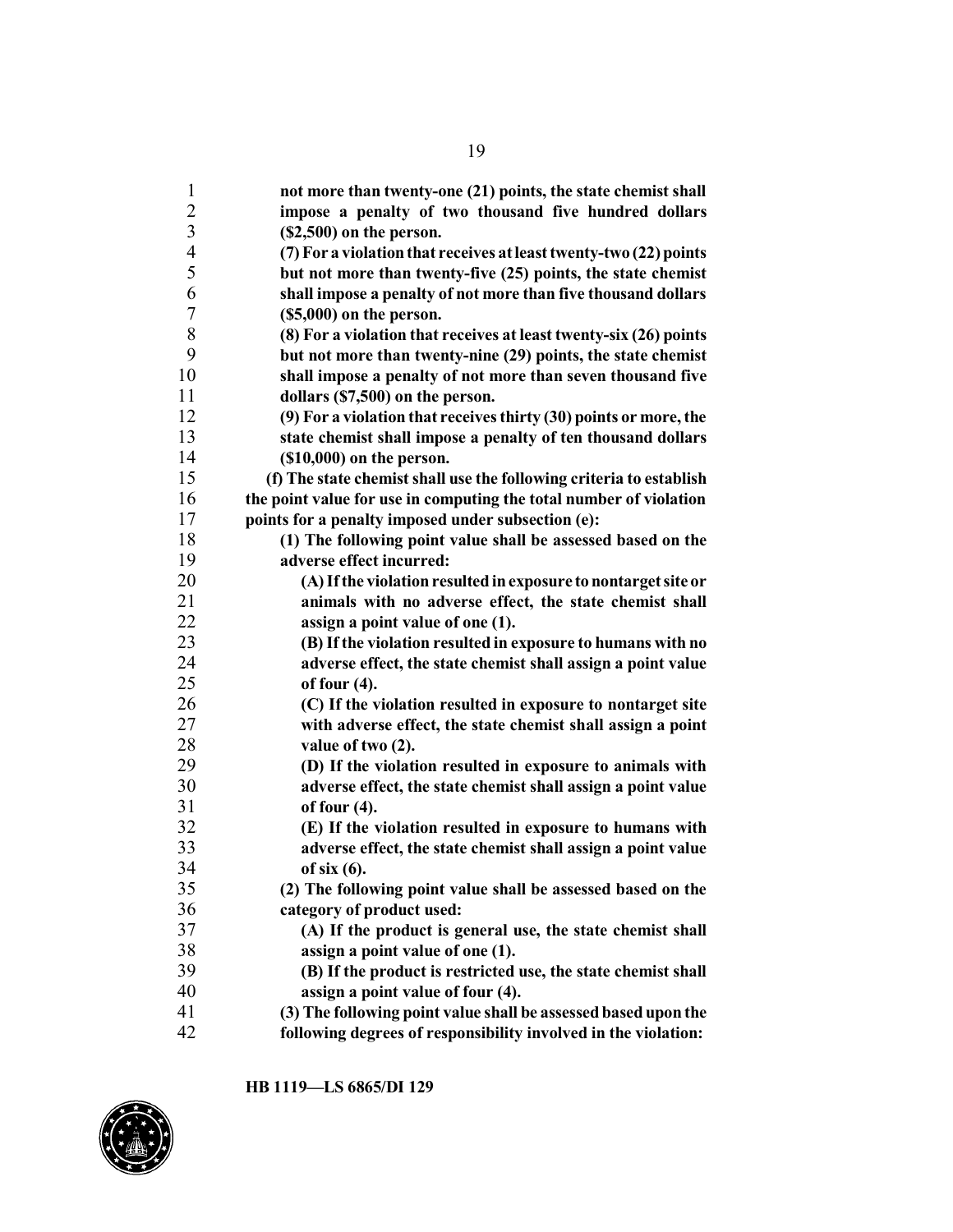| $\mathbf{1}$     | (A) If the degree of responsibility is accidental, such as an  |
|------------------|----------------------------------------------------------------|
|                  | equipment malfunction, the state chemist shall assign a        |
| $\frac{2}{3}$    | point value of two (2).                                        |
| $\overline{4}$   | (B) If the degree of responsibility is negligence, the state   |
| 5                | chemist shall assign a point value of four (4).                |
| 6                | (C) If the degree of responsibility is knowing or intentional, |
| $\boldsymbol{7}$ | the state chemist shall assign a point value of ten (10).      |
| 8                | (4) The following point value shall be assessed based upon the |
| 9                | person's previous three (3) year history of violations:        |
| 10               | (A) If the person has received a warning letter, the state     |
| 11               | chemist shall assign a point value of two (2).                 |
| 12               | (B) If the person has been convicted of a criminal penalty     |
| 13               | under this chapter or has committed a violation of this        |
| 14               | chapter for which the state chemist has imposed a penalty,     |
| 15               | the state chemist shall assign a point value of five (5).      |
| 16               | (C) If the person has had the person's license, permit,        |
| 17               | certification, or registration issued under this chapter       |
| 18               | suspended or revoked, the state chemist shall assign a point   |
| 19               | value of seven (7).                                            |
| 20               | (5) The following point value shall be assessed based on the   |
| 21               | following types of violations:                                 |
| 22               | (A) If the person's violation is the result of inaccurate      |
| 23               | record keeping, the state chemist shall assign a point value   |
| 24               | of one $(1)$ .                                                 |
| 25               | (B) If the person's violation is a result of:                  |
| 26               | (i) the lack of supervision;                                   |
| 27               | (ii) the use of faulty equipment; or                           |
| 28               | (iii) the use of a pesticide that is contrary to the           |
| 29               | directions printed on the label and that exposes the           |
| 30               | person to the pesticide;                                       |
| 31               | the state chemist shall assign a point value of two (2).       |
| 32               | (C) If the person's violation is a result of:                  |
| 33               | (i) the use of a pesticide that is contrary to the directions  |
| 34               | printed on the label and that results in the pesticide's       |
| 35               | exposure to another person;                                    |
| 36               | (ii) the use of a pesticide that is contrary to the directions |
| 37               | printed on the label concerning precautionary                  |
| 38               | statements,<br>sites, rates, or other restricted<br>use        |
| 39               | requirements applicable to the pesticide; or                   |
| 40               | (iii) the storage or disposal of a pesticide that is contrary  |
| 41               | to the directions printed on the label;                        |
| 42               | the state chemist shall assign a point value of three (3).     |

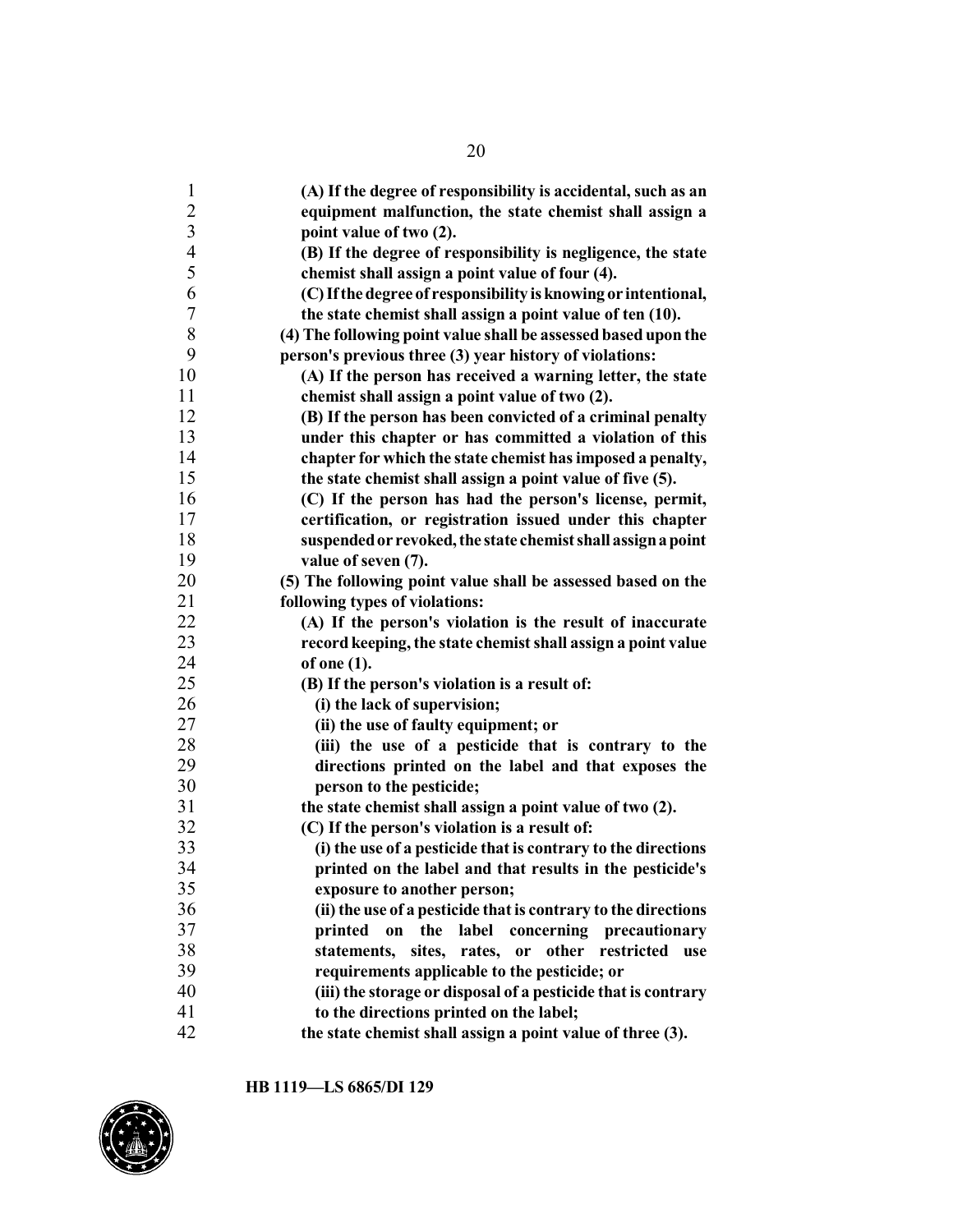| $\mathbf{1}$     | (D) If the person's violation results in:                              |
|------------------|------------------------------------------------------------------------|
| $\overline{c}$   | (i) water contamination; or                                            |
| $\overline{3}$   | (ii) pesticide drift;                                                  |
| $\overline{4}$   | the state chemist shall assign a point value of three (3).             |
| 5                | (E) If the person's violation results in direct application to         |
| 6                | a nontarget site, the state chemist shall assign a point value         |
| $\boldsymbol{7}$ | of four $(4)$ .                                                        |
| $8\,$            | (F) If the person's violation involves:                                |
| 9                | (i) the falsification of a record;                                     |
| 10               | (ii) the person's failure to secure a license, permit,                 |
| 11               | registration, or certification required under this chapter;            |
| 12               | <b>or</b>                                                              |
| 13               | (iii) a violation of an order issued by the state chemist              |
| 14               | with respect to a license, permit, registration, or                    |
| 15               | certification issued under this chapter;                               |
| 16               | the state chemist shall assign a point value of six (6).               |
| 17               | (d) (g) A proceeding under IC 4-21.5-3 that involves a civil penalty   |
| 18               | may be consolidated with any other proceeding commenced under          |
| 19               | IC 4-21.5 to enforce this chapter or the rules adopted under this      |
| 20               | chapter.                                                               |
| 21               | $(e)$ (h) Money collected for civil penalties imposed under section 65 |
| 22               | of this chapter shall be credited to the office of Purdue pesticide    |
| 23               | programs. The money may be used only to provide education about        |
| 24               | pesticides.                                                            |
| 25               | SECTION 31. [EFFECTIVE JULY 1, 2020] (a) IC 15-16-5-66, as             |
| 26               | amended by this act, does not apply to the imposition of a penalty     |
| 27               | under IC 15-16-5 pursuant to a proceeding of the state chemist         |
| 28               | initiated under IC 15-16-5-65 before July 1, 2020.                     |
| 29               | (b) IC 15-16-5-66, before its amendment by this act, applies to        |
| 30               | the imposition of a penalty under IC 15-16-5 pursuant to a             |
| 31               | proceeding of the state chemist initiated under IC 15-16-5-65          |
| 32               | before July 1, 2020.                                                   |
| 33               | (c) This SECTION expires July 1, 2023.                                 |

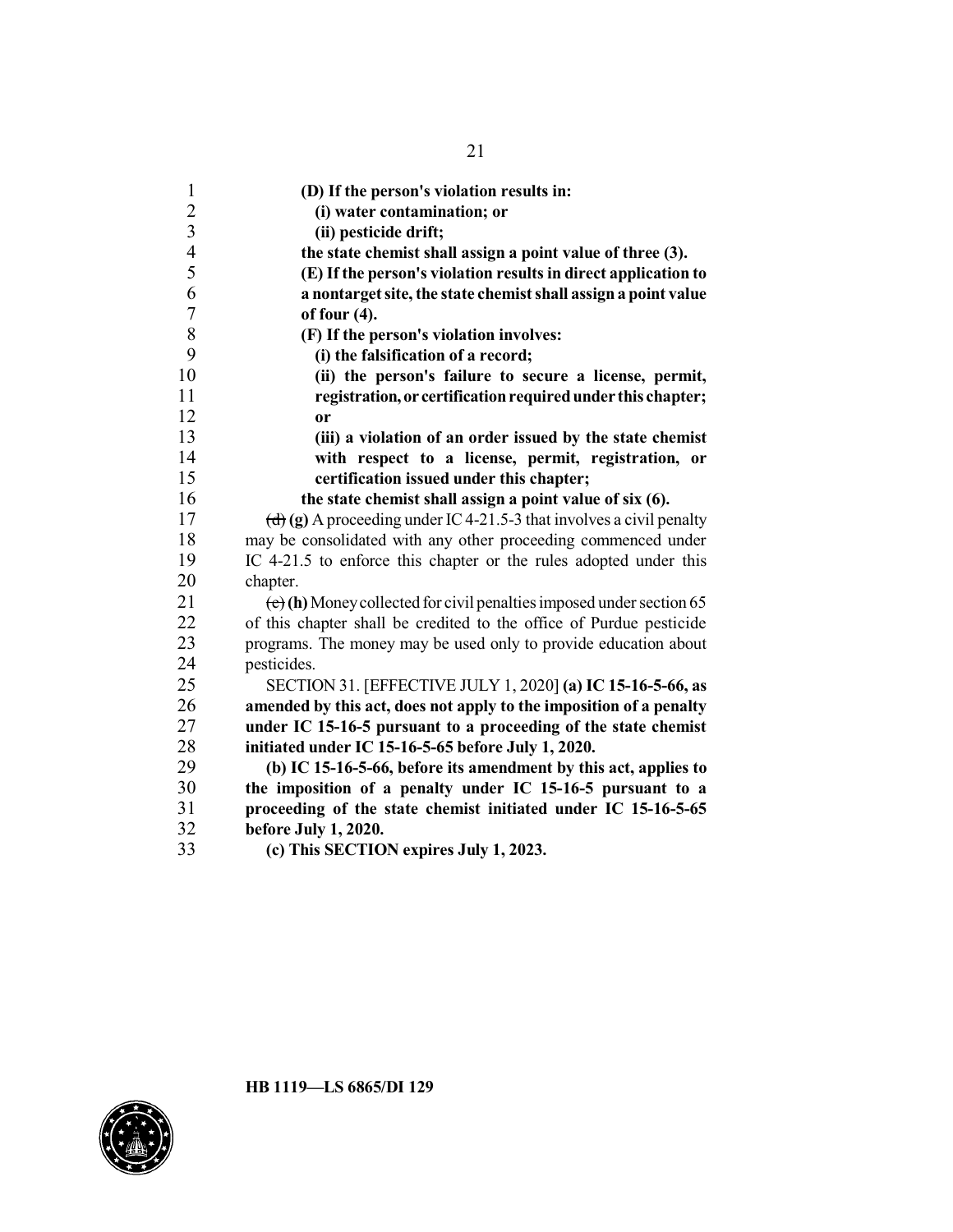#### COMMITTEE REPORT

Mr. Speaker: Your Committee on Agriculture and Rural Development, to which was referred House Bill 1119, has had the same under consideration and begs leave to report the same back to the House with the recommendation that said bill be amended as follows:

Page 1, delete lines 1 through 17, begin a new paragraph and insert:

"SECTION 1. IC 15-16-4-3.5 IS ADDED TO THE INDIANA CODE AS A **NEW** SECTION TO READ AS FOLLOWS [EFFECTIVE JULY 1, 2020]: **Sec. 3.5. As used in this chapter, "adverse effect" has the meaning set forth in IC 15-16-5-0.5.**

SECTION 2. IC 15-16-4-3, AS ADDED BY P.L.2-2008, SECTION 7, IS AMENDED TO READ AS FOLLOWS [EFFECTIVE JULY 1, 2020]: Sec. 3. As used in this chapter, "adulterated" refers to a pesticide or pesticide product if:

(1) the strength or purity of the pesticide falls below **does not meet** the professed standardor qualityas expressed on its labeling under which it is sold;

(2) any substance has been substituted wholly or in part for the pesticide product; or

(3) any valuable constituent of the pesticide product has been wholly or in part removed.

SECTION 3. IC 15-16-4-10, AS ADDED BY P.L.2-2008, SECTION 7,IS AMENDED TO READ AS FOLLOWS [EFFECTIVE JULY 1, 2020]: Sec. 10. As used in this chapter, "device" means any instrument or contrivance intended for trapping, destroying, repelling, or mitigating insects or rodents or destroying, repelling, or mitigating any pest. The term does not include:

(1) equipment used for the application of pesticides when sold separately from the pesticides;

(2) firearms; or

(3) simple mechanical devices, including barriers, traps, or adhesives, or other simple contrivances that are not subject to this chapter as determined by the pesticide review board.

SECTION 4. IC 15-16-4-14, AS ADDED BY P.L.2-2008, SECTION 7,IS AMENDED TO READ AS FOLLOWS [EFFECTIVE JULY 1, 2020]: Sec. 14. As used in this chapter, "fungi" means all nonchlorophyll-bearing thallophytes (all nonchlorophyll-bearing plants of a lower order than mosses and liverworts), including:

 $(1)$  rusts;

 $(2)$  smuts;

 $(3)$  mildews;

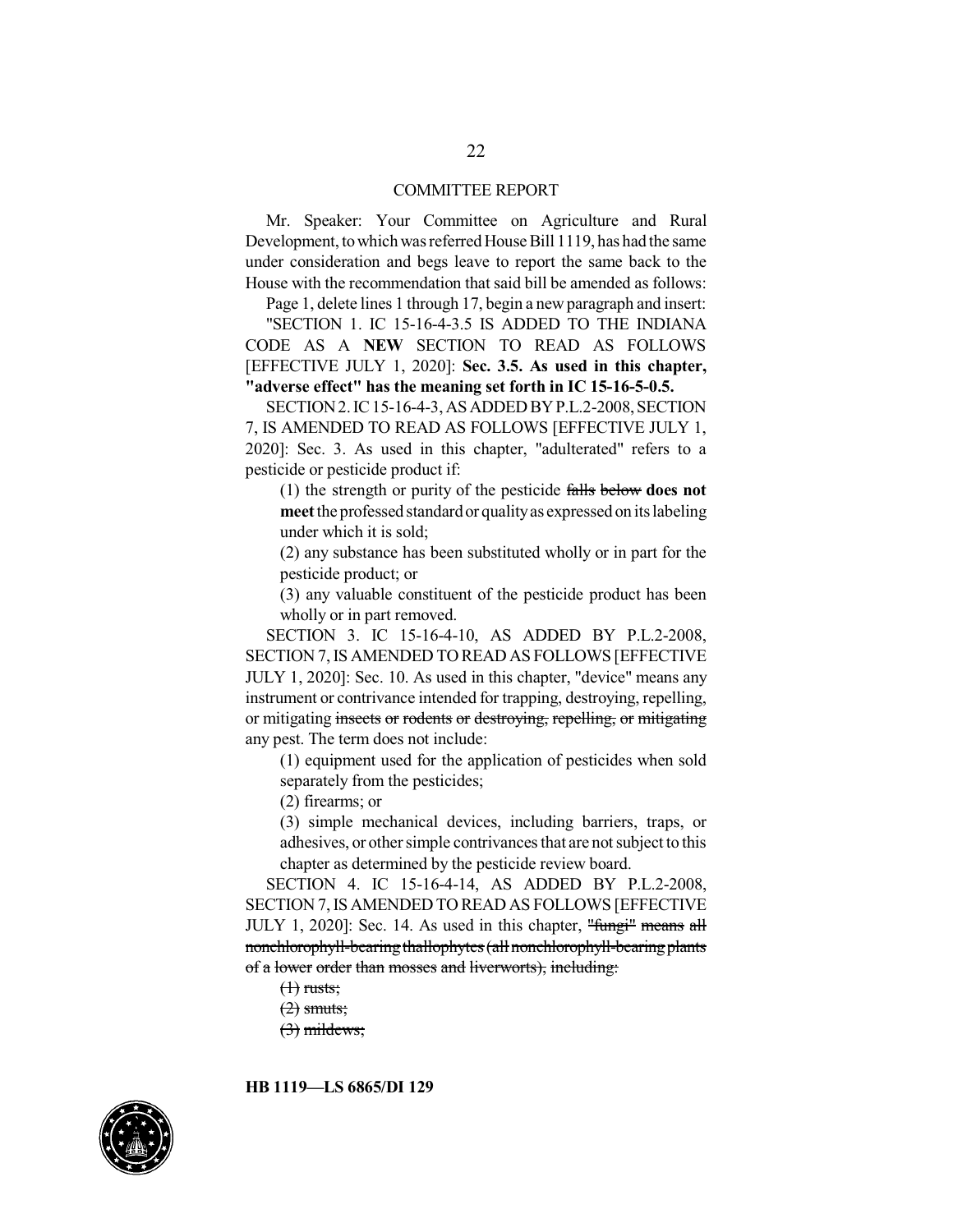$(4)$  molds;  $(5)$  yeasts; (6) bacteria; and  $(7)$  viruses;

except those on or in a living human or other animal. "fungus" has the **meaning set forth in IC 15-16-5-14.**

SECTION 5. IC 15-16-4-18, AS ADDED BY P.L.2-2008, SECTION 7,IS AMENDED TO READ AS FOLLOWS [EFFECTIVE JULY1, 2020]: Sec. 18. As used in this chapter, "immediate container" means the part of a container that is in direct contact with a pesticide. product.**In the case of a pesticide product that is a device, the term includes the device itself.**

SECTION 6. IC 15-16-4-34, AS ADDED BY P.L.2-2008, SECTION 7,IS AMENDED TO READ AS FOLLOWS [EFFECTIVE JULY 1, 2020]: Sec. 34. As used in this chapter, "plant regulator" means any substance or mixture of substances, intended through physiological action, for:

(1) accelerating or retarding the rate of growth or rate of maturation; or

(2) altering the behavior of ornamental or crop plants or the produce of ornamental or crop plants.

The term does not include substances to the extent they **that** are intended **solely** as plant nutrients, trace elements, nutritional chemicals, plant inoculants, and soil amendments.

SECTION 7. IC 15-16-4-56, AS ADDED BY P.L.2-2008, SECTION 7,IS AMENDED TO READ AS FOLLOWS [EFFECTIVE JULY 1, 2020]: Sec. 56. For more than one (1) pesticide product to be considered the same pesticide product, each pesticide product must exhibit the same:

(1) product name;

(2) registrant name;

(3) United States Environmental Protection Agency registration number, **if applicable;** and

(4) labeling, **claims, and branding; and**

#### **(5) ingredient statement.**

SECTION 8. IC 15-16-4-61, AS ADDED BY P.L.2-2008, SECTION 7,IS AMENDED TO READ AS FOLLOWS [EFFECTIVE JULY 1, 2020]: Sec. 61. (a) Each pesticide product that is:

(1) produced, distributed, sold, displayed, or offered for sale within Indiana; or

(2) delivered for transportation or transported:

(A) in intrastate commerce; or

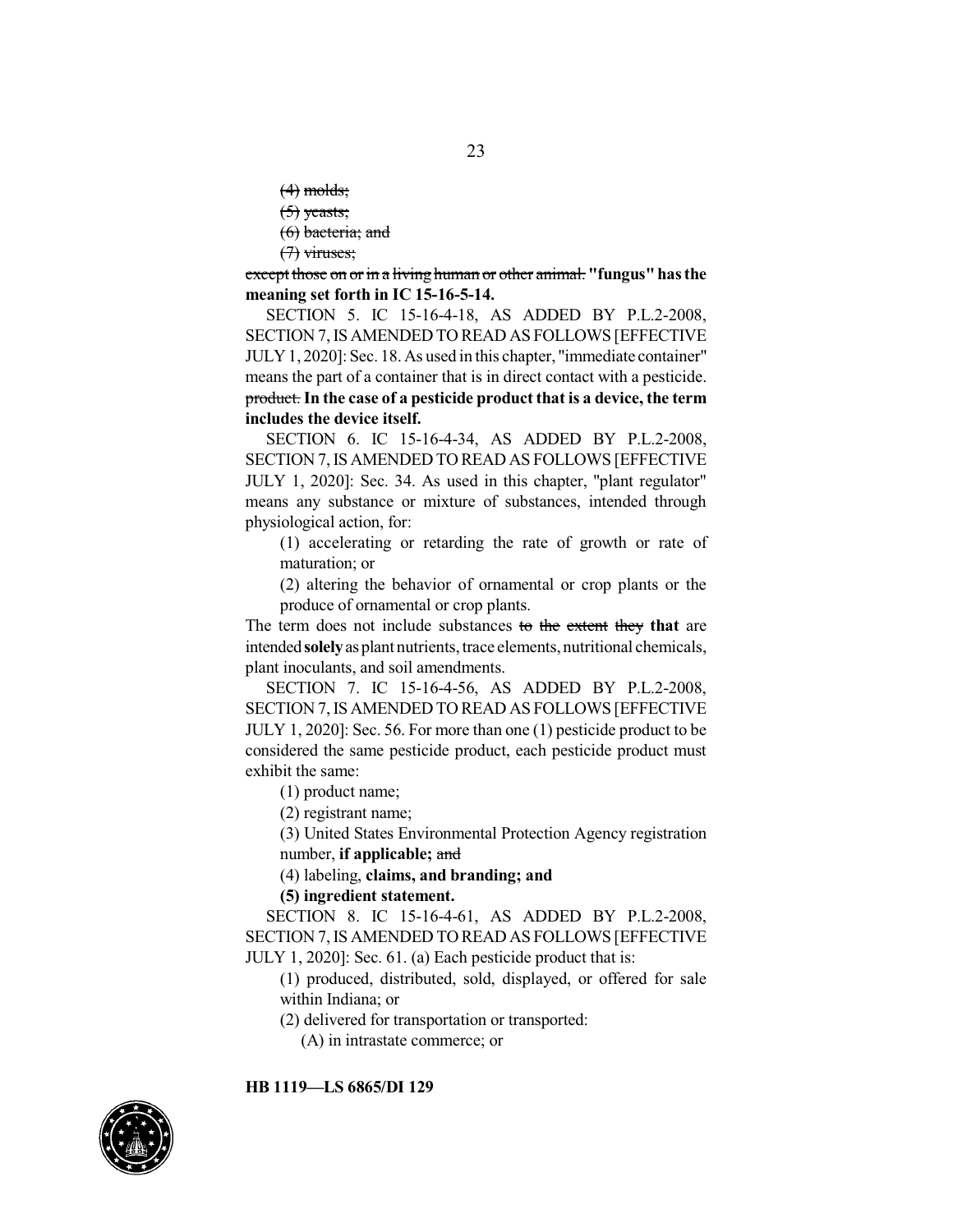(B) between points within Indiana through any point outside Indiana;

must be registered in the office of the state chemist.

(b) The application for registration must be made on a form provided by the state chemist that includes the following information:

(1) The name and address of the:

(A) applicant; and

(B) person whose name will appear on the label, if a person other than the applicant.

(2) The complete brand name of the pesticide **product.**

(3) A complete copy of the labeling accompanying the pesticide **product.**

(4) A statement of all claims to be made for it, including directions for use.

(5) If requested by the state chemist, a full description of the tests made and the results of the tests upon which the claims are based. In the case of renewal of registration, a statement shall be required only with respect to information that is different from that furnished when the pesticide was registered or last reregistered.

SECTION 9. IC 15-16-4-62, AS AMENDED BY P.L.99-2012, SECTION 12, IS AMENDED TO READ AS FOLLOWS [EFFECTIVE JULY 1, 2020]: Sec. 62. (a) Each registrant shall pay an annual, nonrefundable **application** fee of one hundred seventy dollars (\$170) for each application for each pesticide product submitted for registration **or reregistration.**

(b) Each registration expires January 1 of each year.

(c) Allfees collected bythe state chemist under this chapter shall be paid to the treasurer of Purdue University, who shall deposit the fees in a special restricted account designated by the treasurer of the board of trustees of Purdue University.

(d) Fromthe account described in subsection (c), the treasurer shall pay all expenses incurred in administering this chapter, including expenses for the following:

(1) The employment of:

- (A) inspectors;
- (B) investigators;
- (C) researchers;
- (D) analysts;
- (E) administrators; and
- (F) clerical and service staff.
- (2) Expenses in procuring samples and printing results of

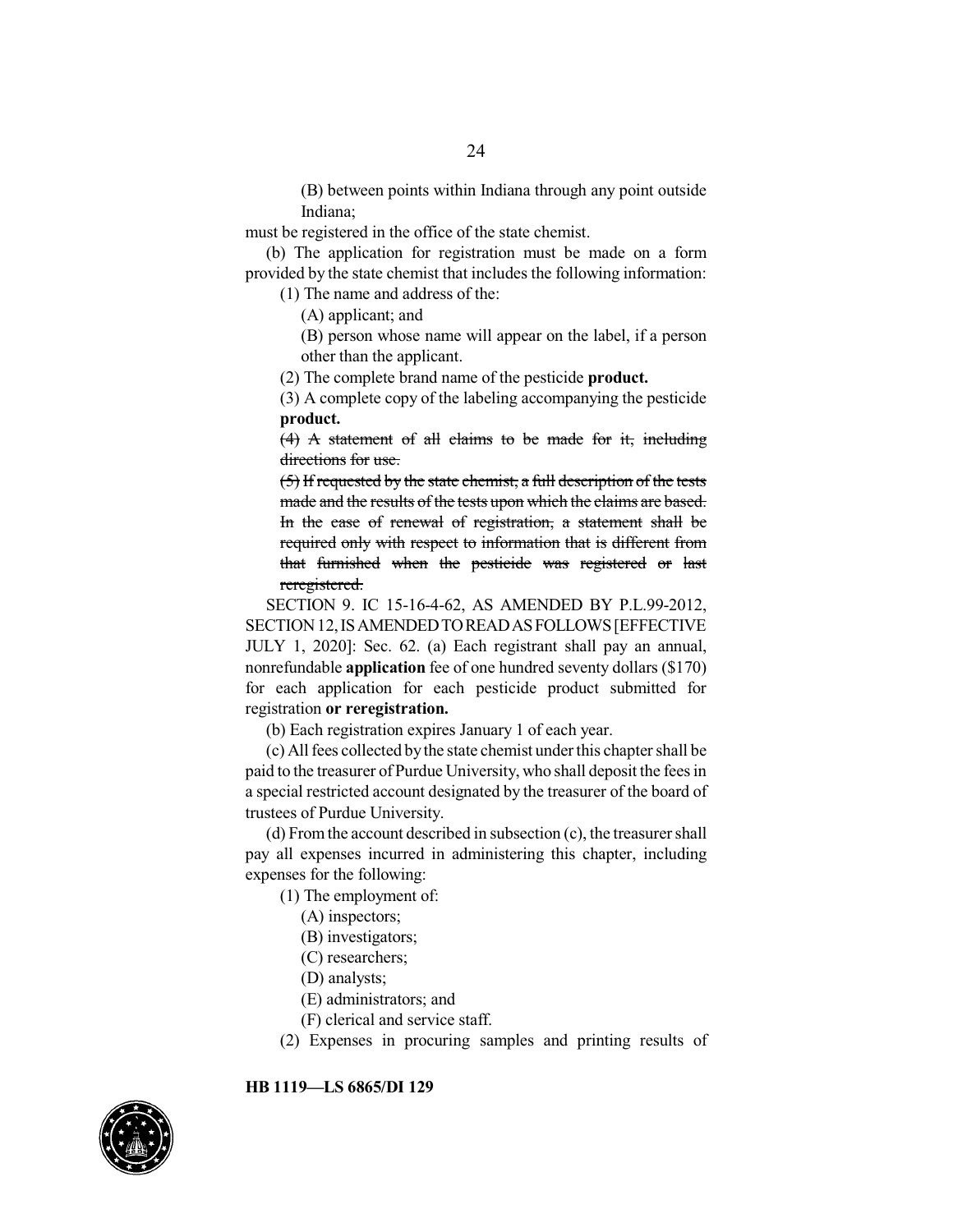inspections.

(3) Purchasing:

(A) supplies;

(B) equipment; and

(C) services.

(4) Necessary remodeling.

(5) Other expenses of the office of the state chemist.

(6) The transfer of ten dollars (\$10) from each fee paid under subsection (a) on an annual basis to the office of Purdue pesticide programs to provide education about the safe and effective use of pesticides.

The treasurer is not required to use any other funds, except those collected as registration fees, to pay any expenses incurred in the administration of this chapter. The dean of agriculture shall make an annual financial report to the governor showing total receipts and expenditures of all fees received under this chapter.

(e) A registrant who registers or pays an annual fee after December 31 of any year shall pay a late fee of one hundred seventy dollars (\$170) as well as the annual fee.

(f) Excess funds from the collection of fees under this chapter are subject to IC 15-16-2-36.

SECTION 10. IC 15-16-4-64, AS ADDED BY P.L.120-2008, SECTION69,ISAMENDEDTOREADASFOLLOWS[EFFECTIVE JULY 1, 2020]: Sec. 64. (a) The state chemist shall **may** require the submission of the complete formula of any pesticide product, including the:

(1) confidential statement of formula;

(2) analytical methods for the analysis of the pesticide formulation and the analysis of residues of the pesticide product in environmental media; and

(3) analytical standards of the pesticide product;

**(4) safety data sheet;**

**(5) physical sample of the pesticide product; and**

**(6) a statement of all claims to be made for the pesticide product, including a full description of the tests made and the results of the tests upon which the claims are based.**

In the case of a federally registered product, this requirement may be waived.

(b) The state chemist shall register a pesticide product if:

(1) the state chemist determines that the composition of the pesticide product warrants the proposed claims for the pesticide product;

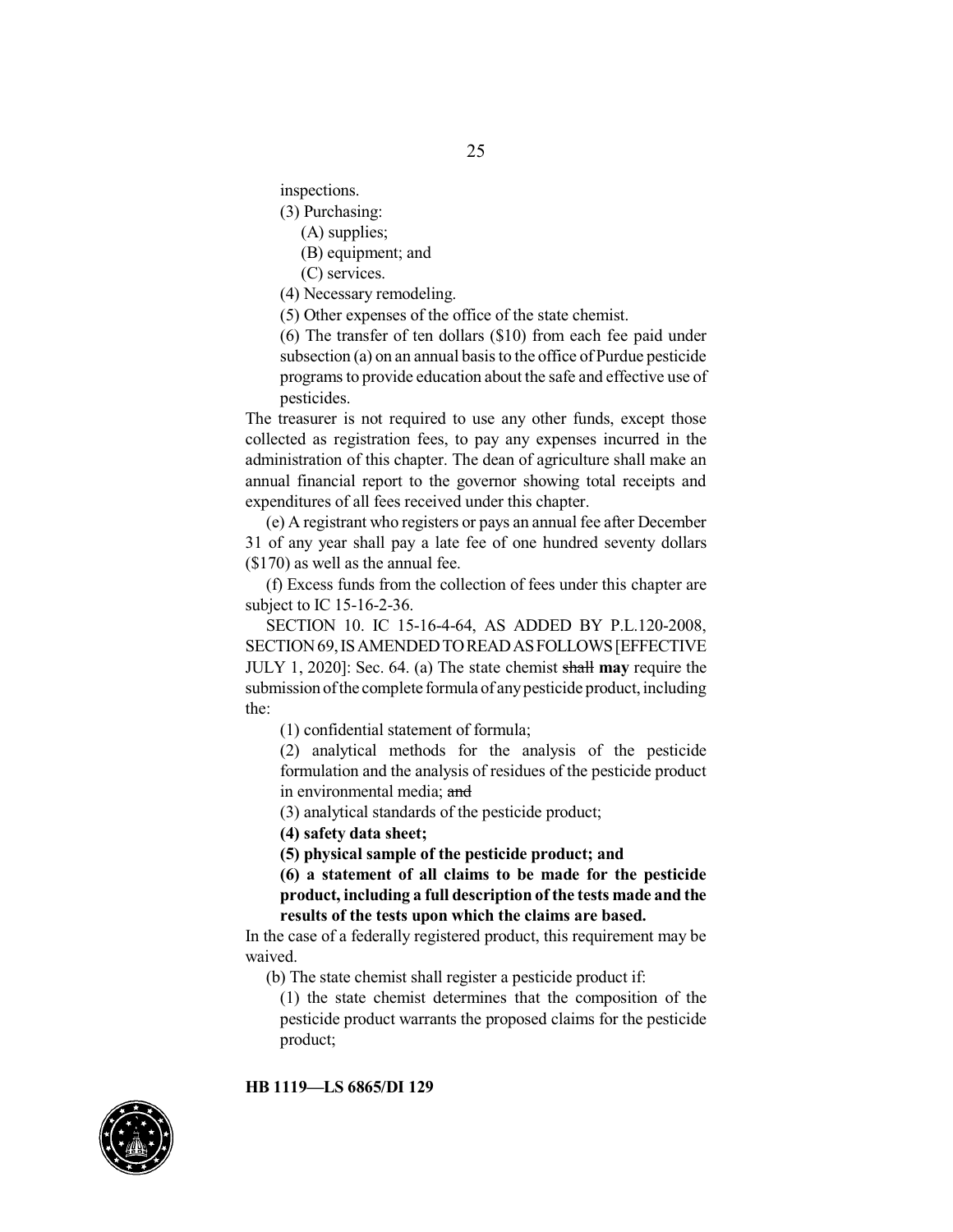(2) the pesticide product, its labeling, and other material required to be submitted comply with the requirements of section 61 of this chapter; and

(3) the state chemist determines that the person submitting the application for registration has complied with the requirements of this chapter, **including satisfying all outstanding judgments resulting from a violation ofthis chapter, after any action has been finalized under section 64.5 of this chapter.**

(c) The state chemist shall notify the applicant that the pesticide product, labeling, or other material required to be submitted fails to comply with the law if the state chemist determines:

(1) that the proposed claims for the pesticide product; or

(2) the pesticide product, its labeling, and other material required to be submitted;

does not comply with this chapter, **including satisfying all outstanding judgments resulting from a violation of this chapter, after any action has been finalized under section 64.5 of this chapter.**

(d) If the state chemist notifies an applicant under subsection  $(c)$ , the state chemist shall give the applicant an opportunity to make the necessary corrections. If upon receipt of notice, the applicant does not make the corrections, the state chemist may refuse to register the pesticide product.

(e) The state chemist, in accordance with the procedures specified in this section, may deny, suspend, or cancel the registration of a pesticide whenever the state chemist determines that:

(1) the pesticide product;

(2) the pesticide product's labeling; or

(3) the person submitting the application for registration of the pesticide product;

does not comply with this chapter, **including satisfying all outstanding judgments resulting from a violation of this chapter, after any action has been finalized under section 64.5 of this chapter.**

 $(f)$  If:

(1) an application for registration is refused; or

(2) the state chemist proposes to deny, suspend, or cancel a registration;

notice of the action and information concerning the person's right to obtain a review under section 64.5 of this chapter must be given to the applicant or registrant.

SECTION 11. IC 15-16-4-69, AS ADDED BY P.L.2-2008,

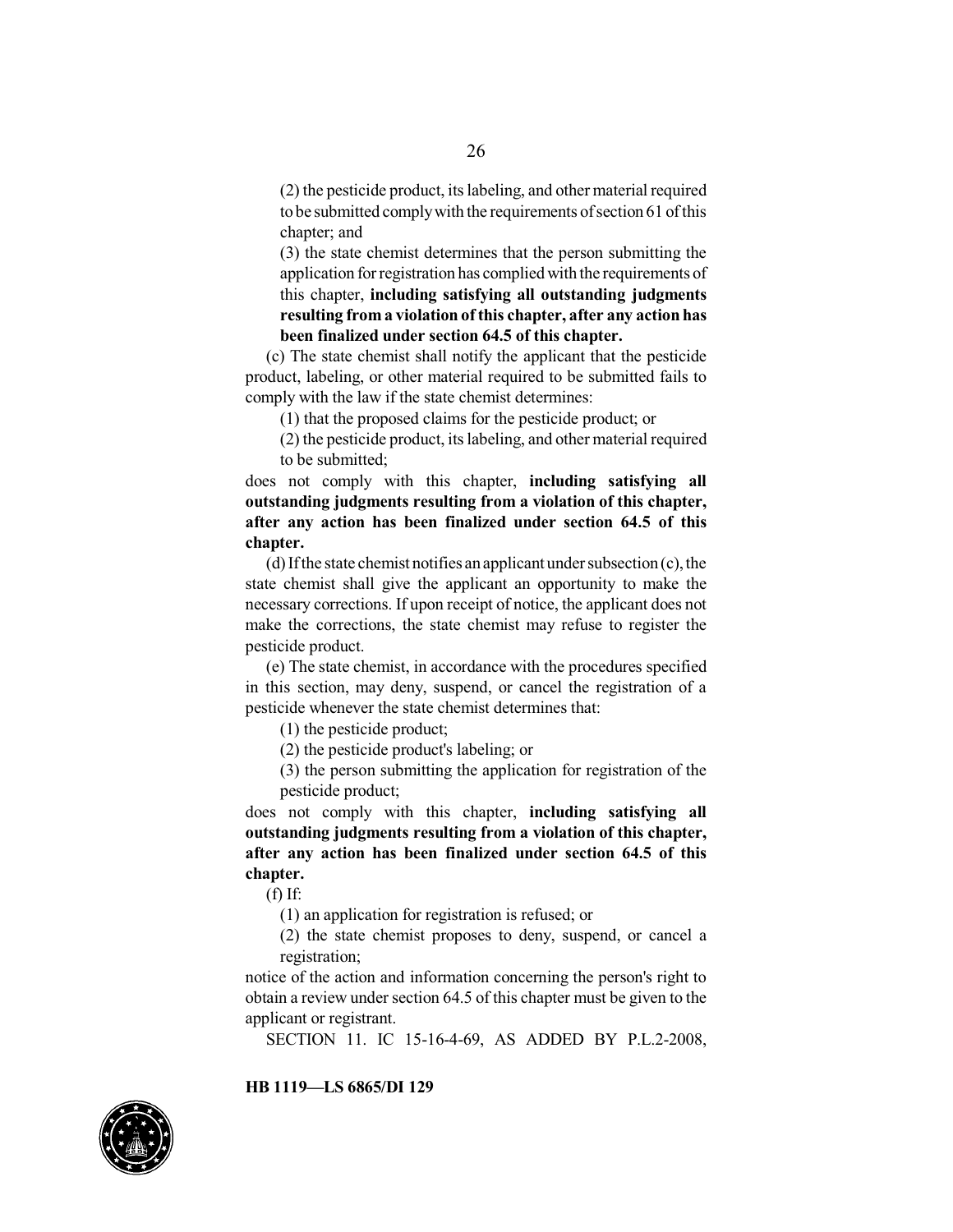SECTION 7,IS AMENDED TO READ AS FOLLOWS [EFFECTIVE JULY 1, 2020]: Sec. 69. (a) Subject to this section, if a person violates this chapter or a rule adopted under this chapter, the state chemist under IC 4-21.5-3-6 may warn, cite, or impose a civil penalty on the person or:

(1) deny;

(2) suspend;

(3) revoke; or

(4) amend;

the person's registration under this chapter.

(b) The state chemist may impose civil penalties **under thissection** only in accordance with the schedule of civil penalties adopted by the board. The board shall establish a schedule of the civil penalties that may be imposed under subsection (a) by rule adopted under IC4-22-2. The rule adopted under this subsection may not provide for a civil penalty that exceeds the following:

(1) Two hundred fifty **Five hundred** dollars (\$250) **(\$500)** for a person's first violation.

(2) Five hundred **One thousand** dollars (\$500) **(\$1,000)** for a person's second violation.

(3) One**Two** thousand **fivehundred**dollars (\$1,000)**(\$2,500)**for a person's third violation and each subsequent violation.

(c) If a violation is of a continuing nature, the state chemist may impose a civil penalty for each day that the violation occurred.

 $\left(\frac{d}{d}\right)$  (c) A proceeding under IC4-21.5-3 that involves the imposition of a civil penalty may be consolidated with any other proceeding commenced under IC 4-21.5 to enforce this chapter or the rules adopted under this chapter.

(e) **(d)** Money collected for civil penalties imposed under this section shall be credited to the office of Purdue pesticide programs. The money may be used only to provide education about pesticides.

SECTION 12. IC 15-16-4-73, AS ADDED BY P.L.120-2008, SECTION 72, IS AMENDED TO READ AS FOLLOWS [EFFECTIVE JULY 1, 2020]: Sec. 73. (a) Except as provided in subsection (f), if the state chemist:

(1) finds any pesticide product:

(A) upon any premises; or

(B) in any means of conveyance;

where it is held for purposes of, or during or after, distribution or sale; and

(2) determines that the pesticide product:

(A) is in violation of this chapter; or



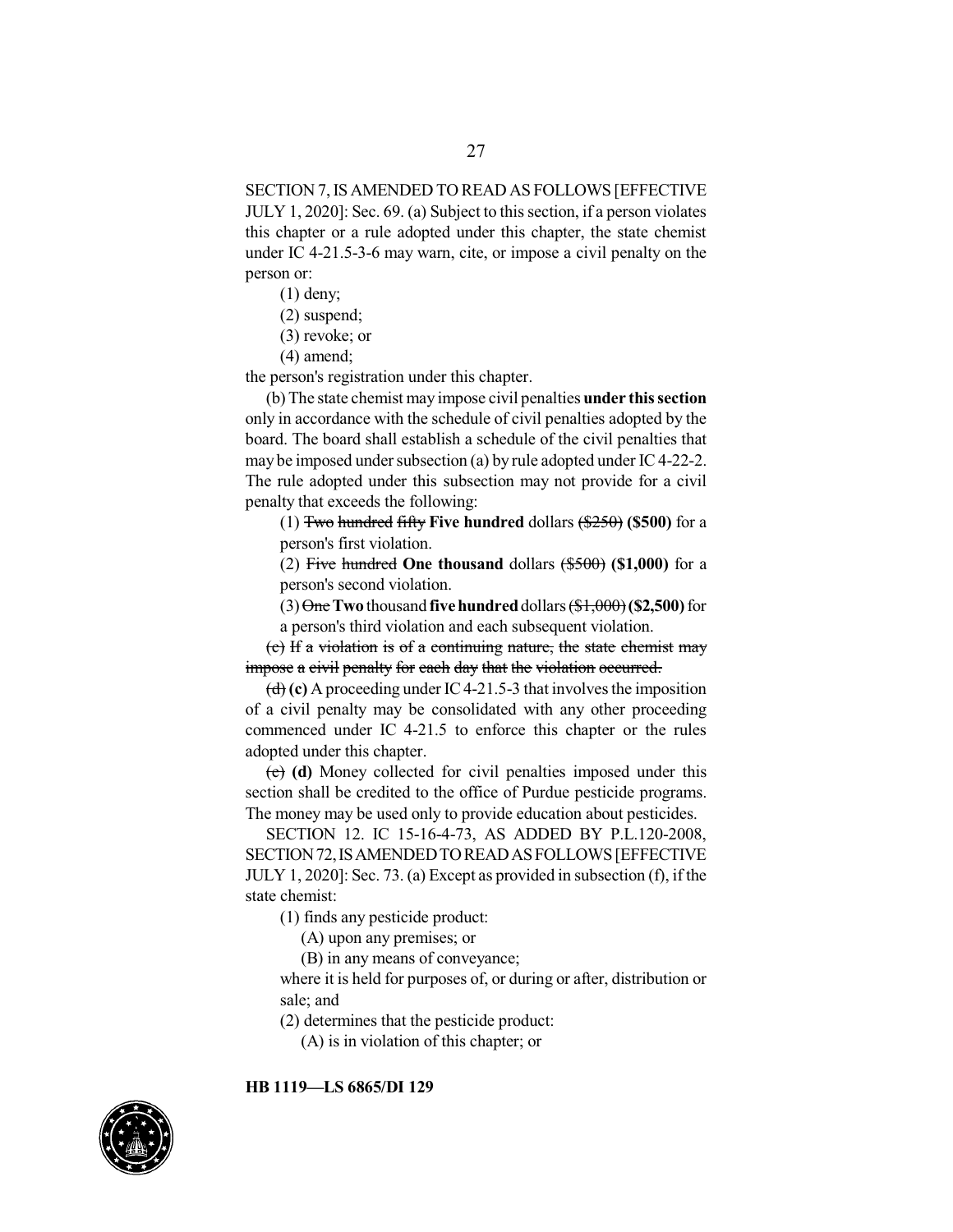28

(B) has been or is intended to be:

- (i) distributed;
- (ii) sold; or
- (iii) used;
- in violation of this chapter;

the state chemist may issue an order under subsection (b).

(b) The state chemist may issue a written or printed:

(1) stop sale;

(2) use; or

(3) removal;

order to the owner or custodian of a pesticide product.

(c) Except as provided in subsection (d), after receiving an order under subsection  $(b)$ , the owner or custodian of a pesticide product may not:

(1) sell;

- $(2)$  use; or
- (3) remove;

the pesticide product described in the order.

(d) The owner or custodian of a pesticide product who receives an order under subsection (b) may:

(1) sell;

 $(2)$  use; or

(3) remove;

the pesticide product only in accordance with the order or until the pesticide product is released in writing by the state chemist or by order of a court.

(e) When a stop sale order is issued under subsection (b), the state chemist shall immediately issue a notification to the dealer or registrant of the pesticide product **within thirty (30) days** that states the following:

(1) A stop sale order has been issued on the pesticide product.

(2) A reference to the specific language of the law or rule that is believed to have been violated.

(f) Labels of pesticide devicesmaybe submitted to the state chemist for approval **evaluation of the need for registration under this chapter** before the sale of the pesticide device.

SECTION 13. IC 15-16-5-0.5 IS ADDED TO THE INDIANA CODE AS A **NEW** SECTION TO READ AS FOLLOWS [EFFECTIVE JULY 1, 2020]: **Sec. 0.5. As used in this chapter, "adverse effect"means a pesticide exposure to a nontargetsite that results in:**

**(1) pesticide residues in excess of established food or feed**

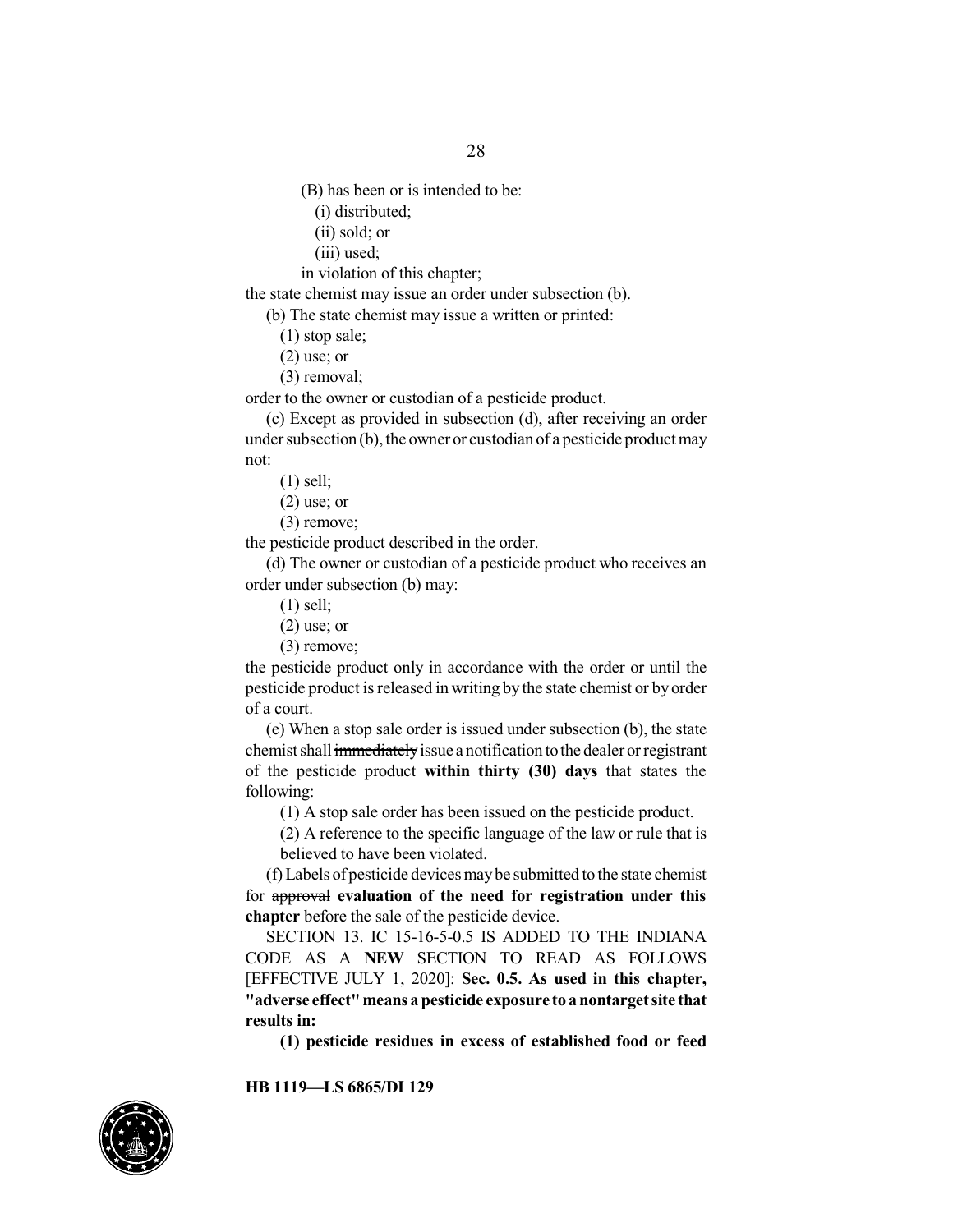**tolerances established by the United States Environmental Protection Agency;**

**(2) environmental media standards or benchmarks for pesticides established by a federal or state agency; or**

**(3) visible, measureable, or documented:**

- **(A) death;**
- **(B) illness;**
- **(C) stunting;**
- **(D) deformation;**
- **(E) discoloration; or**
- **(F) other effects;**

**that are detrimental to the nontarget site.**

SECTION 14. IC 15-16-5-7, AS ADDED BY P.L.2-2008, SECTION 7,IS AMENDED TO READ AS FOLLOWS [EFFECTIVE JULY 1, 2020]: Sec. 7. As used in this chapter, "commercial applicator" means a certified applicator, whether or not a private applicator with respect to some uses, who uses or supervises the use of **pesticides pesticide products** for any purpose or on any property other than as provided by section 30 of this chapter.

SECTION 15. IC 15-16-5-10, AS ADDED BY P.L.2-2008, SECTION 7,IS AMENDED TO READ AS FOLLOWS [EFFECTIVE JULY 1, 2020]: Sec. 10. As used in this chapter, "device" means any instrument or contrivance, other than a firearm, that is intended for trapping, destroying, repelling, or mitigating any pest or any other form of plant or animal life other than bacteria, viruses, or other microorganisms on or in living humans or other living animals. The term does not include equipment used for the application of pesticides when sold separately from the pesticides. **has the meaning set forth in IC 15-16-4-10.**

SECTION 16. IC 15-16-5-14.7 IS ADDED TO THE INDIANA CODE AS A **NEW** SECTION TO READ AS FOLLOWS [EFFECTIVE JULY 1, 2020]: **Sec. 14.7. As used in this chapter, "immediate container"hasthe meaning set forth inIC15-16-4-18.**

SECTION 17. IC 15-16-5-15.5 IS ADDED TO THE INDIANA CODE AS A **NEW** SECTION TO READ AS FOLLOWS [EFFECTIVE JULY 1, 2020]: **Sec. 15.5. As used in this chapter, "label" has the meaning set forth in IC 15-16-4-23.**

SECTION 18. IC 15-16-5-16, AS ADDED BY P.L.2-2008, SECTION 7,IS AMENDED TO READ AS FOLLOWS [EFFECTIVE JULY 1, 2020]: Sec. 16. As used in this chapter, "licensed applicator for hire" means any licensed certified commercial applicator who is employed bya licensed pesticide businessto use or to supervise the use

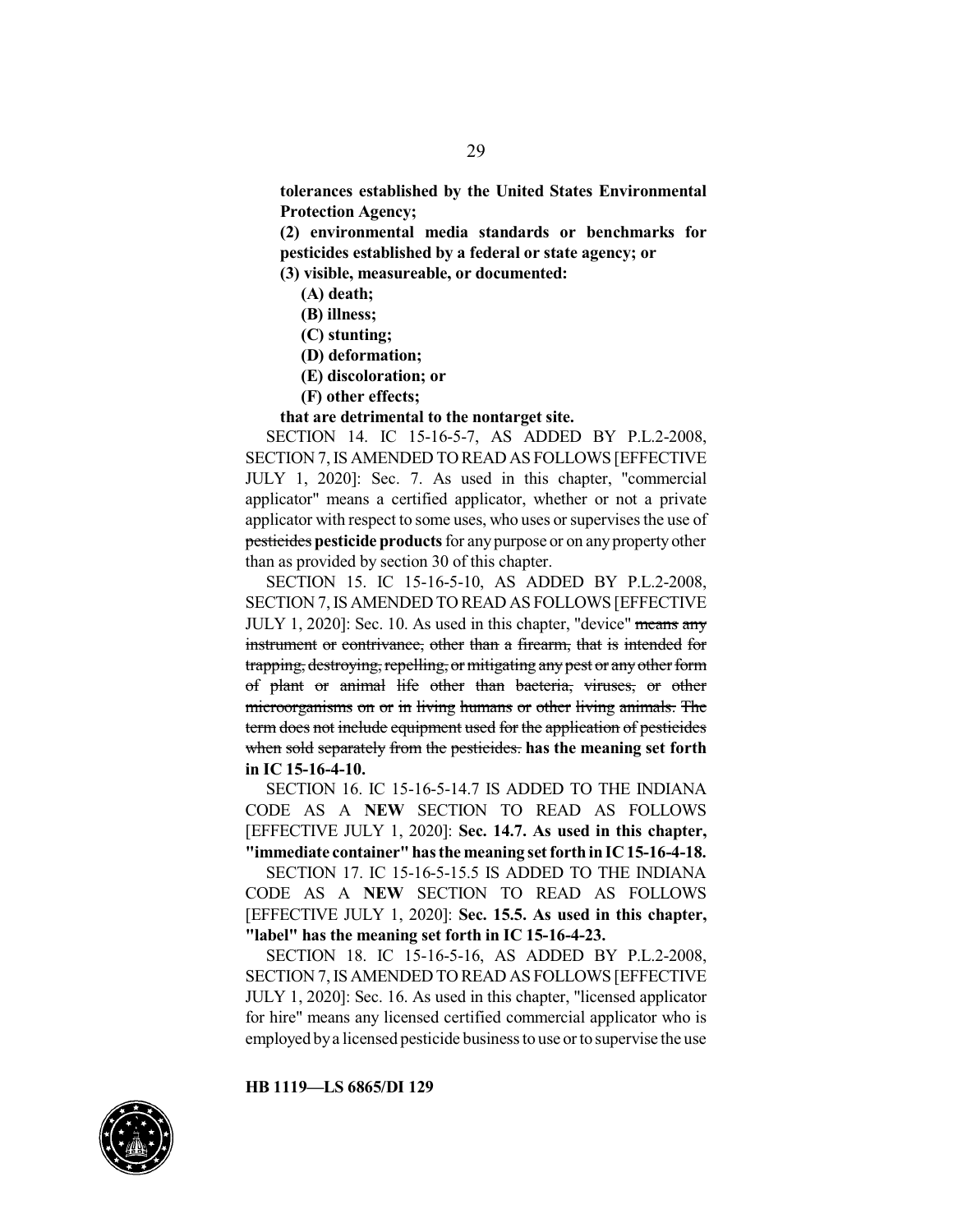of any pesticide **product** on the property of another and who has assumed direct responsibility for the use or supervision of the use of pesticides **pesticide products** by the business.

SECTION 19. IC 15-16-5-19, AS ADDED BY P.L.2-2008, SECTION 7,IS AMENDED TO READ AS FOLLOWS [EFFECTIVE JULY 1, 2020]: Sec. 19. As used in this chapter, "licensed pesticide business" means any licensed person that owns, operates, or manages a business that is engaged in or professes to be engaged in:

(1) using any pesticide **product,** including restricted use pesticides; or

(2) making diagnostic inspections or reports to determine infestations of wood destroying pests.

SECTION 20. IC 15-16-5-29, AS ADDED BY P.L.2-2008, SECTION 7,IS AMENDED TO READ AS FOLLOWS [EFFECTIVE JULY 1, 2020]: Sec. 29. As used in this chapter, "plant regulator" means any substance or mixture of substances intended, through physiological action, for:

(1) accelerating or retarding the rate of growth or rate of maturation; or

(2) altering the behavior of plants or the produce of plants.

The term does not include substances to the extent they are intended as plant nutrients, trace elements, nutritional chemicals, plant inoculants, or soil amendments. **has the meaning set forth in IC 15-16-4-34.**

SECTION 21. IC 15-16-5-34, AS ADDED BY P.L.2-2008, SECTION 7,IS AMENDED TO READ AS FOLLOWS [EFFECTIVE JULY 1, 2020]: Sec. 34. As used in this chapter, "restricted use pesticide" means:

(1) any pesticide classified as restricted by the administrator of the United States Environmental Protection Agency; or

(2) a pesticide that the board has determined to be unduly hazardous to persons, animals, plants, wildlife, waters, or lands other than the pests the pesticide is intended to prevent, destroy, control, or mitigate.

#### **has the meaning set forth in IC 15-16-4-37.**

SECTION 22. IC 15-16-5-45, AS ADDED BY P.L.2-2008, SECTION 7,IS AMENDED TO READ AS FOLLOWS [EFFECTIVE JULY 1, 2020]: Sec. 45. (a) The state chemist shall adopt rules to establish categories and qualifications to certify and license persons to use pesticides and tomake diagnostic inspections and reports for wood destroying pests under this chapter. Each category is subject to separate testing procedures and requirements.Aperson is not required to payan additional license fee if the person desires to be licensed in more than

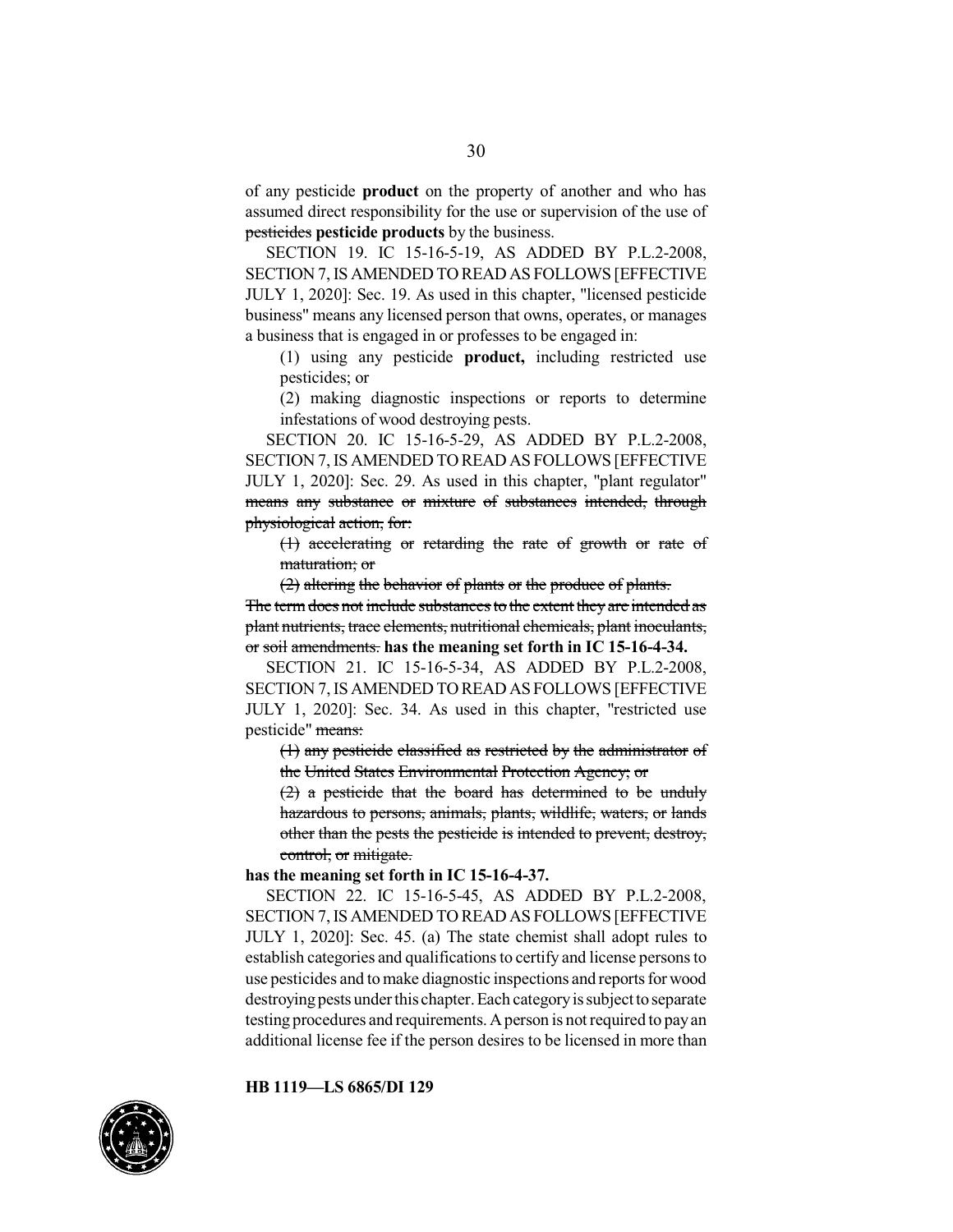one (1) ofthe license categories provided for bythe state chemist under this section.

(b) The state chemist, in adopting rules under this section, shall establish **examination content and** standards for the certification of persons who use pesticides or who make diagnostic inspections and reports for wood destroying pests. The **examination content and** standards must relate to **the following:**

**(1) The hazards involved in** the use and handling of pesticides, or to the use and handling of the pesticide or class of pesticides covered by the individual's certification.

**(2) The job responsibilities of the individual using pesticides that are covered by the individual's certification.**

**(3) Any relevant information addressed in 40 CFR Part 171.** and must be relative to the hazards involved. In determining standards, the state chemist shall consider the characteristics of the pesticide formulation, including the acute dermal and inhalation toxicity, the persistence, mobility, and susceptibility to biological concentration, the use experience that may reflect an inherent misuse or an unexpected good safety record that does not always follow laboratory toxicological information, the relative hazards of patterns of use, including granular soil applications, ultra-low volume or dust aerial applications, or air blast sprayer applications, and the extent of the intended use. The state chemist shall observe the relevant regulations of Section 4 of the Federal Insecticide, Fungicide, and Rodenticide Act (7 U.S.C. 135 et  $seq.$ ).

(c) The state chemist may require a person certified under this chapter as a commercial applicator or a private applicator to renew the person's certification, under requirements and standards established by the state chemist, to assure that the person maintains a level of competence and ability to use pesticides safely and properly.

**(d) An individual who is certified and licensed under this chapter must be at least eighteen (18) years of age, as proven by a valid government issued identification or an equivalent form of identification.**

SECTION 23. IC 15-16-5-47, AS ADDED BY P.L.2-2008, SECTION 7,IS AMENDED TO READ AS FOLLOWS [EFFECTIVE JULY 1, 2020]: Sec. 47. (a) A license issued under this chapter is not transferable except in the event of disability or death of the licensee. The state chemist may transfer a license **to an individual who is a certified applicator** by issuing a temporary permit to provide for the operation of the business until the expiration of the permanent license.

(b) A certificate **certification** issued under this chapter is not

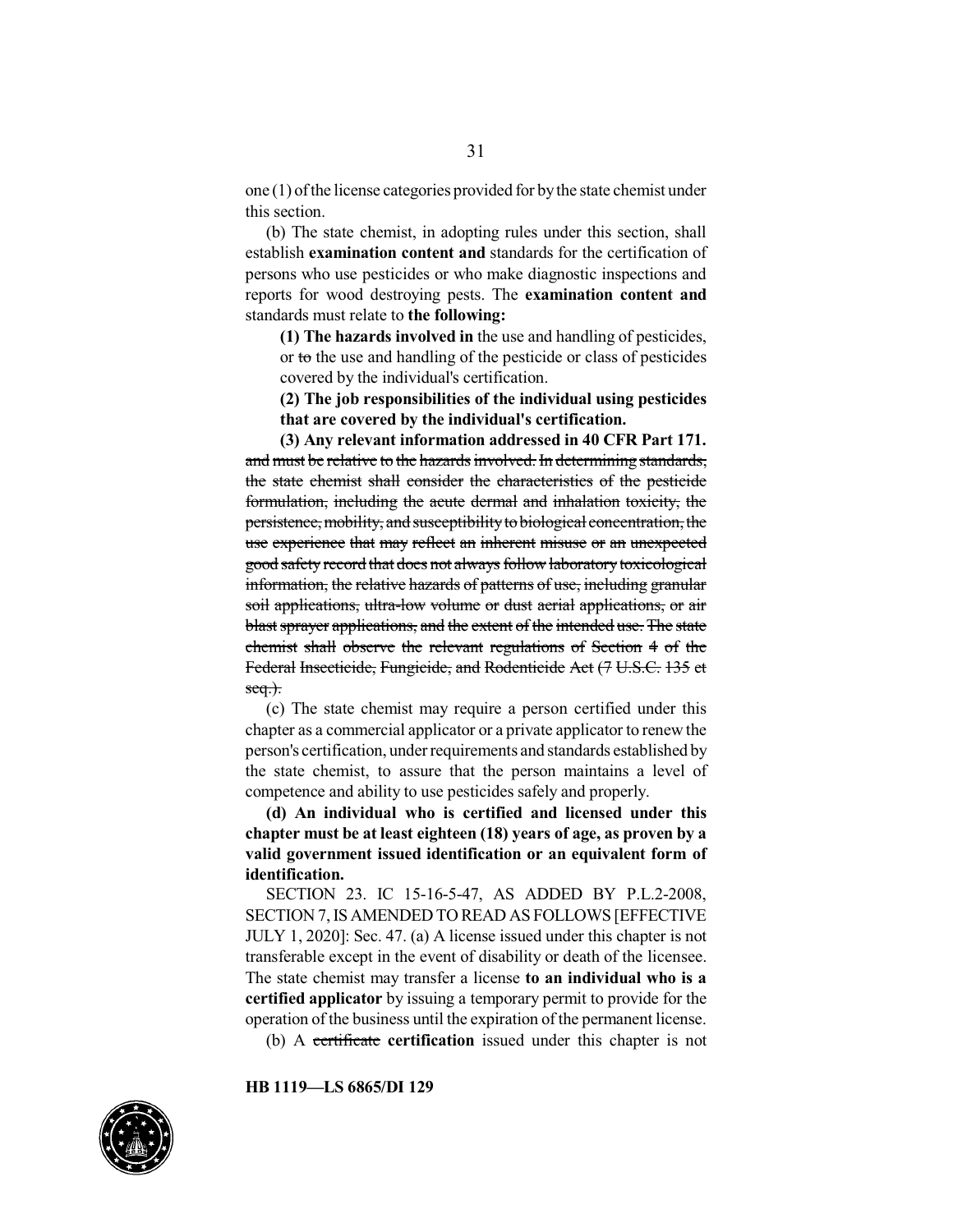transferable.

SECTION 24. IC 15-16-5-48, AS ADDED BY P.L.120-2008, SECTION75,ISAMENDEDTOREADASFOLLOWS[EFFECTIVE JULY 1, 2020]: Sec. 48. (a) Subject to section 55 of this chapter, a person may not engage in or profess to engage in the business of:

(1) using a pesticide; or

(2) making diagnostic inspections or reports to determine infestations of wood destroying pests;

on the property of another for hire at any time without a pesticide business license issued by the state chemist. The state chemist shall require an annual license fee of forty-five dollars (\$45) for each pesticide business license that is issued.

(b) A pesticide business license must be obtained for each **unique** business location **or business name** from which pesticide use or application is conducted.

(c) The application for a license must be on a form provided by the state chemist.Each application must contain information necessaryfor the administration of this chapter.

(d) The state chemist maynot issue a pesticide businesslicense until the applicant or a pesticide applicator in the applicant's hire who uses or supervises the use of a pesticide on the property of another is certified by passing an examination to demonstrate to the state chemist the applicant's or applicator's knowledge of the:

(1) use of pesticides under the category for which the applicant or applicator has applied; and

 $(2)$  nature and effect of pesticides the applicant or applicator may apply under the categories.

At least one (1) licensed applicator for hire must be associated with each location from which pesticides are used for hire.

(e) The state chemist may renew any pesticide business license.

(f) Subject to subsections (a), (b), (c), and (d) and section 65 of this chapter, if:

 $(1)$  the state chemist finds the applicant qualified to engage in the business of using pesticides or making diagnostic inspections or reports to determine infestations of wood destroying pests on the property of another;

 $(2)$  the applicant files evidence of financial responsibility required under section 58 of this chapter; and

(3) the applicant applying for a license involving aerial application of pesticides has met all of the requirements of:

(A) the Federal Aviation Administration;

(B) the Indiana department of transportation; and

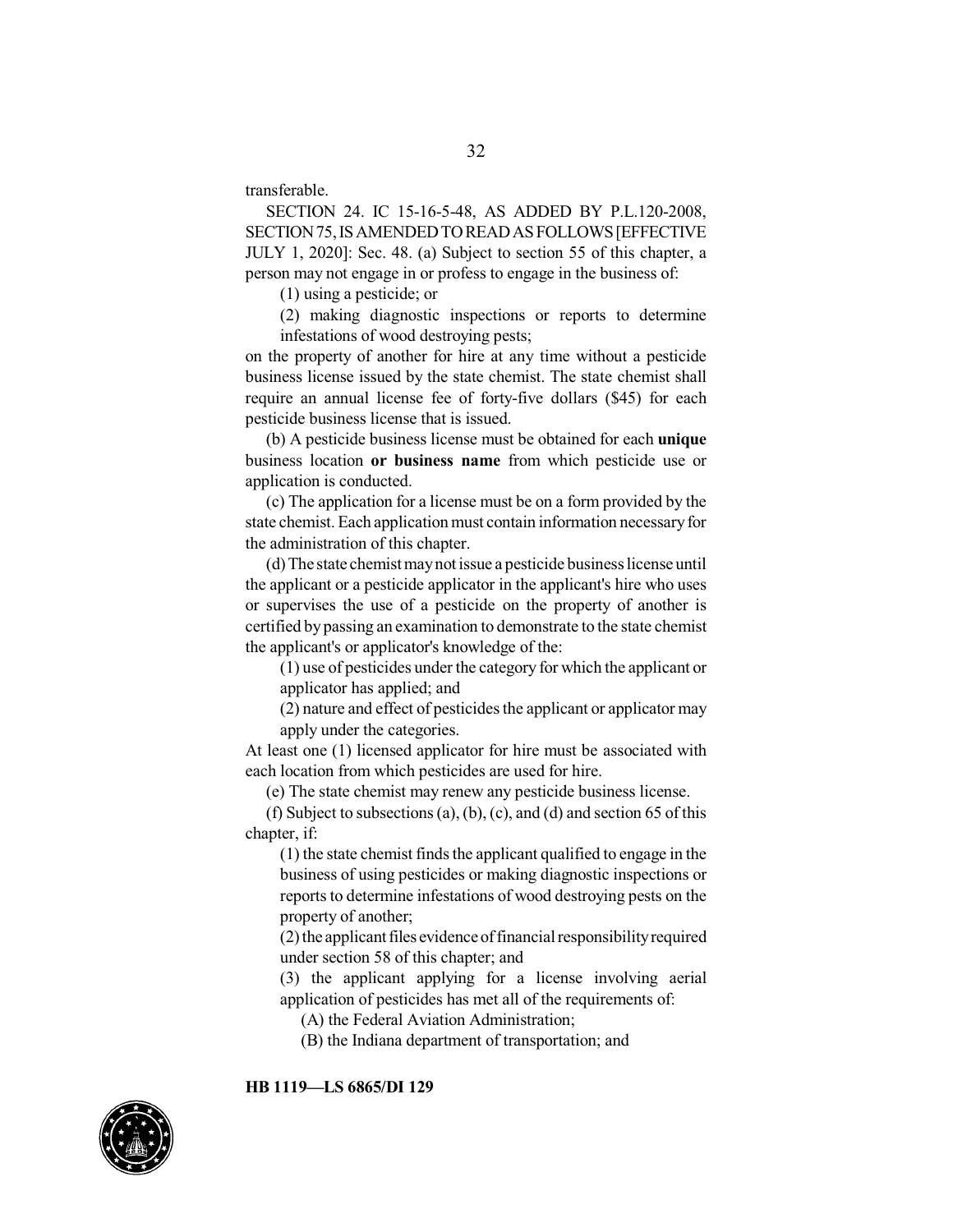(C) any other applicable federal or state statutes or regulations to operate the equipment described in the application;

the state chemist may issue a pesticide business license limited to the categories for which the applicant or a pesticide applicator in the applicant's hire is qualified. The license expires January 1 of the year following issue unless it has been invalidated, revoked, or suspended earlier by the state chemist. A surety bond or certificate of liability insurance in force or certificate of financial responsibility required under section 58 of this chapter must be maintained and in effect on a continuing basis.

(g) The state chemist may limit a license or the operation of a business to the use of certain pesticides, or to certain areas, or to certain types of equipment if the applicant is only so qualified.

(h) If a license is not issued as applied for, the state chemist shall inform the applicant in writing of the reasons the license was not issued.

SECTION 25. IC 15-16-5-52, AS AMENDED BY P.L.99-2012, SECTION 15, IS AMENDED TO READ AS FOLLOWS [EFFECTIVE JULY 1, 2020]: Sec. 52. (a) A person applying for a license described under section 49, 50, or 51 of this chapter must:

(1) submit an application to the state chemist on a form provided by the state chemist;

(2) passthe appropriate examination provided under section 45 of this chapter;

(3) except for a person who is:

(A) applying for a licensed public applicator's license; or

(B) an employee of a nonprofit organization;

submit a fee of forty-five dollars (\$45) to the state chemist; and (4) ifthe person will engage in the aerial application of pesticides, submit proof to the state chemist that the person has satisfied aerial application requirements under applicable state and federal laws.

(b) Subject to section 65 of this chapter, if a person meets the requirements under subsection (a), the state chemist shall issue the appropriate license to the person,**including satisfying all outstanding judgments resulting from a violation of this chapter, after any action has been finalized under section 67 of this chapter.**

(c) If the state chemist does not issue a license to a person who applied for a license described under subsection (a), the state chemist shall inform the person in writing of the reason the license was not issued.

(d) A person who has been issued a license under subsection (b):

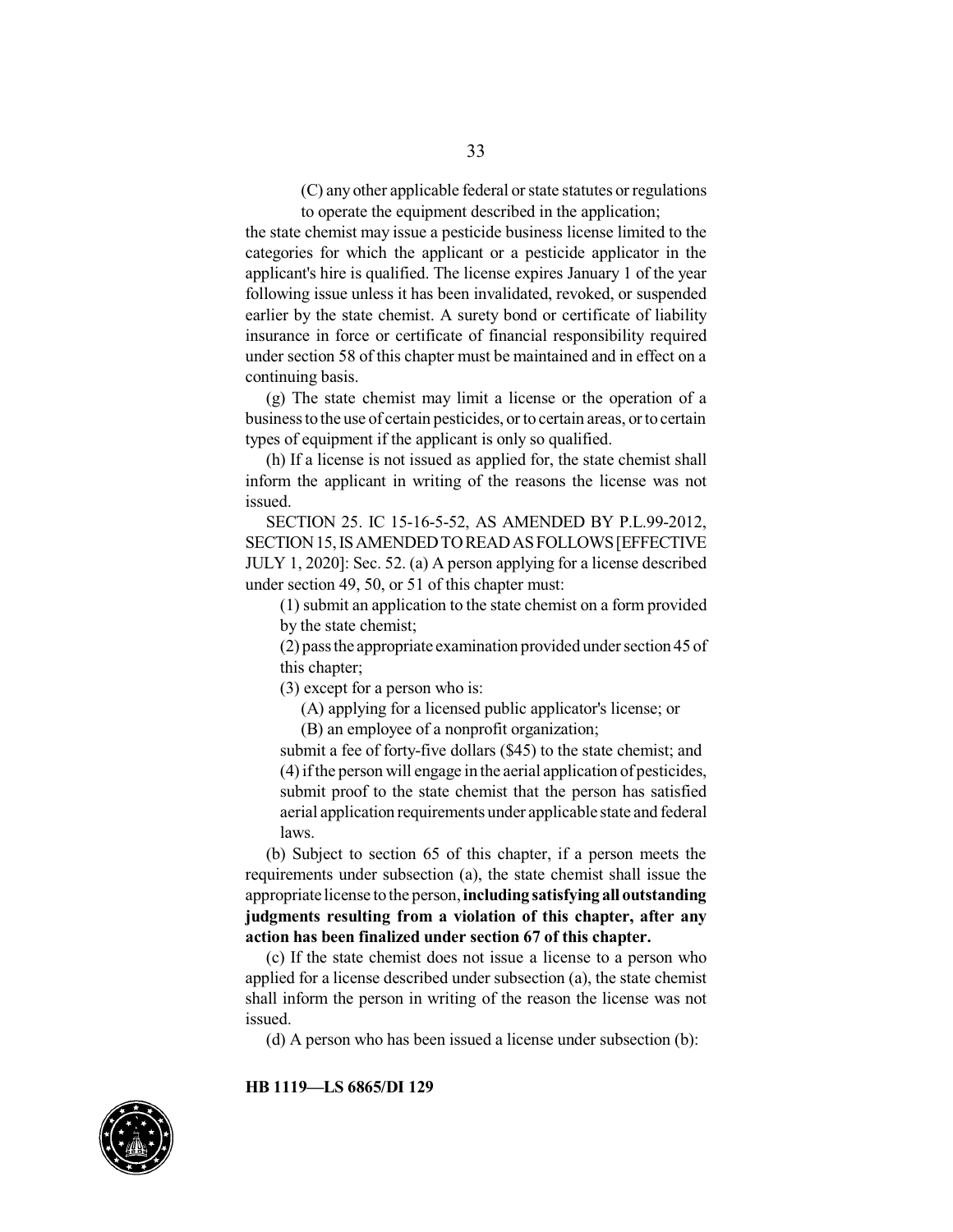(1) shall notify the state chemist in writing within ten (10) days after a change in or termination of the person's employment as a licensed applicator for hire, a licensed applicator not for hire, or a licensed public applicator; and

(2) may apply to the state chemist to transfer or amend the person's license by submitting an updated application form described under subsection (a)(1).

(e) A license issued under subsection (b):

(1) expires January 1 of each year; and

(2) subject to section 65 of this chapter, may be renewed by the person holding the license if the person:

(A) submits a renewal application on a form provided by the state chemist; and

(B) except for a person renewing a licensed public applicator's license or an employee of a nonprofit organization, pays a forty-five dollar (\$45) renewal fee;

before January 1.

SECTION 26. IC 15-16-5-54, AS ADDED BY P.L.2-2008, SECTION 7, IS AMENDED TO READ AS FOLLOWS [EFFECTIVE JULY 1, 2020]: Sec. 54. (a) A private applicator may not be issued a permit to use a restricted use pesticide without first:

**(1)** complying with the certification requirements, including passing an examination, determined by the state chemist necessary to prevent unreasonable adverse effects on the environment, including injury to the applicator or other persons; **and**

**(2) satisfying all outstanding judgments resulting from a violation of this chapter, after any action has been finalized under section 67 of this chapter.**

(b) Certification standards to determine a person's competencywith respect to the use and handling of the pesticide or class of pesticides that the private applicator is to be certified to use must be relative to hazards as described in section 45 of this chapter. In determining these standards, the state chemist shall observe those standards for private applicator certification provided by the U.S. Environmental Protection Agency.

(c) A fee of twenty dollars (\$20) must be paid to the state chemist by each person applying for a certification as a private applicator under this section.

(d) If the state chemist does not certify the private applicator under this section, the state chemist shall inform the applicant of the reasons the applicant was not certified and return the applicant's application

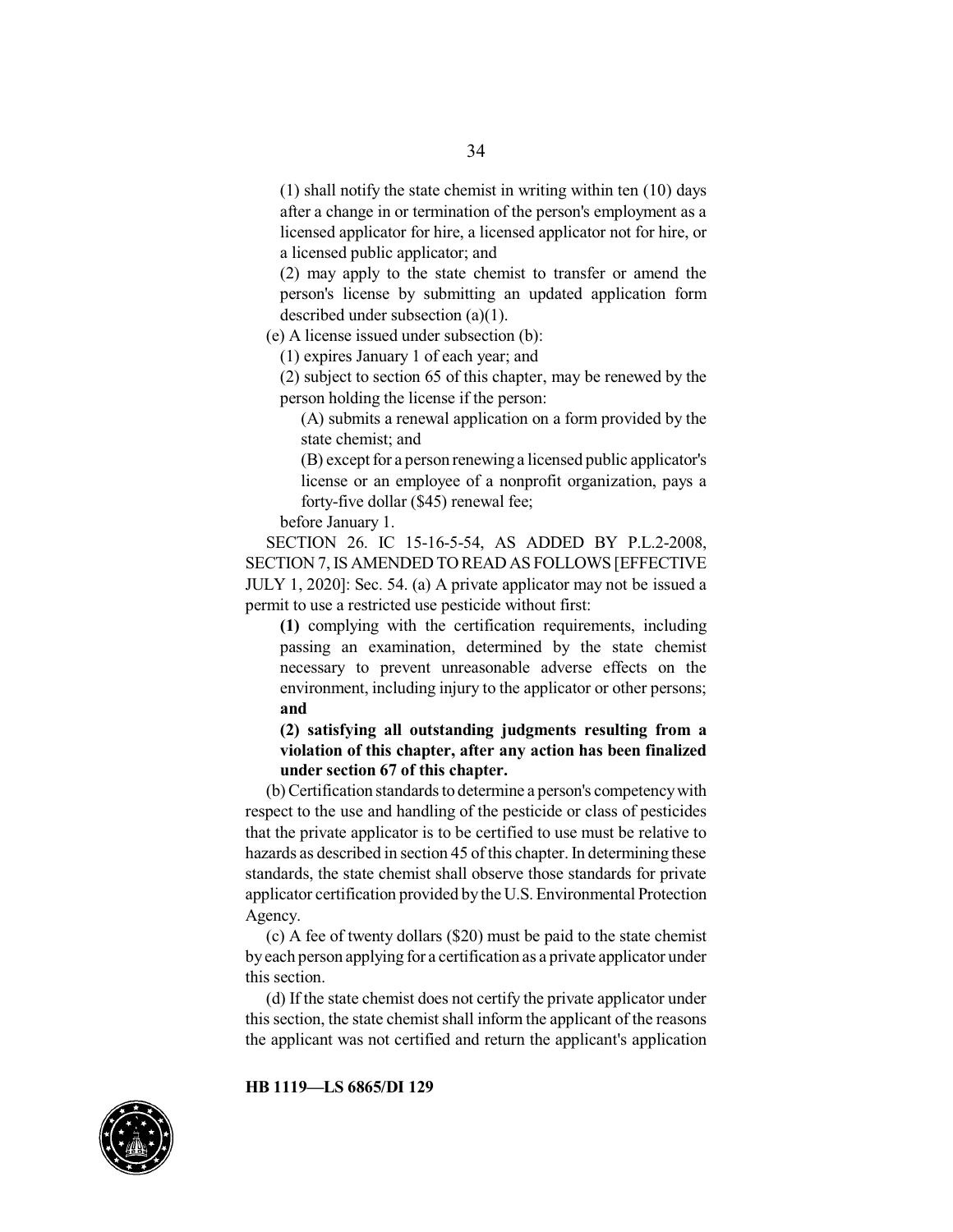fee.

(e) The state chemist may require additional knowledge to ensure that applicators continue to meet the requirements of changing technology and to assure a continuing level of competence and ability to use pesticides safely and properly.

SECTION 27. IC 15-16-5-55, AS ADDED BY P.L.2-2008, SECTION 7,IS AMENDED TO READ AS FOLLOWS [EFFECTIVE JULY1, 2020]: Sec. 55. Section 48 ofthis chapter relating to**pesticide business** licenses and requirements for their issuance does not apply to the following:

(1) A farmer who applies pesticides for the farmer's own use or with ground equipment or manually for the farmer's neighbors if:

(A) the farmer operates farm property and operates and maintains pesticide application equipment primarily for the farmer's own use;

(B) the farmer is not engaged in the business of applying pesticides for hire and the farmer does not publicly profess to be a pesticide business;

(C) the farmer operates the farmer's pesticide application equipment only in the vicinity of the farmer's own property and for the accommodation of the farmer's neighbors **without any compensation;** and

(D) the farmer is certified as a private applicator if the farmer uses restricted use pesticides.

 $(2)$  A veterinarian who uses pesticides as an incidental part of the veterinarian's practice, ifthe veterinarian is not regularlyengaged in or does not profess to be engaged in the business of using pesticides for hire.

(3) Research personnel applying **general use** pesticides only to bona fide experimental plots.

**(4) A person who uses nonrestrictedgeneral use pesticidesfor purposes of disinfecting or sanitizing, unless a license is required by a rule established by the board.**

SECTION 28. IC 15-16-5-59, AS ADDED BY P.L.120-2008, SECTION78,ISAMENDEDTOREADASFOLLOWS[EFFECTIVE JULY 1, 2020]: Sec. 59. (a) Commercial applicators, **private applicators,** and licensed pest inspectors shall maintain records concerning:

(1) the application of restricted use pesticides;

**(2) the application of pesticides for hire;**

- **(3) the application of pesticides on golf courses;**
- **(4) the application of pesticides on school property;**

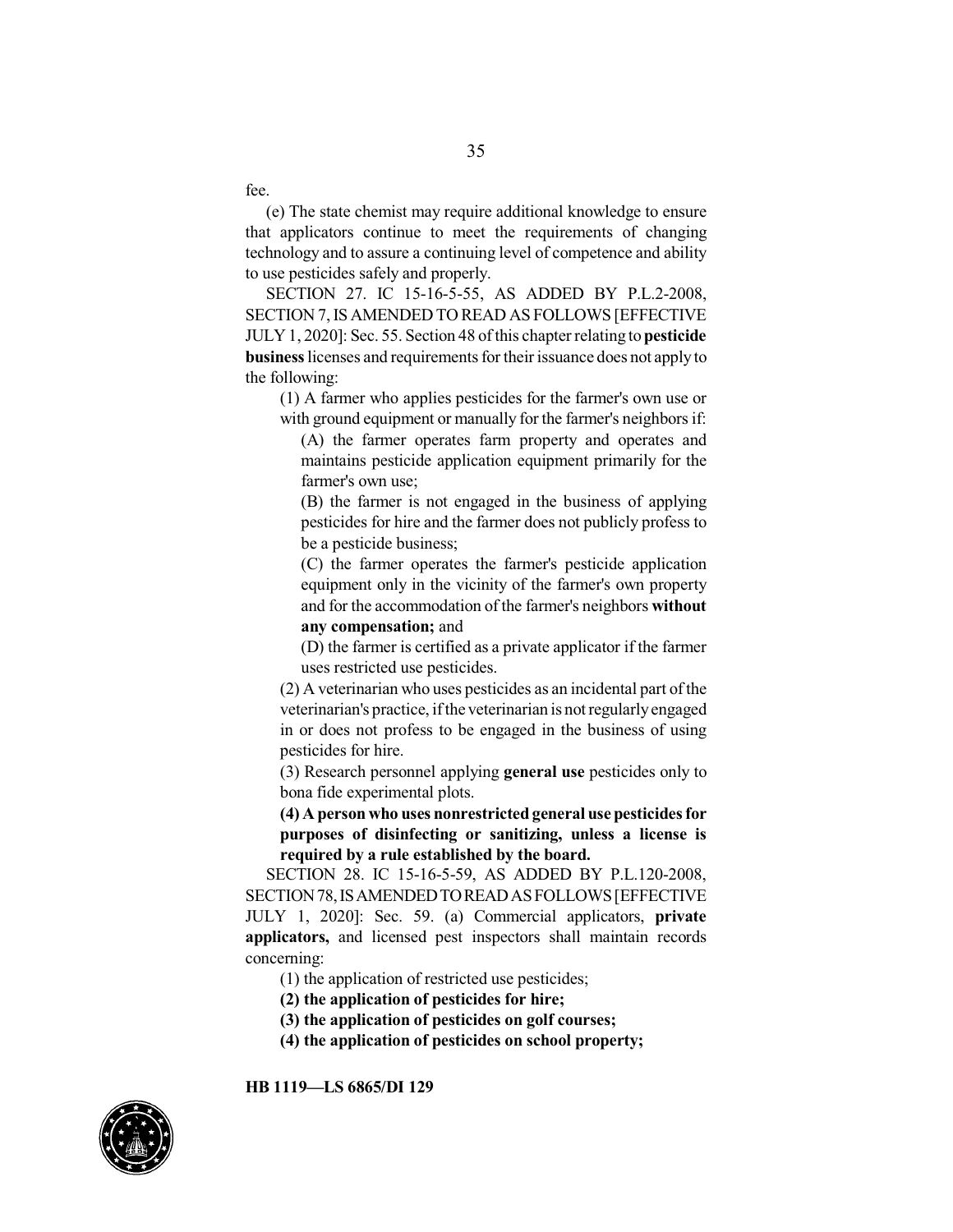(2) **(5)** diagnostic inspections to determine infestations of wood destroying pests; and

(3) **(6)** any relevant information that the state chemist determines by rule is necessary for purposes of this chapter.

(b) The state chemist may require certified applicators to maintain records related to applications of state restricted pesticide uses.

(c) **(b)** Records required under this section must be kept for:

(1) two (2) years after the date of the inspection or the application of the pesticide; or

(2) the time specified by rule.

(d) **(c)** The state chemist shall be provided access to the records by the commercial applicator or licensed pest inspector. **required to be maintained under this section.**

SECTION 29. IC 15-16-5-65, AS AMENDED BY P.L.99-2012, SECTION 18, IS AMENDED TO READ AS FOLLOWS [EFFECTIVE JULY 1, 2020]: Sec. 65. Subject to section 66 of this chapter, the state chemist under IC 4-21.5-3-6 may warn, cite, or impose a civil penalty on a person for a violation under this chapter. The state chemist may also deny, suspend, revoke, or modify any provision of any license, permit, registration, or certification issued under this chapter if the state chemist finds that the applicant or the holder of a license, permit, registration, or certification has committed any of the following acts, each of which is a violation of this chapter:

(1) Made false or fraudulent claims either verbally or through any mediamisrepresentingthe effect of pesticide products or methods to be used.

(2) Recommended, used, or supervised the use of any registered pesticide product in a manner inconsistent with its labeling approved by the United States Environmental Protection Agency or Indiana state registration for that pesticide, or in violation of the United States Environmental Protection Agency or Indiana state restrictions on the use of that pesticide product.

(3) Used known ineffective or improper pesticide products or known ineffective amounts of pesticides.

(4) Operated faulty or unsafe equipment.

(5) Operated in a careless or negligent manner.

(6) Neglected or, after notice,refused to complywith this chapter, the rules adopted under this chapter, or of any lawful order of the state chemist or the board.

(7) Refused or neglected to:

- (A) keep and maintain the records required by this chapter; or
- (B) make reports and supply information when required or

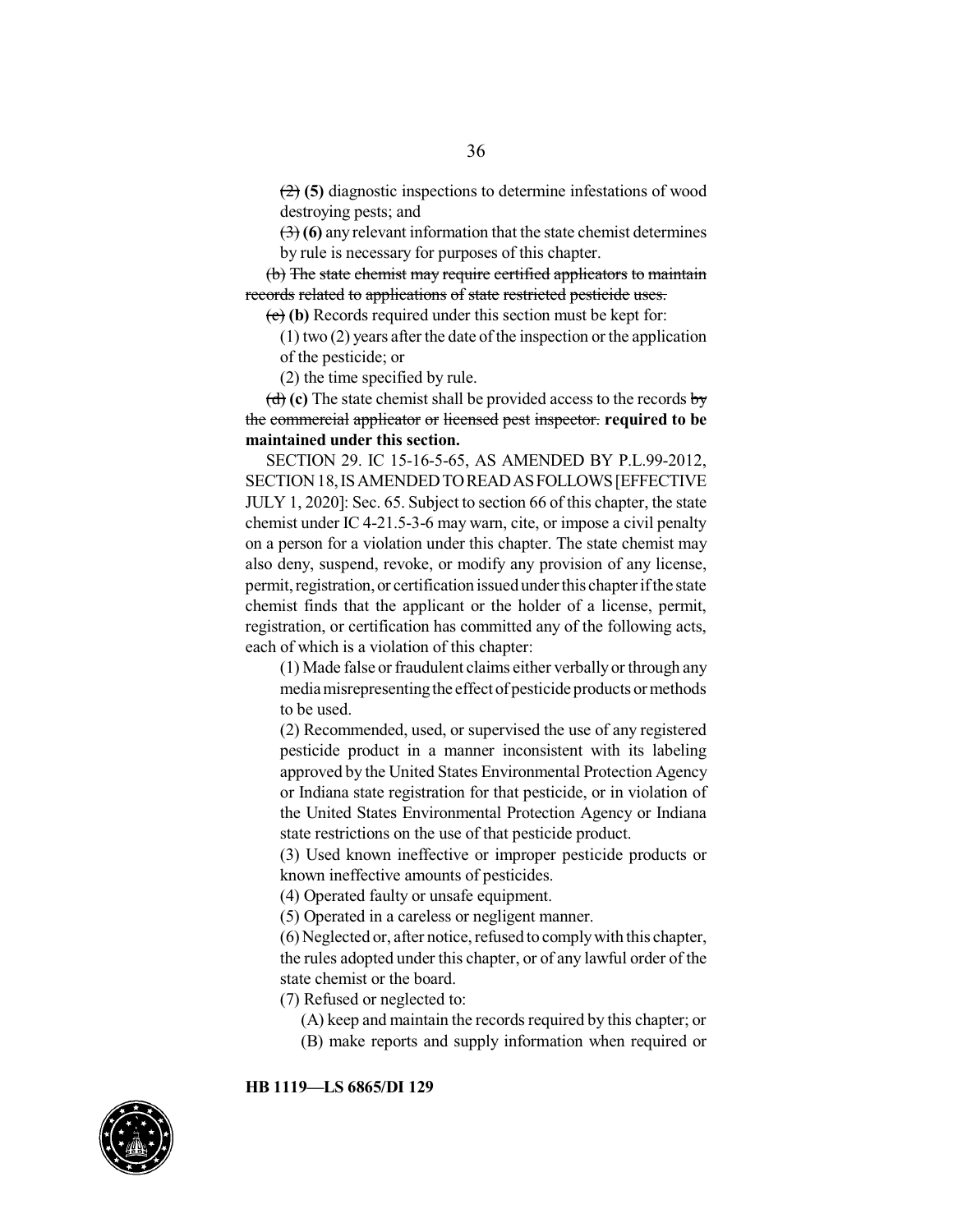requested by the state chemist in the course of an investigation or inspection.

- (8) Made false or fraudulent records, invoices, or reports.
- (9) Engaged in or professed to be engaged in the business of:  $(A)$  using a pesticide or any other product regulated under this chapter or by rules adopted under this chapter; or
	- (B) making a diagnostic inspection to determine infestations of a wood destroying pest;

for hire on the property of another without having a business license issued by the state chemist.

(10) Used a restricted use **or supervised the use of a** pesticide **product that is required to be used under this chapter by a person who is certified, licensed, or permitted** without having an applicator, **a person** who is **certified,** licensed, or permitted under this chapter in direct supervision. **conducting the use.**

(11)Usedfraud or misrepresentation inmakingan application **the qualification or application** for, or renewal of, a license, permit, registration, or certification.

(12) Refused or neglected to comply with any limitations or restrictions on or in a duly issued license, permit, registration, or certification.

(13) Aided or abetted a person to evade this chapter, conspired with a person to evade this chapter, or allowed a license, permit, registration, or certification to be used by another person.

(14) Made false or misleading statements during or after an inspection concerning any infestation or infection of pests.

(15) Impersonated any federal, state, county, or city inspector, investigator, or official.

(16) Knowingly purchased or used a pesticide product that was not registered under IC 15-16-4.

(17) Failed to continuously maintain financial responsibility required under section 58 of this chapter or to provide proof of financial responsibility to the state chemist when requested.

(18) Intentionally altered a duly issued license, permit, registration, or certification.

(19)Recklessly,knowingly,orintentionallyimpeded or prevented the state chemist or the state chemist's agent from performing a duty of the state chemist.

SECTION 30. IC 15-16-5-66, AS ADDED BY P.L.2-2008, SECTION 7,IS AMENDED TO READ AS FOLLOWS [EFFECTIVE JULY 1, 2020]: Sec. 66. (a) The state chemist may impose civil penalties only in accordance with **this chapter and** the schedule of

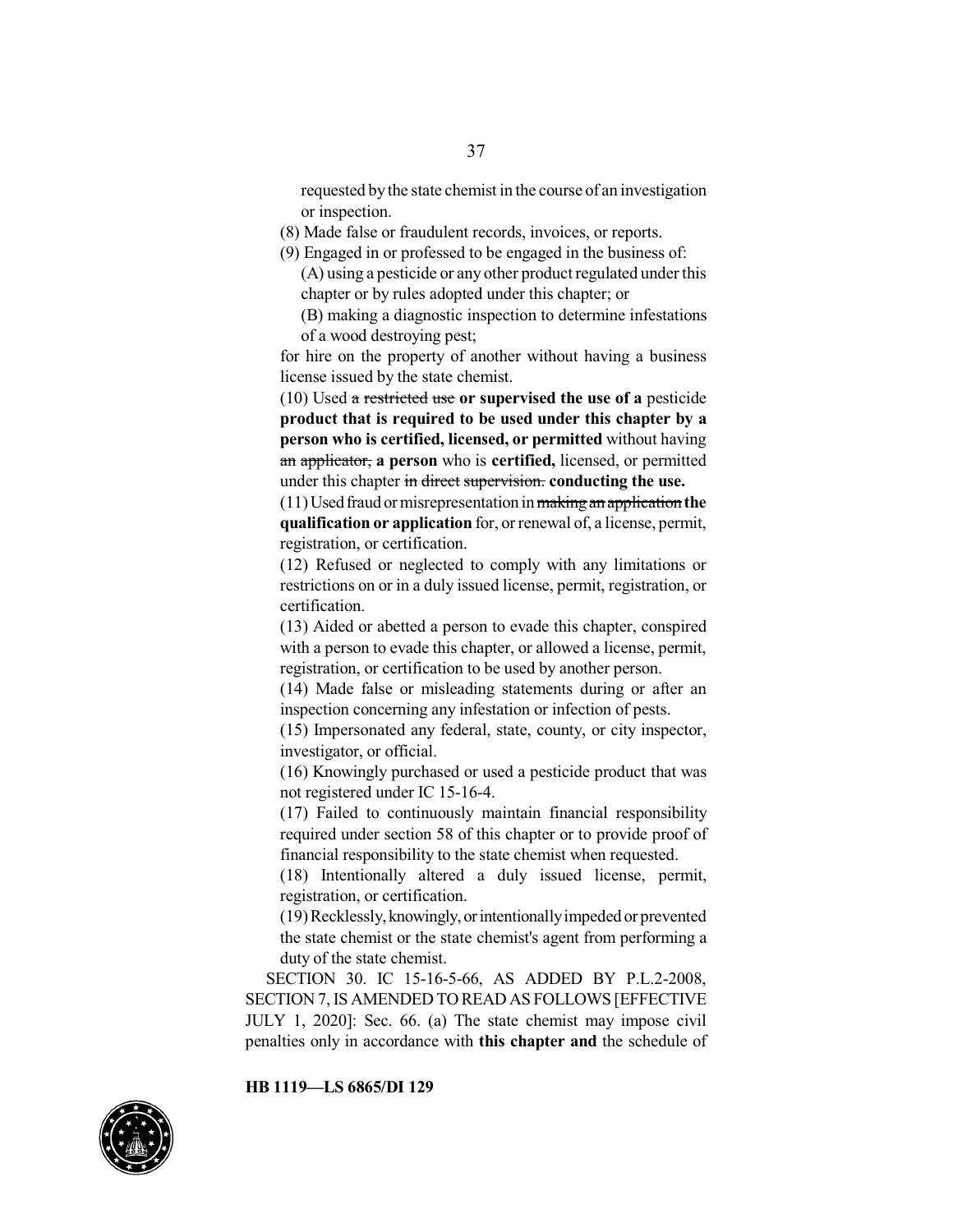civil penalties adopted by the board.

(b) **Except for use violations subject to the criteria established insubsection (d),** the board shall establish a schedule of civil penalties that may be imposed under section 65 of this chapter by rule adopted under IC 4-22-2. The rule adopted under this subsection may not provide for a civil penalty that exceeds the following:

(1) For a violation committed by a person who is required to be certified as a private applicator, one hundred dollars (\$100).

(2) For a violation bya person who is not described in subdivision (1), the following:

(A) Two **(1) Five** hundred fifty dollars (\$250) **(\$500)** for a person's first violation.

(B) Five hundred **(2) One thousand** dollars (\$500) **(\$1,000)** for a person's second violation.

(C) One **(3) Two** thousand dollars (\$1,000)**(\$2,000)**for a person's third violation and each subsequent violation.

(c) If a violation is of a continuing nature, the state chemist may impose a civil penalty for each day that the violation occurred.

**(d) The state chemist shall impose the following penaltiesfor the following violations of this chapter:**

**(1) A person who:**

**(A) applies a pesticide without a required license, registration, certification, or permit under this chapter;**

**(B) makes a misrepresentationwithrespect to the person's status asthe holder of a license, registration, certification, or permit issued under this chapter; or**

**(C) fails to comply with any requirements applicable to a pesticide business license;**

**shall be assessed a penalty of five hundred dollars (\$500) for** the first offense and a penalty of one thousand dollars (\$1,000) **for a subsequent offense.**

**(2) A person who sells a restricted use pesticide to an applicator who is notlicensedor certifiedto apply a restricted use pesticide shall be assessed a penalty of one thousand dollars (\$1,000).**

**(3) A person who sells a restricted use pesticide and who fails to register with the state chemist as a registered pesticide dealer shall be assessed a penalty of one thousand dollars (\$1,000).**

**(4) A person who violates a stop sale order issued by the state chemist shall be assessed a penalty of one thousand five hundred dollars (\$1,500) for each pesticide product that is in**

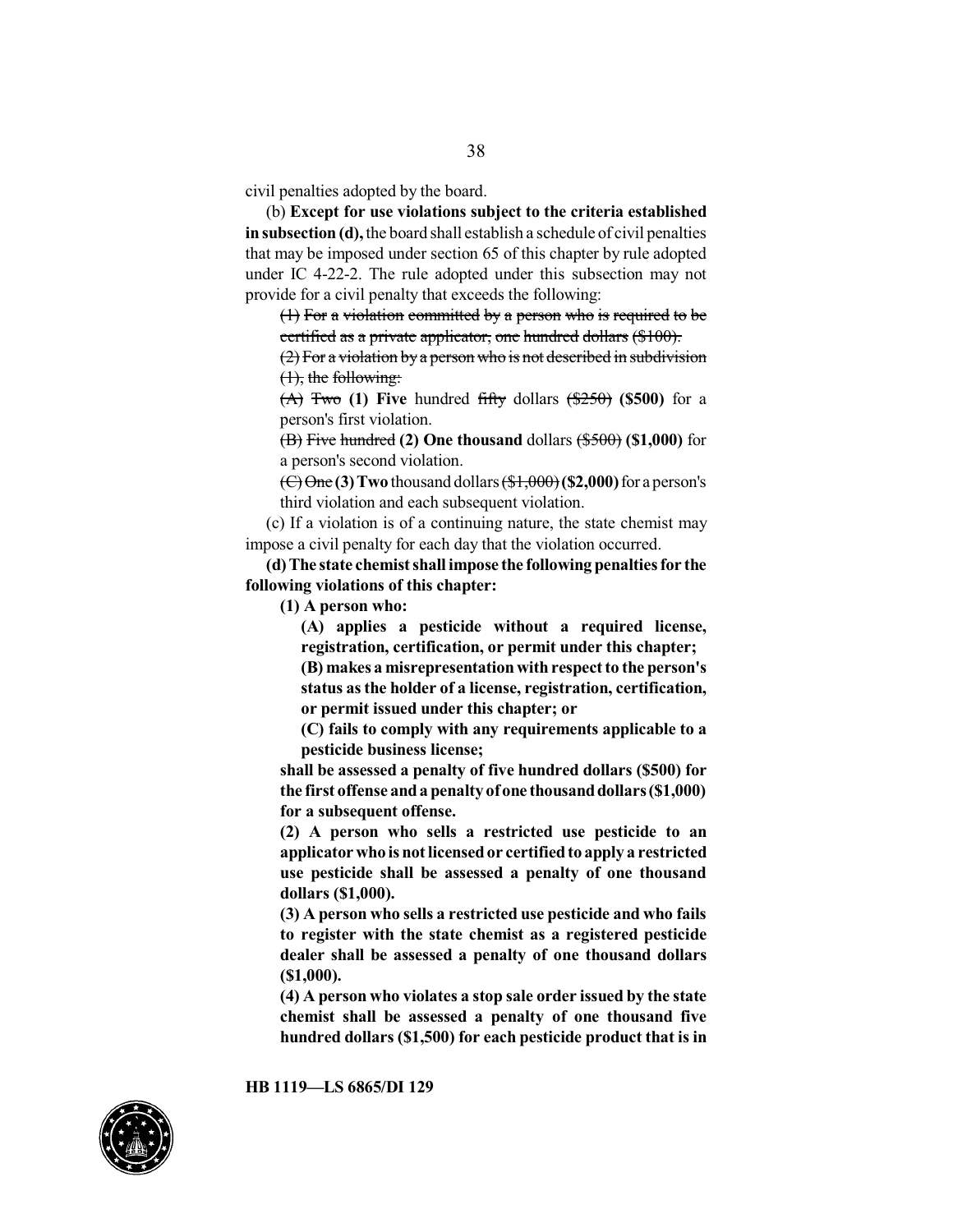**violation of the order.**

**(5) A person who violates a stop use order issued by the state chemist shall be assessed a penalty of two thousand five hundred dollars (\$2,500).**

**(e) Subject to the criteria established in subsection (f), for a use violation of this chapter, the state chemist shall impose the following penalty in accordance with this subsection:**

**(1) For a violationthat receives notmore thaneight (8) points, the state chemist shall impose no civil penalty.**

**(2) For a violation that receives at least nine (9) points but no more than eleven (11) points, the state chemist shall impose a penalty of two hundred fifty dollars (\$250) on the person.**

**(3) For a violation that receives at least twelve (12) points but not more than thirteen (13) points, the state chemist shall impose a penalty of five hundred dollars (\$500)** on the person. **(4) For a violation that receives at least fourteen (14) points but not more than sixteen (16) points, the state chemist shall impose a penalty of seven hundred fifty dollars (\$750) on the person.**

**(5) For a violation that receives at least seventeen (17) points but not more than nineteen** (19) points, the state chemist shall **impose a penalty of one thousand dollars (\$1,000) on the person.**

**(6) For a violation that receives at least twenty (20) points but not more than twenty-one (21) points, the state chemist shall impose a penalty of two thousand five hundred dollars (\$2,500) on the person.**

**(7) For a violationthat receives atleast twenty-two (22) points but not more than twenty-five (25) points, the state chemist shall impose a penalty of not more than five thousand dollars (\$5,000) on the person.**

**(8) For a violation that receives at least twenty-six (26) points but not more than twenty-nine (29) points, the state chemist shall impose a penalty of not more than seven thousand five dollars (\$7,500) on the person.**

**(9) For a violation that receivesthirty (30) points or more,the state chemist shall impose a penalty of ten thousand dollars (\$10,000) on the person.**

**(f) The state chemist shall use the following criteria to establish the point value for use in computing the total number of violation points for a penalty imposed under subsection (e):**

**(1) The following point value shall be assessed based on the**

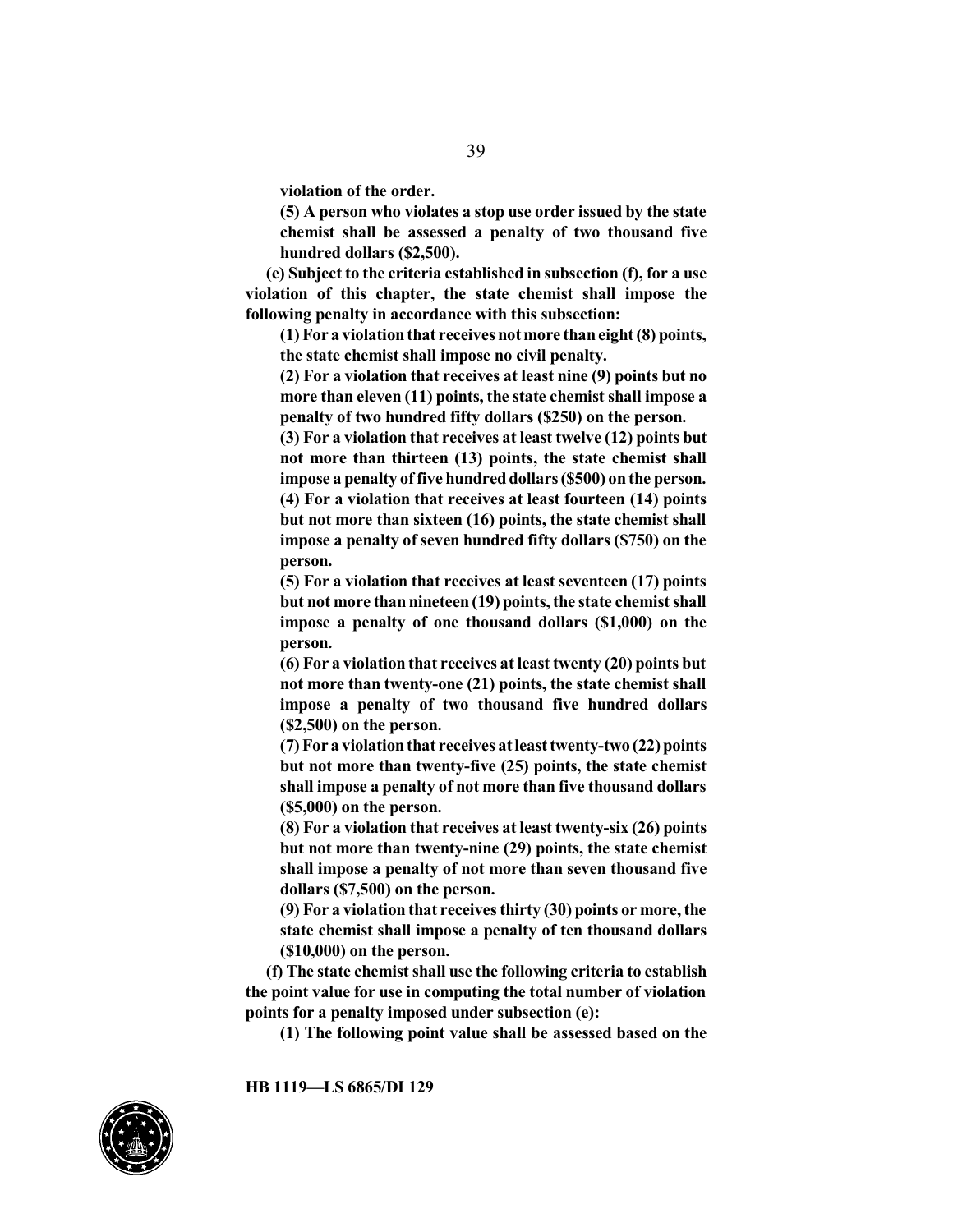**adverse effect incurred:**

**(A) Ifthe violation resultedinexposure tonontargetsite or animals with no adverse effect, the state chemist shall assign a point value of one (1).**

**(B) If the violation resulted in exposure to humans with no adverse effect, the state chemist shall assign a point value of four (4).**

**(C) If the violation resulted in exposure to nontarget site with adverse effect, the state chemist shall assign a point value of two (2).**

**(D) If the violation resulted in exposure to animals with adverse effect, the state chemist shall assign a point value of four (4).**

**(E) If the violation resulted in exposure to humans with adverse effect, the state chemist shall assign a point value of six (6).**

**(2) The following point value shall be assessed based on the category of product used:**

**(A) If the product is general use, the state chemist shall assign a point value of one (1).**

**(B) If the product is restricted use, the state chemist shall assign a point value of four (4).**

**(3) The following point value shall be assessed based upon the following degrees of responsibility involved in the violation:**

**(A) If the degree of responsibility is accidental, such as an equipment malfunction, the state chemist shall assign a point value of two (2).**

**(B) If the degree of responsibility is negligence, the state chemist shall assign a point value of four (4).**

**(C) Ifthe degree of responsibility isknowing or intentional, the state chemist shall assign a point value of ten (10).**

**(4) The following point value shall be assessed based upon the person's previous three (3) year history of violations:**

**(A) If the person has received a warning letter, the state chemist shall assign a point value of two (2).**

**(B) If the person has been convicted of a criminal penalty under this chapter or has committed a violation of this chapter for which the state chemist hasimposed a penalty, the state chemist shall assign a point value of five (5).**

**(C) If the person has had the person's license, permit, certification, or registration issued under this chapter suspendedor revoked,the state chemist shall assigna point**

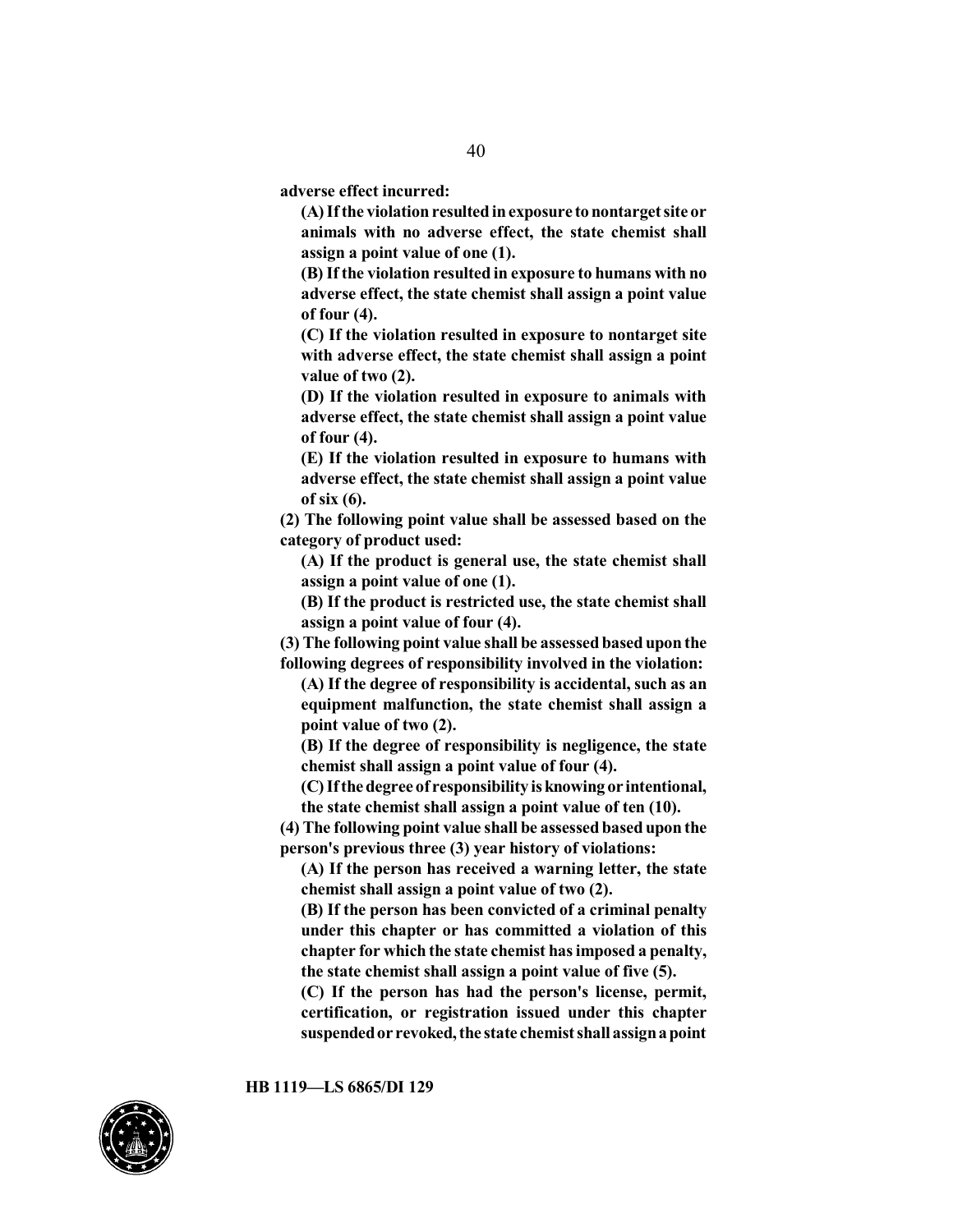**value of seven (7).**

**(5) The following point value shall be assessed based on the following types of violations:**

**(A) If the person's violation is the result of inaccurate record keeping,the state chemist shall assign a point value of one (1).**

**(B) If the person's violation is a result of:**

**(i) the lack of supervision;**

**(ii) the use of faulty equipment; or**

**(iii) the use of a pesticide that is contrary to the directions printed on the label and that exposes the person to the pesticide;**

**the state chemist shall assign a point value of two (2).**

**(C) If the person's violation is a result of:**

**(i) the use of a pesticide that is contrary to the directions printed on the label and that results in the pesticide's exposure to another person;**

**(ii)the use of a pesticide thatis contrary to the directions printed on the label concerning precautionary statements, sites, rates, or other restricted use requirements applicable to the pesticide; or**

**(iii) the storage or disposal of a pesticide that is contrary to the directions printed on the label;**

**the state chemist shall assign a point value of three (3).**

**(D) If the person's violation results in:**

**(i) water contamination; or**

**(ii) pesticide drift;**

**the state chemist shall assign a point value of three (3).**

**(E) If the person's violation results in direct application to** a nontarget site, the state chemist shall assign a point value **of four (4).**

**(F) If the person's violation involves:**

**(i) the falsification of a record;**

**(ii) the person's failure to secure a license, permit, registration, or certificationrequiredunder this chapter; or**

**(iii) a violation of an order issued by the state chemist with respect to a license, permit, registration, or certification issued under this chapter;**

**the state chemist shall assign a point value of six (6).**

 $\left(\frac{d}{d}\right)$  (g) A proceeding under IC 4-21.5-3 that involves a civil penalty may be consolidated with any other proceeding commenced under